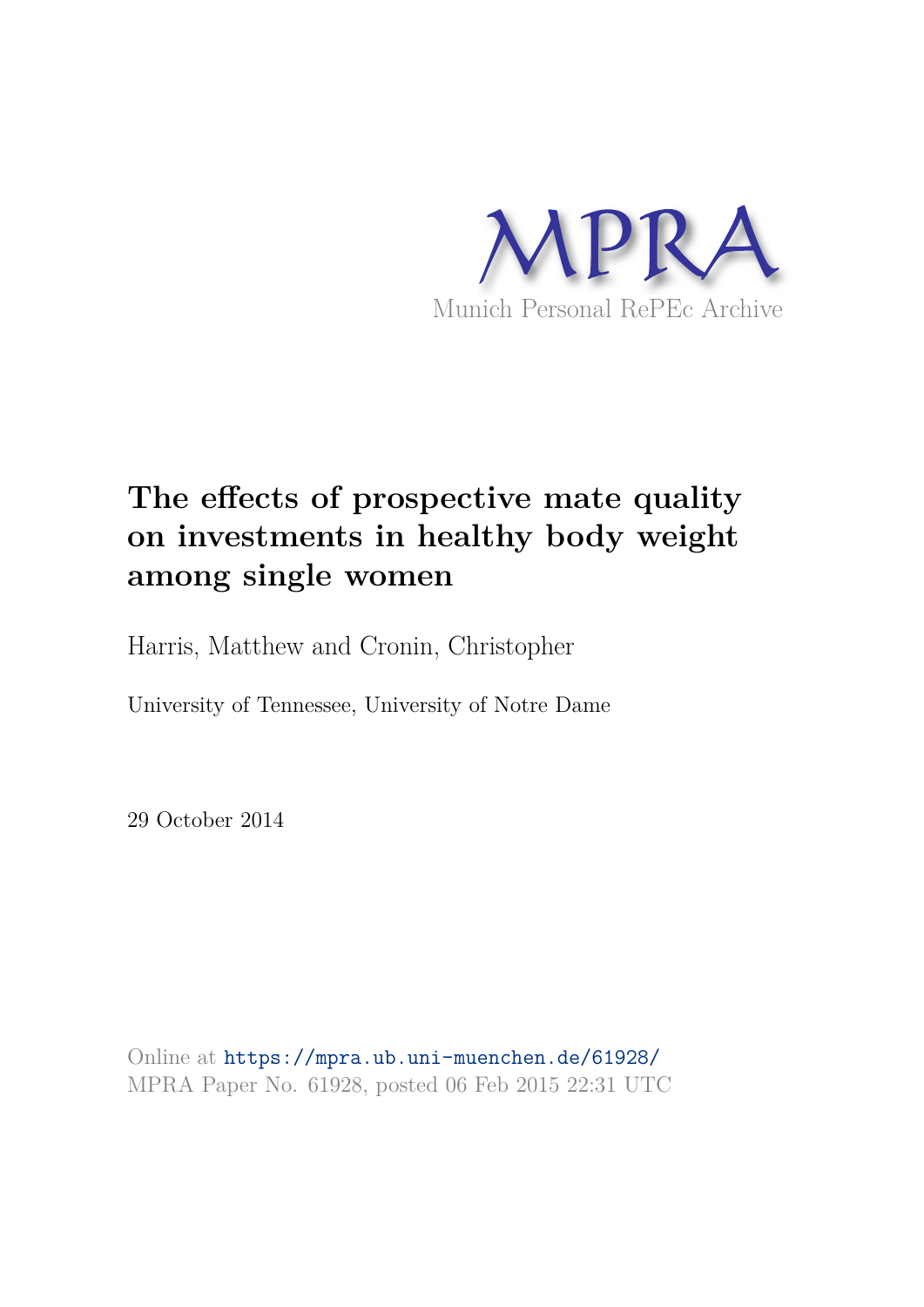# The Effects of Prospective Mate Quality On Investments in Healthy Body Weight Among Single Women

Matthew C. Harris<sup>∗</sup> and Christopher J. Cronin†‡

October 29, 2014

#### Abstract

This paper examines how a single female's investment in healthy body weight is affected by the quality of single males in her marriage market. A principle concern in estimation is the presence of market-level unobserved heterogeneity that may be correlated with changes in single male quality. To address this concern, we employ a differencing strategy that normalizes the exercise behaviors of single women to those of their married counterparts. Our main results suggest that when potential mate quality in a marriage market decreases, single black women invest less in healthy body weight. For example, we find that a ten percentage point increase in the proportion of low quality single black males leads to a 5% to 10% decrease in vigorous exercise taken by single black females. No significant response is found for single white women. These results highlight the relationship between male and female human capital acquisition that is driven by participation in the marriage market. Our results suggest that programs designed to improve the economic prospects of single males may yield positive externalities in the form of improved health behaviors, such as more exercise, particularly for single black females.

#### JEL Codes: I14,I12,J12,J15

†University of Notre Dame, Department of Economics

<sup>∗</sup>Corresponding Author: University of Tennessee, Department of Economics and Center for Business and Economic Research, 722A Stokely Management Center, 916 Volunteer Boulevard, Knoxville, TN 37996-0570; 865-974-5591;mharris@utk.edu

<sup>‡</sup>We thank Jason Fletcher, Scott Gilpatric, Meghan Skira, Forrest Spence, and others for their comments on this draft. All errors are the authors'.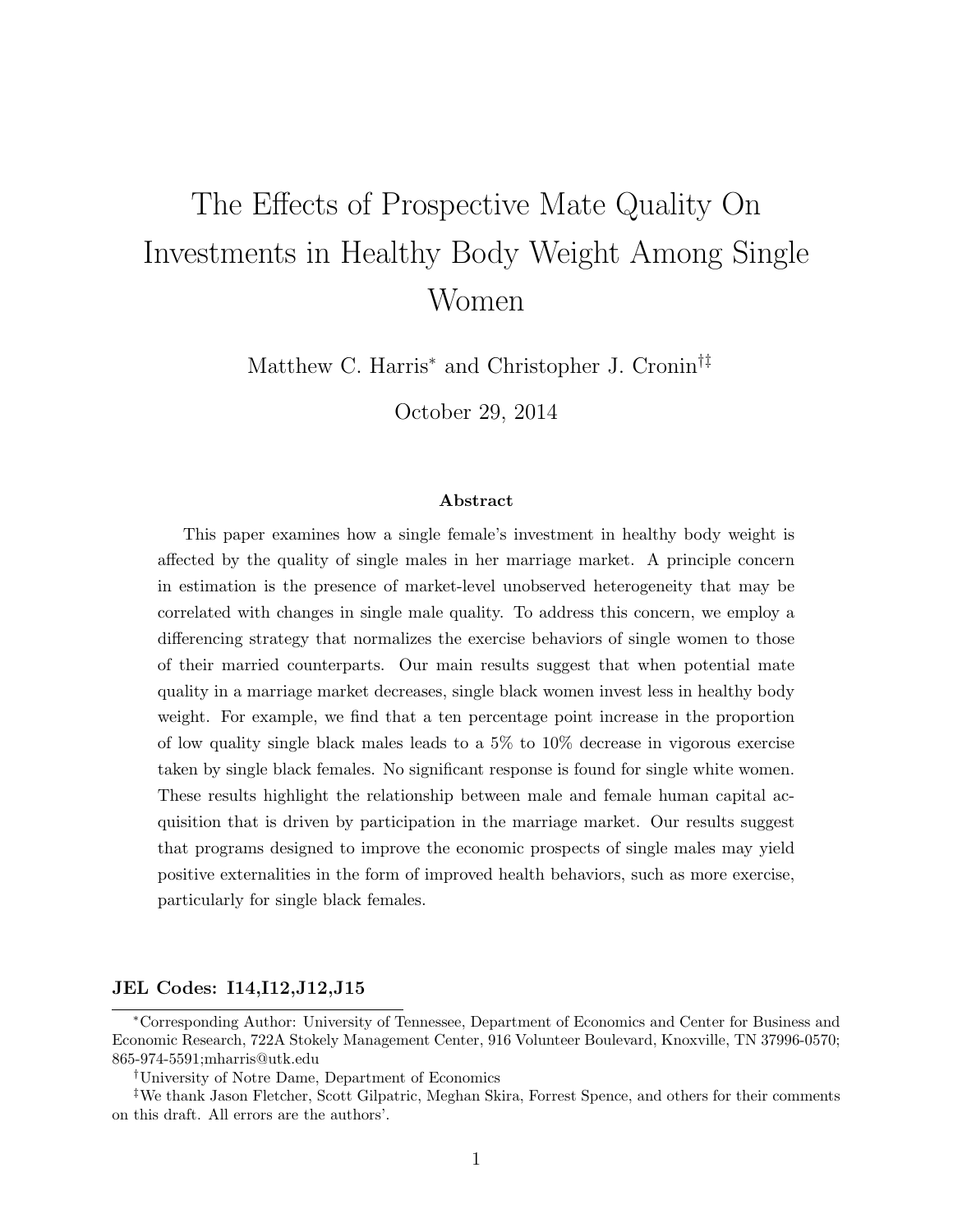# I Introduction

The obese proportion of the U.S. population grew from 15% in 1980 to 34.3% in 2008. In addition to the obvious health implications, this growth generated significant economic costs (Flegal et al., 2010). Reuters estimates that obesity contributed \$190 billion to annual health care costs in the United States in 2012, a figure that exceeds the costs attributable to smoking (Begley, 2012). Obesity is linked to increased hypertension, heart disease, stroke, disability, diabetes, and non-health factors such as decreased productivity in the workplace and stunted human capital formation. The Brookings Institution estimates the aggregate economic costs of obesity to be \$215 billion per year, or 1.4% of GDP (Hammond and Levine, 2010).

While the incidence of obesity among all demographic groups in the United States has risen considerably since the 1980s, some groups have been disproportionately affected (see Figure I). The CDC reports that 58.5% of black women over the age of 20 are obese, compared to a population average of  $33.9\%$  (Flegal et al., 2010).<sup>1</sup> The demographic discrepancy in severe (grade 2) obesity is even larger. Black women have a severe obesity rate of 27.9% compared to a rate of 14.3% for the total population. While the obesity rate (particularly severe obesity) is highest among black women, the obesity rate among single white women has exhibited the largest growth rate (45% from 1999 to 2011) of any demographic group in recent years. According to the Behavioral Risk Factor Surveillance System (CDC), the obesity rate for single black women under age 45 increased by 27% over the same period.

Biologically, body weight is a function of calories ingested and expended. Economically, the individual's decision to consume net calories is a function of her incentives to invest in healthy eating and exercise. Philipson (2001) posits that an unfavorable marriage market for women may reduce the marginal benefit of pre-marital investment in fitness and therefore contribute to the high rate of obesity. Black women have exhibited greater obesity rates

<sup>&</sup>lt;sup>1</sup>Obesity is generally defined using the Body Mass Index (BMI), which is calculated as BMI = [weight  $(lb)/\text{height(in)}^2$ ] \* 703. The Centers for Disease Control define obesity as a BMI greater than or equal to 30. Severe (grade 2) obesity is defined as a BMI greater than or equal to 35.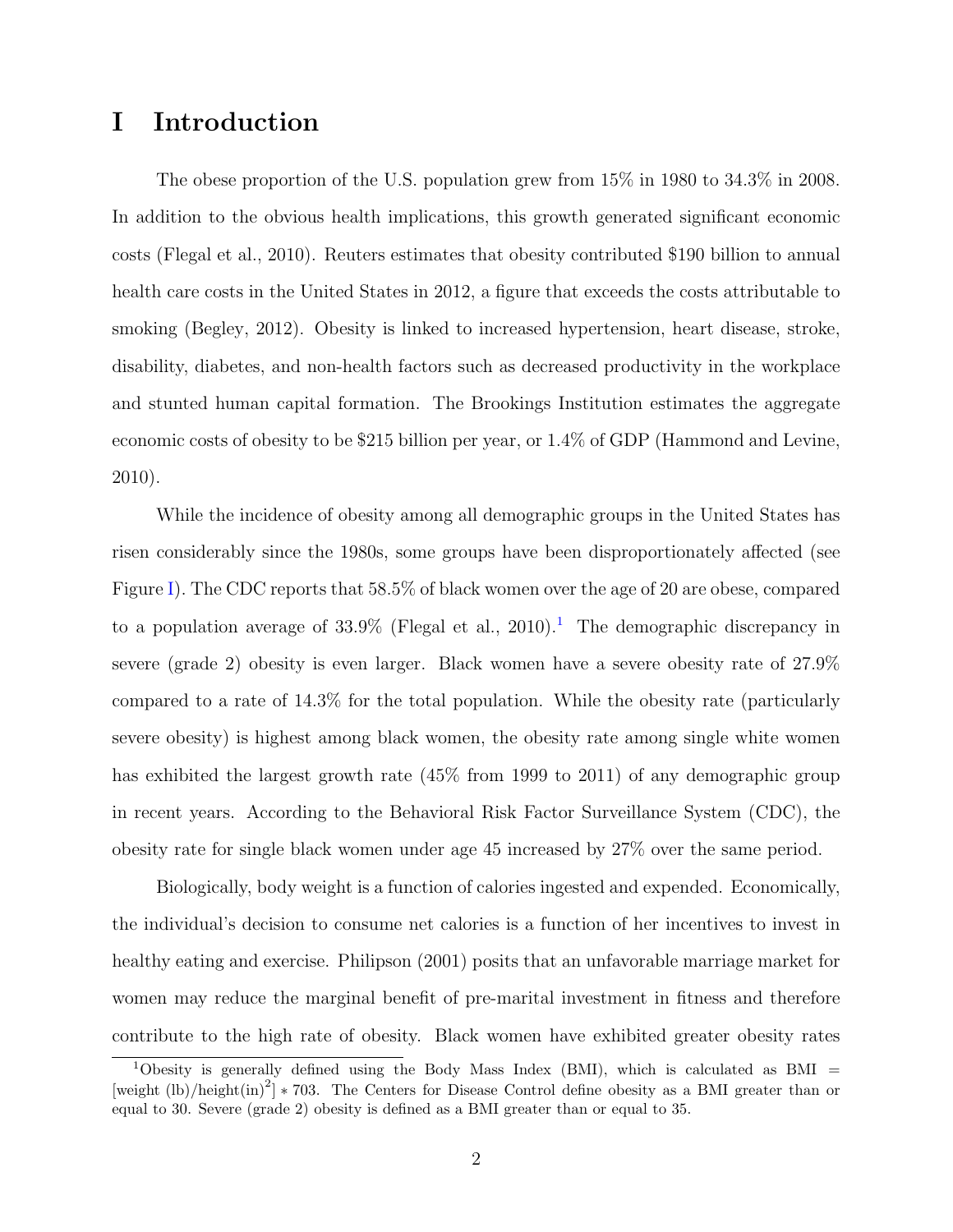

Figure 1: Obesity rates among women by race; 1998-1994 and 2009-2010

and faced less favorable marriage prospects than white women since the 1970s (Wilson and Neckerman, 1986). The U.S Bureau of Justice Statistics (BJS) reports that black males are incarcerated at nearly seven times the rate of white males, and estimates place the proportion of black males with a felony conviction as high as one-third. Black men exhibit 100% greater high school dropout rates and  $40\%$  lower college completion rates than white men.<sup>2</sup> The unemployment rate among black men has been approximately twice that of white men since the 1960's and black men are also 45% more likely than white men to not participate in the labor force.<sup>3</sup> Conditional on being employed, median wages are 27% lower for black men than white men.<sup>4</sup> The observed disparities in human capital, employment, wages and incarceration rates are clearly not independent. For example, Western (2002) finds that

<sup>2</sup>Source: National Center for Education Statistics.

<sup>3</sup>Source: Bureau of Labor Statistics, Current Population Survey

<sup>4</sup>Source: American Community Survey.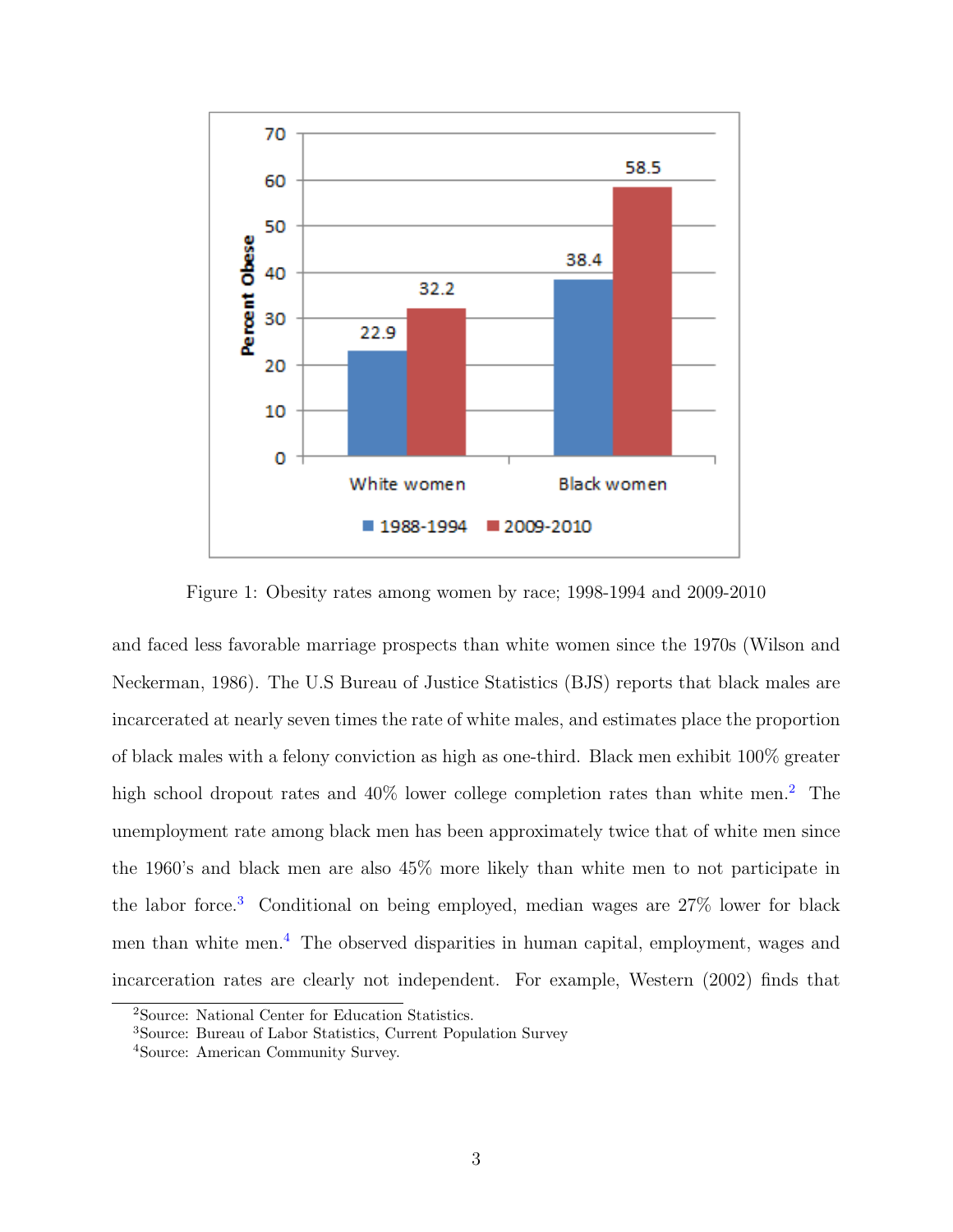incarceration decreases earnings by between 10-30%, increases search costs when seeking employment, and limits the set of attainable occupations.

In this paper, we study the effect that single male quality has on a single female's investment in healthy body weight.<sup>5</sup> Our analysis is empirical. Using panel data from the Behavioral Risk Factor Surveillance System - Selected Metropolitan/Micropolitan Area Risk Trends (BRFSS-SMART) we measure pre-marital investment in healthy body weight by minutes of moderate and vigorous exercise per week. As suggested by Becker (1974), we measure a male's quality by his earning potential. Thus, defining marriage markets by MSA, race, and age group, we measure single male quality within a given marriage market using education, employment, income, and arrests rates.<sup>6</sup> Ideally, we would observe the entire distribution of male quality, which would allow us to analyze the behavioral responses of single females to shifts in the entire male quality distribution. However, the data allow us to measure only the proportion of low quality single males within a marriage market (i.e., we observe high school graduation rates, the unemployment rate, percent with low income, and arrest rate). We assume that this measure of the proportion of low quality males reflects a shortage of quality mates (for women) in the marriage market.

We estimate the effect that the proportion of low quality males has on the body weight investment decisions of the average single female in a marriage market. Our regressions include year and marriage-market fixed effects, which control for unobservables that vary by time period (e.g., nationwide economic conditions) and marriage market (e.g., persistent economic, cultural, and geographic factors) that may be correlated with the characteristics of single males. However, there are additional unobservables that vary by both time period and marriage market (e.g., chemical dependency rates, poverty rates, local economic shocks) that

<sup>&</sup>lt;sup>5</sup>Throughout this paper we will reference the "quality" of males and females participating in the marriage market. In all instances, an individual's quality refers to their value to potential mates. (Burdett and Coles (2001) use the term "pizazz" to describe a similar value.) In theory, single females receive greater utility from matching to a high quality male than a low quality male and vice versa.

<sup>6</sup>The Pew Research Center reports that black-white interracial marriage rates are less than 5% of all black and white marriages. As such, throughout our analysis we treat marriage markets separately for each race.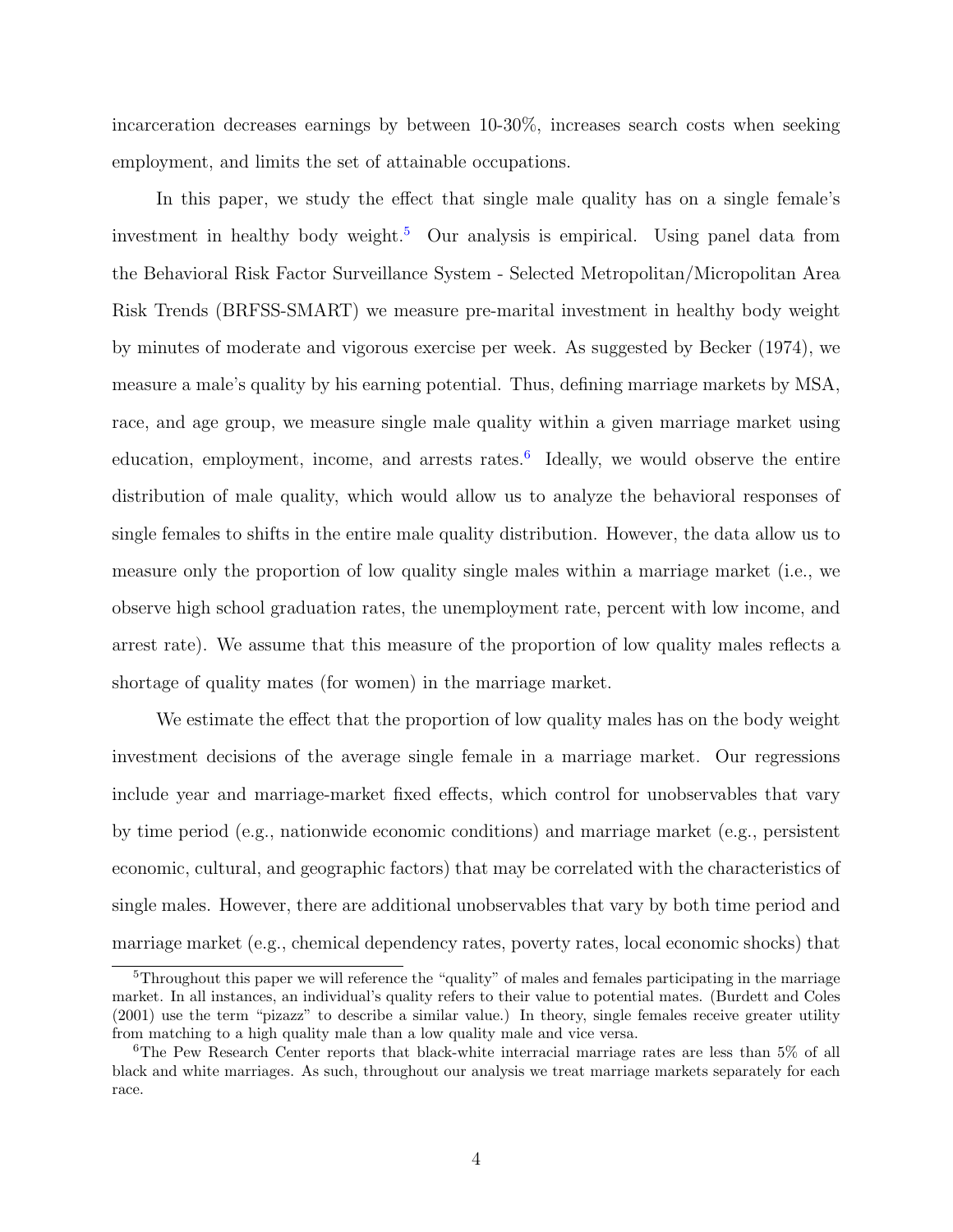may be correlated with single male quality. Ignored, this correlation between male quality and unobservables would bias out results. We address the potential omitted variable bias by normalizing the average health investments of single women to those of married women in the same marriage market. We also include differenced control variables and market-level fixed effects in these regressions to account for time varying observable and time-invariant unobservable compositional differences between single and married women respectively at the market level.

Our results suggest that low quality among single males in a marriage market reduces females' incentives for pre-martial investment in healthy body weight. In our first model (i.e., using single women only), we find that single black women exercise less in response to a decrease in single male quality; a ten percentage point increase in the proportion of low quality single black males (roughly equivalent to elevating the quality of single black men in Orlando, FL to that of the single black men in Indianapolis, IN) leads to a 10% decrease in vigorous exercise taken by single black females.<sup>7</sup> The results for white marriage markets vary in significance and magnitude according to model specification. In our second model, where single women's investment in healthy body weight are normalized to that of the married women, we find that a 10 percentage point increase in the proportion of low quality single black males leads to a 5% decrease in vigorous exercise taken by single black females. Therefore, our econometric correction for time-varying market level unobservables halves the marginal effect of male quality on pre-marital female investment in healthy body weight. Our results are robust to marriage markets defined at the state level. We rule out (empirically) any cross-race effects (i.e., single male quality of one race on single female health investment of another race) and show that single male quality does not affect the

<sup>7</sup>We refer to exercise as "investment in health body weight" throughout this paper. However, it is important to recognize that our results may not generalizable to all health investment decisions. While exercise and healthy eating improve one's health, they improve a female's quality in the marriage market by decreasing/maintaining her body weight, which betters her appearance. We would not necessarily expect a similar relationship to exist between single male quality and single female consumption of the influenza vaccine.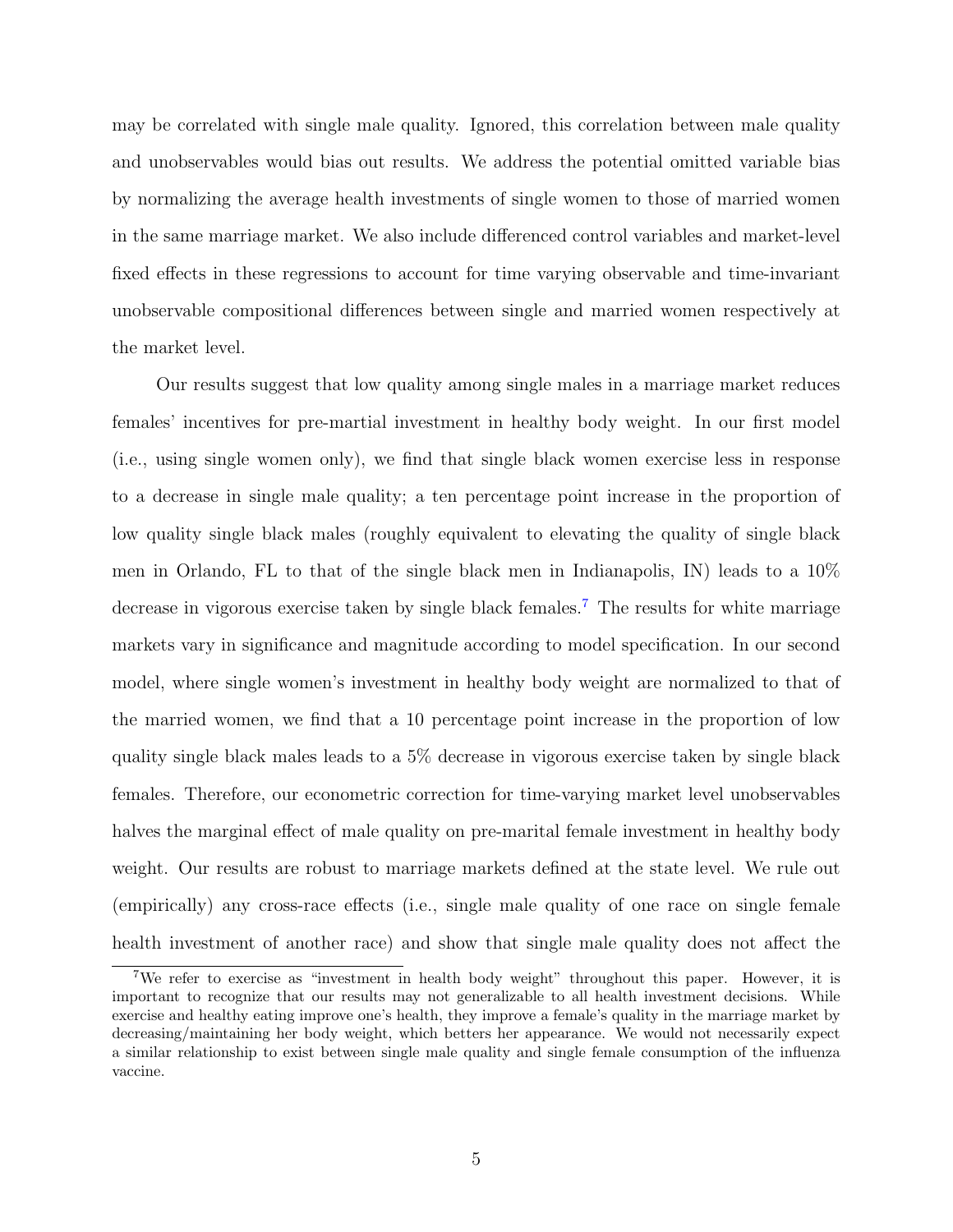health investments of married women. These results validate our race-specific definitions of marriage markets and normalization strategy, respectively.

As an extension, we consider how the effects of male quality may vary over the distribution of female quality. To that end, we regress individual-level single female investment in health body weight on the proportion of low quality single males in the marriage-market, control variables, and MSA-level fixed effects. We allow estimated coefficients to vary over the distribution of single female quality. We find evidence that the health behavioral responses of single women to changes in single male quality are strongest among females with less education, income, or higher body weight.

This paper merges several related literatures. Previous work has examined the effects of mate quality on racial differences in marriage formation (Brien, 1997; Wood, 1995; Wilson and Neckerman, 1986). A separate, recent literature has examined the spillover effects of marriage market imbalance, particularly for black women (Mechoulan, 2011; Finlay and Neumark, 2010; Lin et al., 2014). While Mechoulan (2011) finds that black females facing an unfavorable imbalance in the marriage market invest in more human capital (e.g., education), it is not clear whether these spillover effects are the result of increased or decreased competition for mates. Women facing a lack of quality mates may invest in more education either to increase their mating capital or in preparation for financial independence. Our analysis indicates that an unfavorable marriage market imbalance leads the average single female to decrease her investment in healthy body weight. This reduction would suggest a decrease in competition, as an increase in body weight cannot be interpreted as increasing mating capital. Additionally, this paper is the first to link marriage market conditions directly to pre-marital investment in healthy body weight. There has been considerable work in the literature on the effects of obesity on marriage market prospects (Oreffice and Quintana-Domeque, 2010; Averett et al., 2008), but very little on how marriage market prospects affect investment in healthy body weight.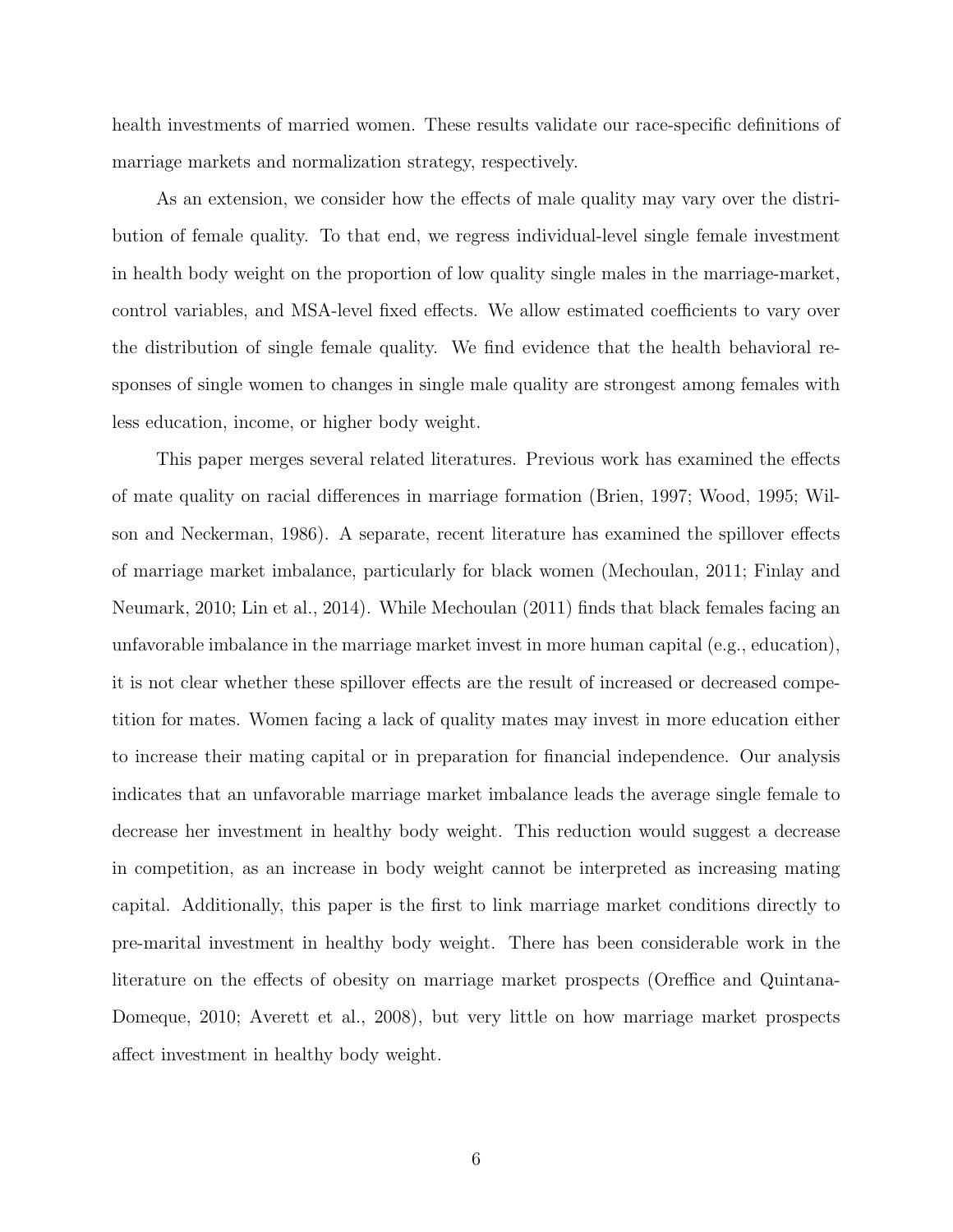The rest of the paper is organized as follows: Section II reviews the existing literature. Section III describes the data and sample construction. Section IV contains empirical results from market-level panel analysis and robustness checks including: analysis at the state level, cross-race effects, and effects of single males on married women's investment in healthy body weight. We then extend the analysis by considering how the effects of low quality males may vary over the support of the female quality distribution. Section V concludes with a discussion of the policy implications of our results, the limitations of our analysis, and directions for future work.

## II Related Literature

## II.1 Empirical Literature

We are not the first to consider the relationship between marriage market conditions and pre-marital investments. The theoretical models of Burdett and Coles (2001); Iyigun and Walsh (2007); Chiappori et al. (2009). describe the pre-marital investments of forwardlooking singles. There is less empirical work on the subject and researchers have focused primarily on educational investments. Boulier and Rosenzweig (1984) estimate a model of female schooling, (spousal) search, and (spousal) selection. Using data from the Philippines, they find evidence that single women facing higher sex ratios (men to women) and higher single male unemployment rates invest less in their educations. Lafortune (2013) studies how sex ratios impact premarital investments in education and the educational characteristics of selected occupations of second generation Americans born between 1885 and 1915. She finds that men and women who face a shortage of potential mates invest in more years of schooling.

Our work also relates to a number of empirical papers suggesting that bodyweight impacts marriage formation differently for men and women. Using the 1997 cohort of NLSY, Mukhopadhyay (2007) finds that obese women are less likely to be accepted into marriage,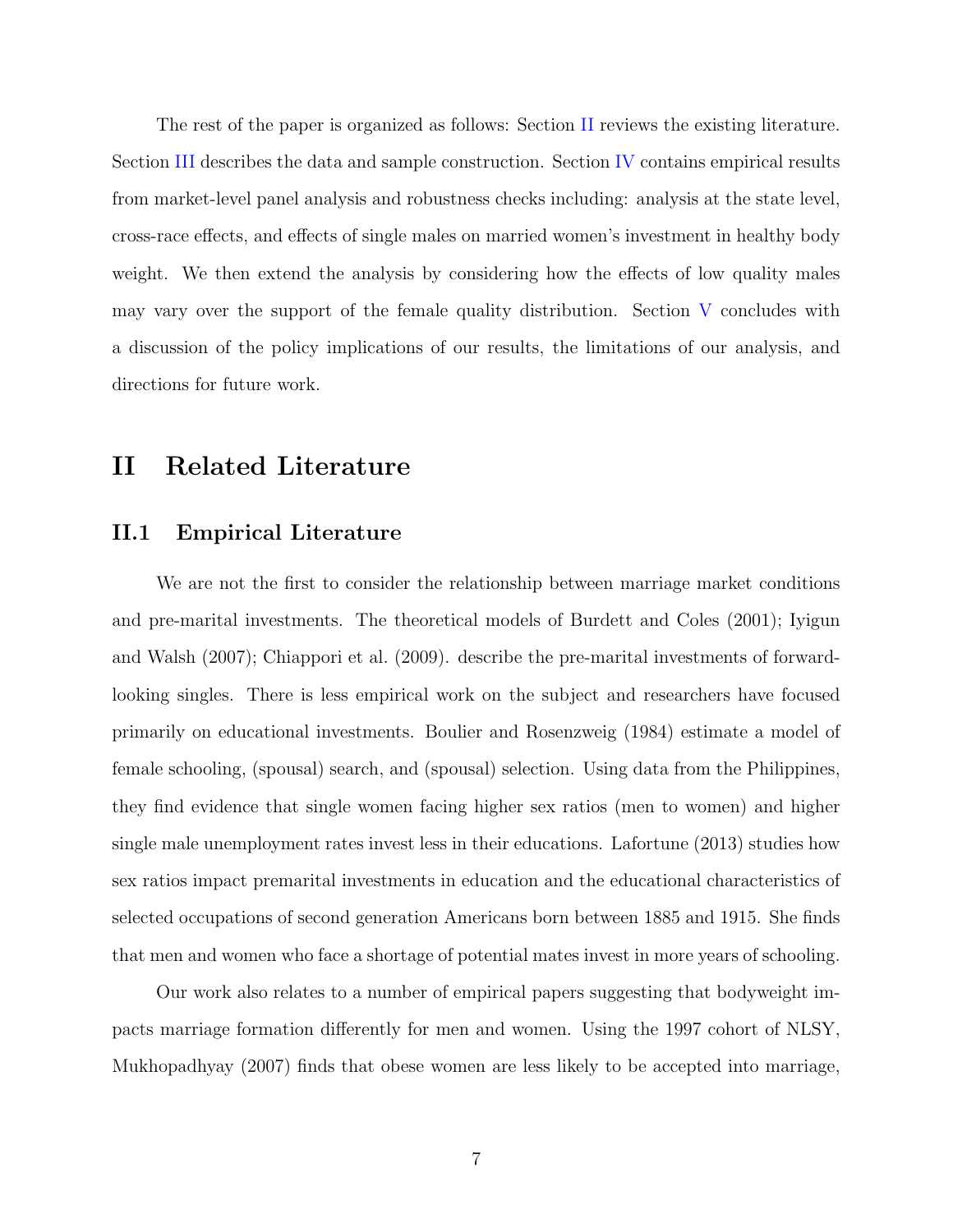but that obesity does not affect the incidence of marriage for men. Oreffice and Quintana-Domeque (2010) find positive assortative mating among spouses in the United States on weight, height, and BMI. Consistent with Mukhopadhyay, they also find significant penalties for obese women. Female BMI is found to be negatively correlated with husband's income, height, and education. Furthermore, Becker (1974) hypothesizes and numerous studies (e.g., Lichter et al. (1991, 1992); Wilson and Neckerman (1986)) show that while males are evaluated in a marriage market by their wages and material possessions, women are typically sought after for non-monetary concerns, such as appearance and education. In a recent study of online dating responses, Chiappori et al. (2012) found that women must compensate for an additional 2 units of BMI with an additional year of education.

This paper also joins a growing literature that seeks to understand how the decreasing number of "marriageable" of black men in the United States, particularly since the 1970s, has altered the marriage trends and behaviors of black women. Researchers have studied how changes in the marriageability of single black men has affected both marriage rates (Wood, 1995) and marriage timing (Brien, 1997) in black populations. Recent work by Mechoulan (2011) and Lin et al. (2014) examines how the increase in incarceration of black men and the sex ratio imbalance it causes affects the behavior of black women. Mechoulan (2011) finds that young black women have responded with greater investment in human capital (e.g., higher educational attainment, increased early employment, and lower teenage fertility rates). Findings by Lin et al. (2014) suggest that as much as 18% of the growth in obesity among black females over the 1990s is due to mate shortages incited by increases in the incarceration of black males.

## II.2 Theoretical Literature

Becker (1974) was among the first to study marriage formation as the optimizing behavior of rational economic agents. In Becker's model, which assumed transferable utility, an individual chose to marry if the utility from marriage was greater than the utility from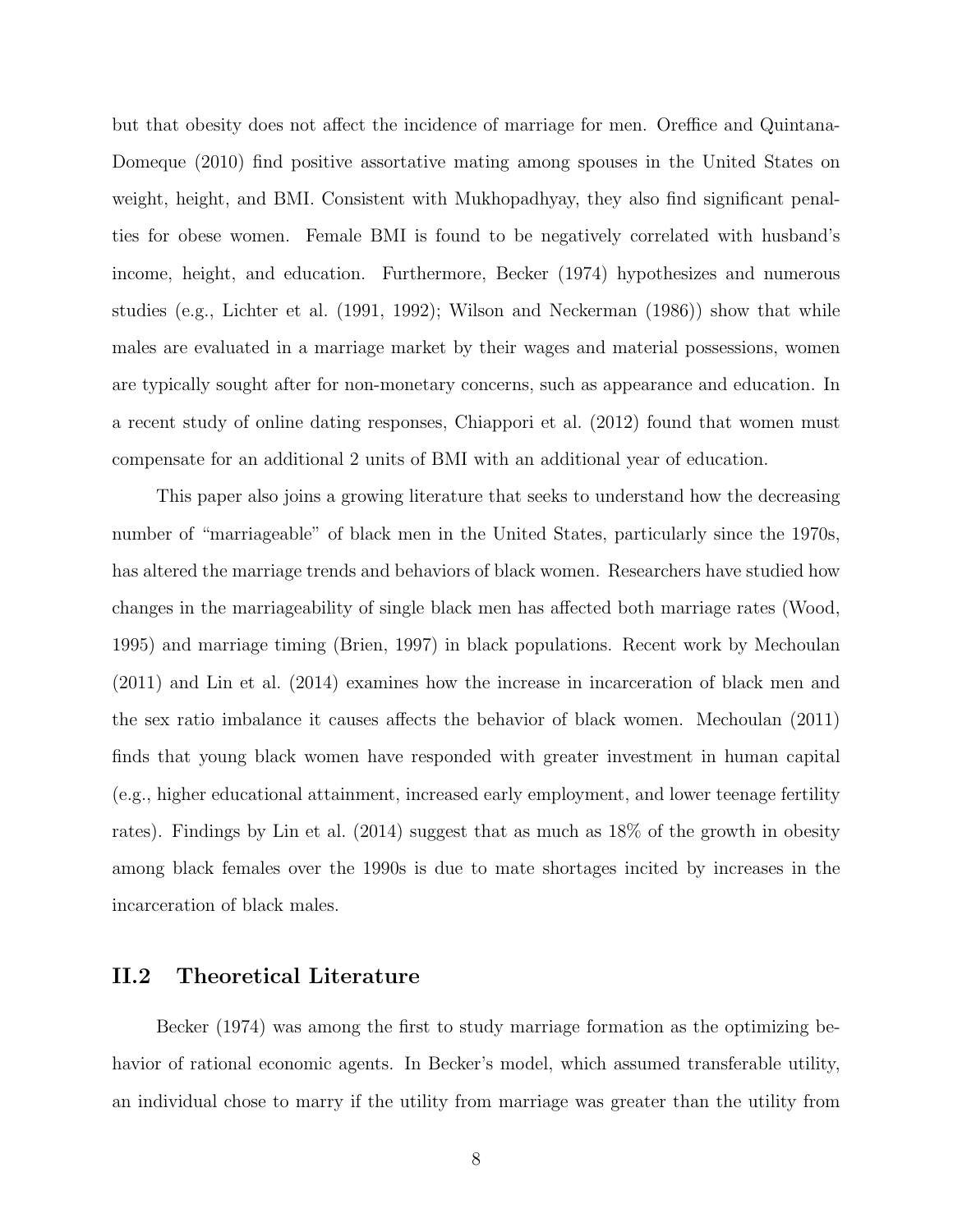remaining single. In this frictionless setting, Becker showed that assortative matching would arise if everyone preferred higher (quality) partners. To account for incomplete information, more recent matching models have allowed for search frictions, while assuming both transferable (Becker, 1981) and non-transferable (Burdett and Coles, 1997; Smith, 2006) utility. Much like job seekers in a labor market with frictions, single individuals in these models are assumed to set a reservation (mate) quality and accept the first offer that exceeds the threshold. More recent models have amended this earlier work by allowing for pre-marital investments, which increase an individual's value in the marriage market (Burdett and Coles, 2001; Iyigun and Walsh, 2007; Chiappori et al., 2009; Lafortune, 2013).

While we do not contribute to the theoretical literature on marriage markets or matching models, our empirical work is motivated by Burdett and Coles (2001) equilibrium model of self-improvement. In their model, vertically differentiated singles enter the marriage market endowed with a particular level of quality or "pizazz." An individual's utility from marriage equals their partners pizazz (i.e., non-transferable utility). A single is able to invest, at a cost, in his/her own pizazz, which may increase the expected (utility) value of a match. A female's investment decision is thus influenced by the distribution of both male and female pizazz, as well as the cost of investment.<sup>8</sup> Depending on these factors, the model would predict that some women engage in costly investment, while other women choose to enter the marriage market with their original pizazz endowment. In our empirical work, we will measure how the average female's body weight investment decision is affected by the proportion of males in the left tail of the quality, or "pizazz," distribution. We abstract from the equilibrium effects of the women's behavior, leaving this for future work.

<sup>8</sup> In our paper, a woman's investment in healthy body weight is akin to investing in her "pizazz." Our measure of low male quality within a marriage market provides some measure of the proportion of males to the left of some arbitrarily low threshold in the male "pizazz" distribution.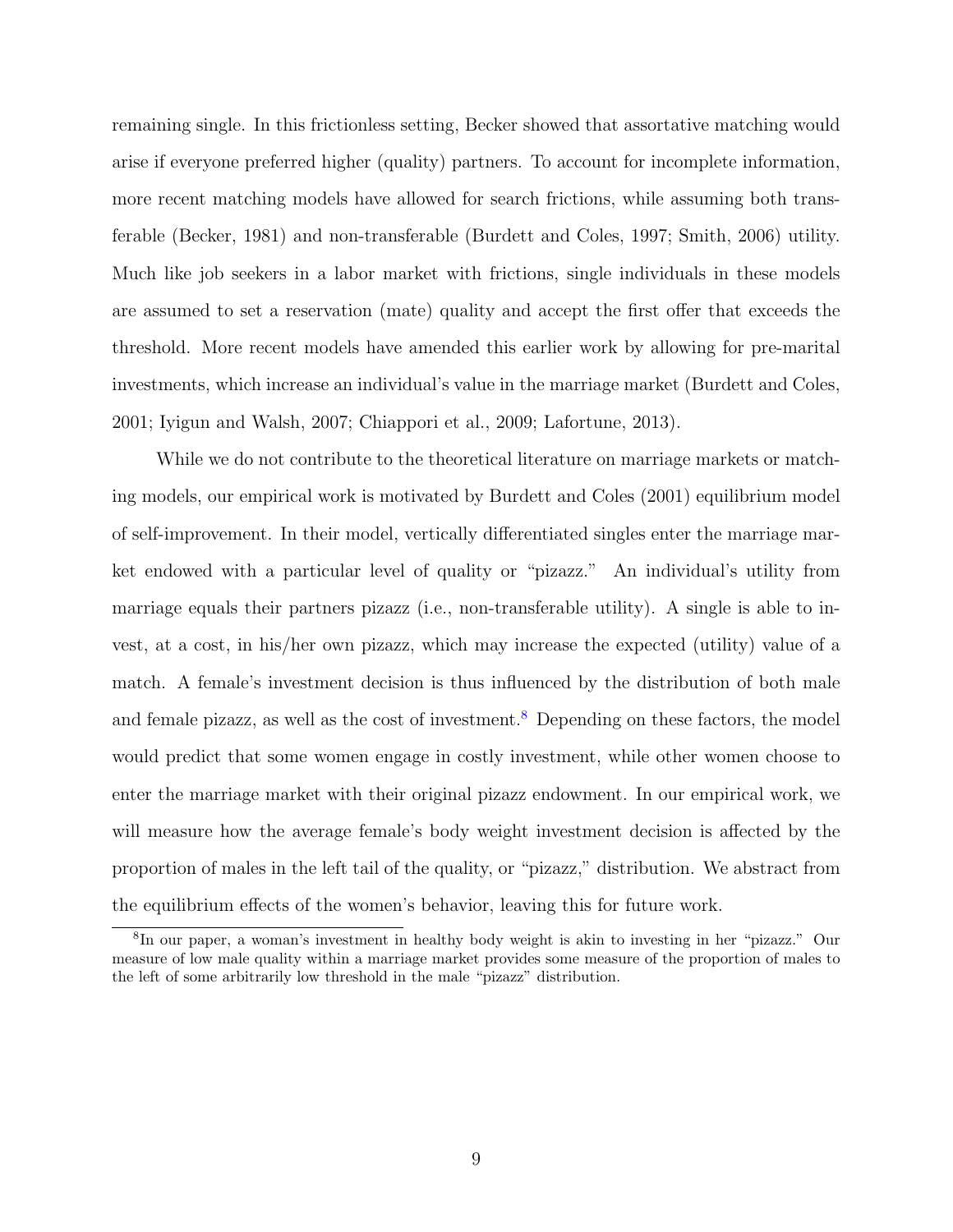# III Data

The primary data source used in our empirical analysis is the Center for Disease Control's Behavioral Risk Factor Surveillance System (BRFSS). The BRFSS has been conducted annually since the 1980s and is the world's largest telephone health survey. The survey is a repeated cross section, designed to identify trends in health behaviors at the state level to help state health agencies efficiently allocate resources. Beginning in 2002, the BRFSS began tracking local trends from metropolitan and micropolitan areas with 500+ respondents. Our estimation samples are drawn from these data, which are known as BRFSS-SMART (Selected Metropolitan/Micropolitan Area Risk Trends).

While BRFSS is a repeated cross section, we use sample weights to construct a panel at the "marriage market" level. A total of 227 MSA's are included in our four year panel. We define marriage markets using a race (black/white) and age category combinations within each MSA.<sup>9</sup> The age categories are [18-25], [25-35], [35-45], [45-55], [55-65], and [65,  $\infty$ ]. We have tested whether our results were robust to alternative age bands. We found that relaxing the age bands to permit overlapping markets (e.g., 25-35 year old females can now pair with 23-37 year old males) did not affect our results substantially.<sup>10</sup> An alternative strategy would be to define age bands  $(+/- 5$  years) around each single women and characterize her mating pool accordingly. However, this would require a prohibitive number of fixed effects and render any meaningful analysis using panel methods infeasible.

Table I displays the number of MSA's tracked for each year, the total number of marriage markets constructed, and the total number of individual respondents (single and married) for each year of the BRFSS-SMART used to compose these marriage markets. Of the 5,757 marriage markets defined by MSA, age group, race, and time, there are 2,130

<sup>9</sup>We abstract from cohabitation in our analysis as cohabitation is a very small part of the sample. In the 2009 BRFSS, for example, 2.15% of the sample reports being "part of an unmarried couple." If we define cohabitation as broadly as possible, (one man and one woman live together outside of wedlock, regardless of whether or not they have a romantic, familial, or roommate relationship) less than 12% of the single population cohabitates.

<sup>&</sup>lt;sup>10</sup>Except for women within one year of the upper boundary, these overlapping markets capture  $85\%$  of observed marriage-age-pairs according to the CPS.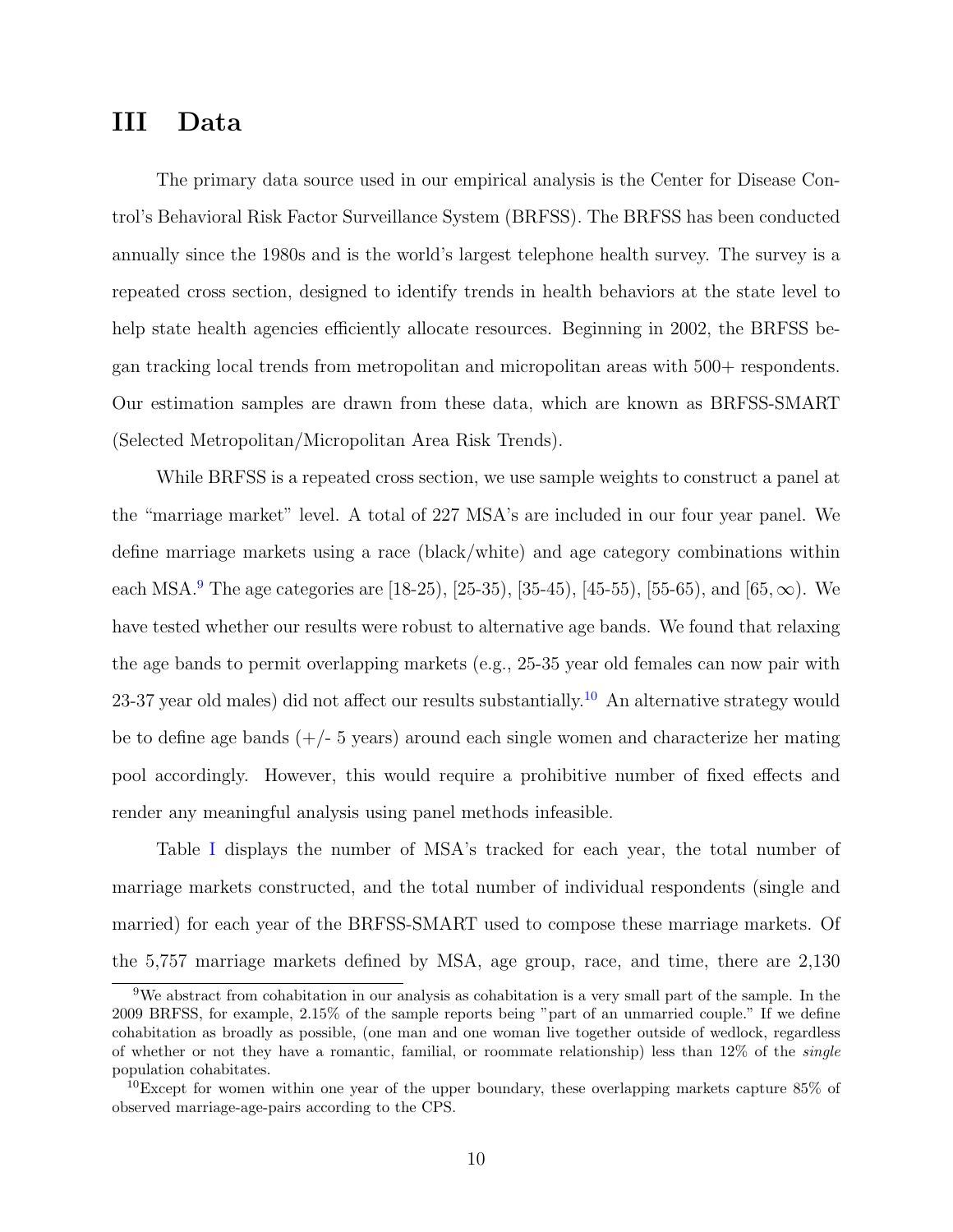black marriage markets and 3,627 white markets. The BRFSS-SMART only reports results for MSA's with at least 500 respondents. Some MSA's are either insufficiently diverse to form marriage market estimates for blacks or had insufficient numbers of black respondents to form reliable estimates. Our MSA-level markets form an unbalanced panel. Table II displays the number of markets with 1, 2, 3, or 4 observations.

|      | Table I: MSAs, Markets, and Respondents by Wave |       |                                                |  |  |  |
|------|-------------------------------------------------|-------|------------------------------------------------|--|--|--|
| Year |                                                 |       | No. of MSA's No. of Markets No. of Respondents |  |  |  |
| 2003 | 102                                             | 1,019 | 129,779                                        |  |  |  |
| 2005 | 148                                             | 1,400 | 201,539                                        |  |  |  |
| 2007 | 177                                             | 1,700 | 253,071                                        |  |  |  |
| 2009 | 173                                             | 1,638 | 250,584                                        |  |  |  |
| N    |                                                 | 5,757 | 700,583                                        |  |  |  |

 $T$  II I MOA MARKETS

Our estimation sample includes marriage markets with at least five single men and five single women satisfying the MSA-race-age criteria. Given our precise definition of a marriage market, increasing this threshold rapidly decreases the numbers of markets we can include in the sample. Admittedly, the presence of these small markets calls to question the representativeness of our results; to which we have two comments. First, including markets with small numbers of observations is likely to increase the noise in our data. If these individuals are randomly sampled from the population, these small numbers of individuals should create classical measurement error, resulting in attenuation bias on our parameters of interest and therefore understate the true effect. To test for such bias, we repeat our analysis restricting the sample to markets with a minimum of 10, 15, and 20 individuals of each sex. These restrictions have little effect on our point estimates, but the smaller sample sizes do increase the standard errors. Second, we also repeat our analysis with state-level marriage markets (where BRFSS is representative) to alleviate concerns about non-randomness in MSA's with small numbers of respondents. We find that our key results strengthen when we aggregate to the state level, consistent with alleviating classical measurement error in the MSA-defined markets.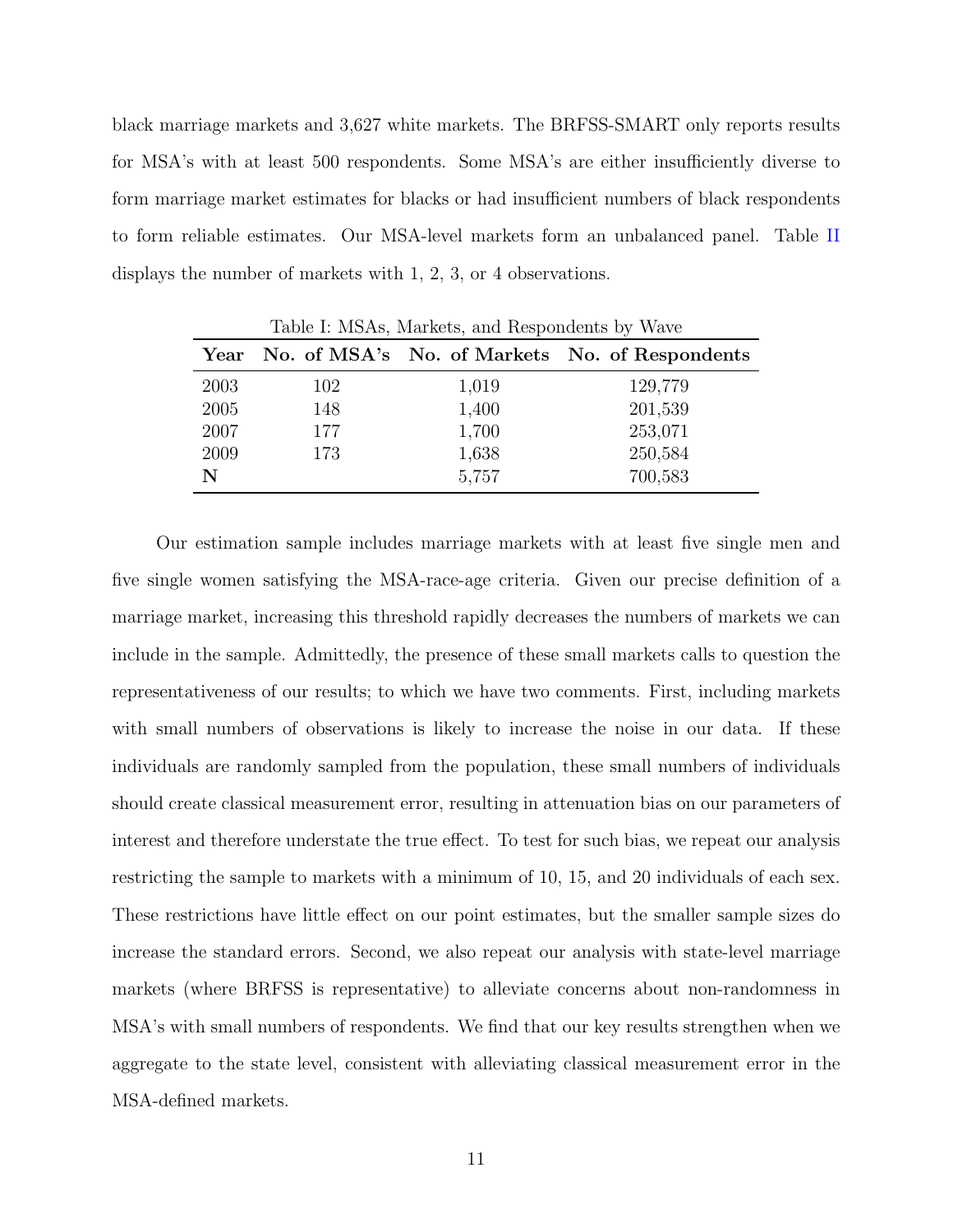| Table II: Observations Per Market      |     |  |  |  |  |
|----------------------------------------|-----|--|--|--|--|
| Observations Per Market No. of Markets |     |  |  |  |  |
|                                        | 693 |  |  |  |  |
|                                        | 360 |  |  |  |  |
|                                        | 264 |  |  |  |  |
|                                        |     |  |  |  |  |

The dependent variables in our empirical analysis are minutes of moderate and vigorous exercise per week by single females. After the 2002 initiation of the BRFSS-SMART, questionnaires in odd years (2003, 2005, 2007, 2009) elicited information on behaviors related to changes in body weight, including minutes of moderate/vigorous exercise taken.<sup>11</sup> Our dependent variables of average minutes of moderate (or vigorous) exercise per week are formed by averaging over individual reports in each market. We use post stratification weights in constructing these measures. Summary statistics for our dependent variables are found in the top 2 rows of Table III.

In each market, we also form measures of male quality, our explanatory variable of interest. In addition to health information, the BRFSS asks respondents about their highest degree attained in school, a very coarse categorical income measure, and employment status. From these reports, we use post-stratification weights to construct three measures of male quality in each market: the proportion of single males who are high school dropouts, the proportion of single males who earn less than  $$20,000$  per year,<sup>12</sup> and the proportion of single males who are unemployed for greater than six months or not in the labor force. We supplement this information with average arrest rates by marriage market, which are compiled from the Bureau of Justice Statistics, Uniform Crime Reports (UCR) Annual Summary.<sup>13</sup> While

<sup>&</sup>lt;sup>11</sup>BRFSS also contains information about food intake, but only about healthy food intake, such as 'servings of fruits and vegetables per day.' In considering investment in healthy body weight, we are equally (if not more) concerned with 'unhealthy food abstinence' as we are 'healthy food intake.' These are two entirely separate variables, one does not imply the other. In previous versions of the paper, we have considered fruit and vegetable intake. The results were mixed. We are happy to share them as asked.

<sup>&</sup>lt;sup>12</sup>The \$20,000 threshold was selected because it is the closest to the U.S. Census Bureau's poverty line for a family of four. Under the assumption that males are valued in the marriage market as providers for the family, the federal poverty line for a family of four provides an objective threshold for insufficient earnings.

<sup>&</sup>lt;sup>13</sup>The Bureau of Justice Statistics does not report the marital status of arrestees. We are therefore unable to separately identify arrest rates for single versus married men.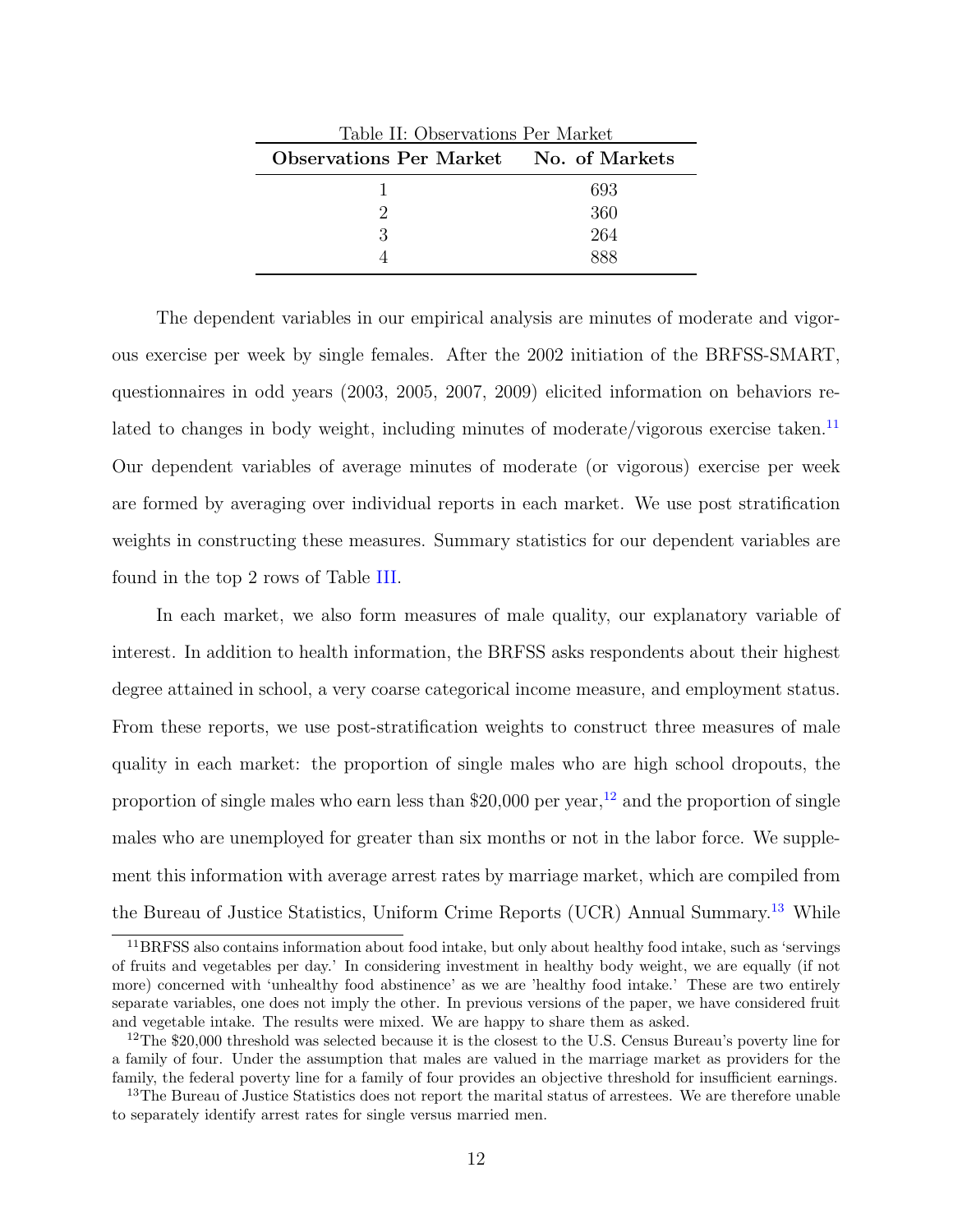related works have measured the impact of the penal system on males using incarceration rates, we suspect that arrest rates provide a better contemporaneous measure of the corrections aspect of mate quality.<sup>14</sup> The UCR reports offenses at the Original Reporting agency Identifier (ORI; e.g., Knoxville Police Department), both by race and by age-sex, but not by race-age-sex. Thus, we assume that for a given ORI, the race proportion is constant for each age-by-sex cell. In other words, we assume that if 40% of the arrestees in a given MSA were black, then 40% of the 27-year old arrested men are black. We count arrests only for felony offenses, which are most likely to have long term economic consequences, decreasing a male's value as a mates. Summing the offenses for each age-sex cell and distributing racial proportions, we are able to calculate the proportion of arrested men in a given marriage market. Summary statistics for our measures of low male quality are in the bottom panel of Table III.

In each market, we also construct control variables to characterize the population of single females. We construct market averages that parallel our measures of low quality males: high school dropout rates, low income rates, and joblessness rates. We do not use arrest rates among females, which are less than 1% in the median marriage market, and we add the average number of children per single woman in each market. Summary statistics for these market average rates are also in Table III.

Our econometric technique requires market-level variation in male quality over time. Table IV shows the variance of each measure of male quality and the share of that variance within and between each MSA. The table shows that roughly 45% of the total variation for our economic measures of male quality comes from within each MSA-level market. We did the same exercise for marriage markets defined at the state level where BRFSS is designed to

<sup>&</sup>lt;sup>14</sup>Incarceration rates alone are likely to understate to impact of the penal system on marriage markets. While incarceration removes an individual from participating in the market, arrests increase the likelihood of conviction, which lowers an individual's economic prospects. As such, arrests probabilistically diminish an individual's value in the marriage market. Given that roughly 52% of American males will be arrested at some point in their life (Tillman, 1987), while only 9.0% will ever be incarcerated (Bonczar and Beck, 1997), identifying externalities of high arrest rates is important. Note also that incarcerated males are not included in the non-institutionalized population we consider.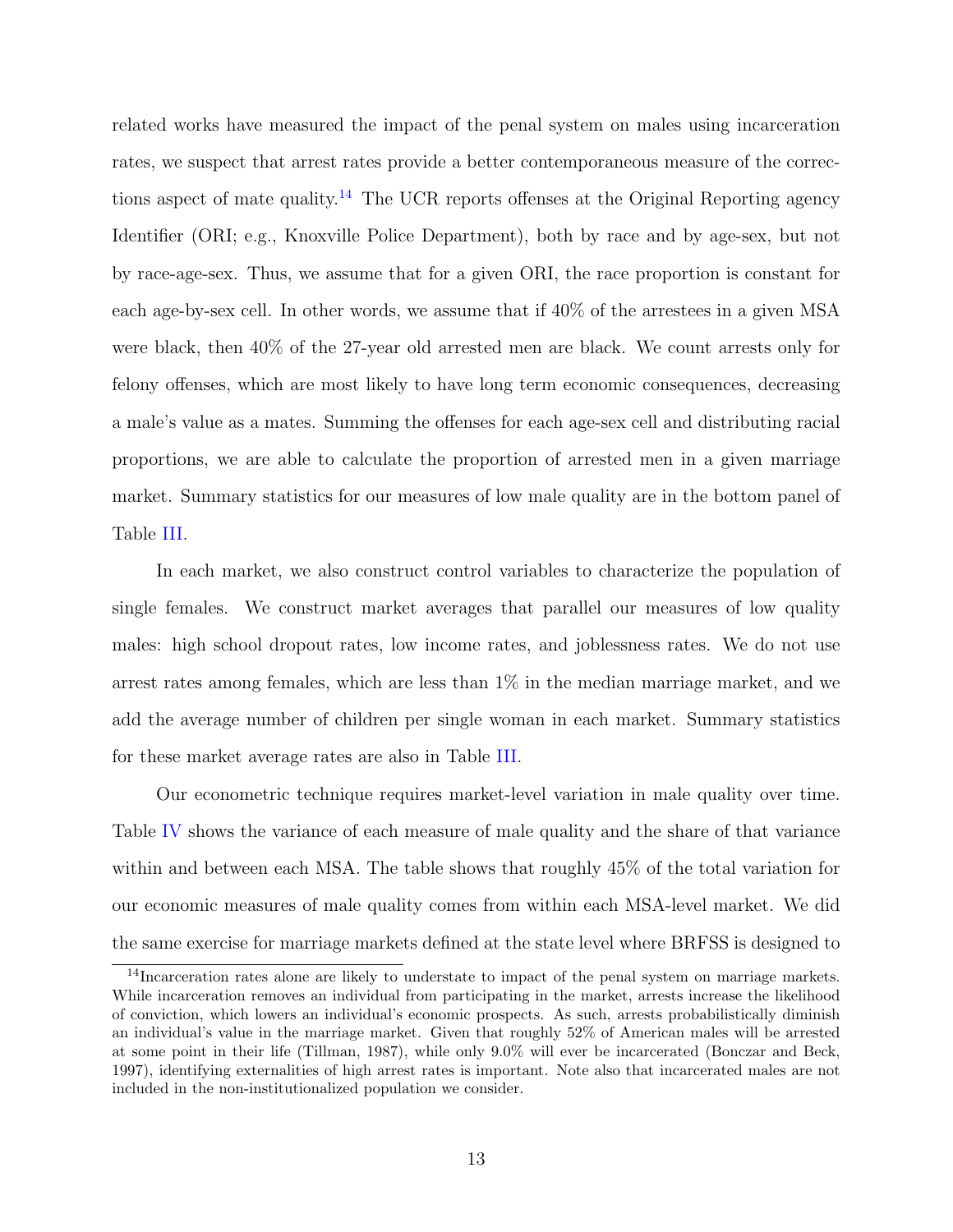| Variable                                   | Mean  | S.D.  | Min      | Max    |
|--------------------------------------------|-------|-------|----------|--------|
| Health Markers - Single Females            |       |       |          |        |
| Minutes of Moderate Exercise Per Week      | 43.47 | 26.18 | $\Omega$ | 180.10 |
| Minutes of Vigorous Exercise Per Week      | 21.91 | 18.57 | $\Omega$ | 108.96 |
| Low Income Rate                            | 0.28  | 0.19  | 0        | 0.75   |
| Joblessness Rate                           | 0.17  | 0.16  | $\Omega$ | 0.64   |
| H.S. Dropout Rate                          | 0.11  | 0.14  | $\theta$ | 0.55   |
| Averge Number of Children                  | 0.69  | 0.63  | $\Omega$ | 2.51   |
| Mate Quality Rate Variables - Single Males |       |       |          |        |
| Arrests Per Capita                         | 0.05  | 0.07  | $\Omega$ | 0.32   |
| Low Income Rate                            | 0.22  | 0.21  | $\Omega$ | 0.73   |
| Joblessness Rate                           | 0.17  | 0.19  | $\Omega$ | 0.64   |
| H.S. Dropout Rate                          | 0.12  | 0.15  | $\Omega$ | 0.49   |

Table III: Market-Level Descriptive Statistics

| <b>Total</b><br>Variance | Proportion<br><b>Between</b>                                                         | Proportion<br>Within |
|--------------------------|--------------------------------------------------------------------------------------|----------------------|
|                          |                                                                                      |                      |
| 0.0238                   | 0.547                                                                                | 0.453                |
| 0.0433                   | 0.557                                                                                | 0.443                |
| 0.0345                   | 0.543                                                                                | 0.457                |
| 0.0042                   | 0.857                                                                                | 0.143                |
|                          |                                                                                      |                      |
| 0.0247                   | 0.557                                                                                | 0.443                |
| 0.0381                   | 0.523                                                                                | 0.477                |
| 0.0311                   | 0.496                                                                                | 0.504                |
| 0.0060                   | 0.890                                                                                | 0.110                |
|                          | Markets Defined at MSA Geographic Level<br>Markets Defined at State Geographic Level |                      |

Table IV: Variance of Male Quality Measures Within and Between Markets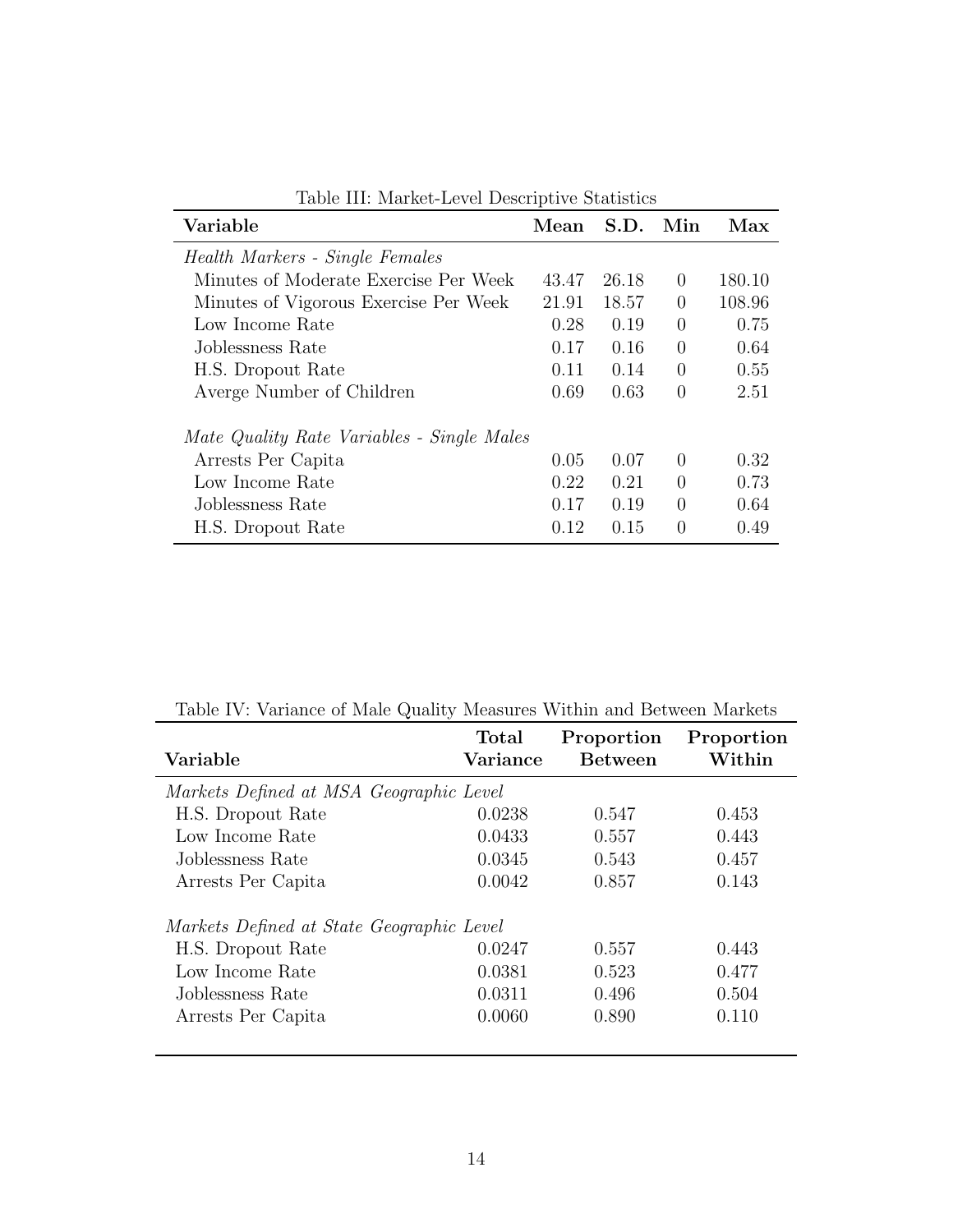be representative. Again, roughly 45% of the total variation in male quality at the state level comes from within-market variation. A much lower proportion of the variance in Arrests Per Capita comes from variation within markets. While this may be attributable to properties of this specific variable, the UCR is true population data whereas the BRFSS is (albeit very large) sample data. Overall, while the within-market variation at the MSA level may be larger than expected, the state level BRFSS is designed to be representative. Therefore, the consistency of within and between shares of variance at the MSA-level and State-level BRFSS measures provides evidence that our market-level data has adequate variation to study the relationship between single male quality and female health investment decisions.

## IV Empirical Analysis

We empirically evaluate how a single female's investment in healthy body weight (i.e., exercise) responds to a change in the proportion of low quality single males within her marriage market. In subsection IV.1, we outline our empirical strategy, discuss the primary sources of bias with which we are concerned, and make explicit the conditions under which our estimates are unbiased. In subsection IV.1.1, we present our primary findings. In subsection IV.1.2 we conduct two sets of falsification tests. We also attempt to mitigate concerns over other potential sources of bias. In subsection IV.2.1 we extend our empirical analysis to control for sex ratios, demonstrating that our main result can be interpreted as a quality-based mate shortage. In section IV.2.2 we replicate our preferred specification at the state level to alleviate concerns about non-representativeness in MSA-markets. Finally, in section IV.2.3, we use individual-level, cross sectional data to consider how the effect of male quality on female pre-marital investment in healthy body weight varies over the distribution of female quality.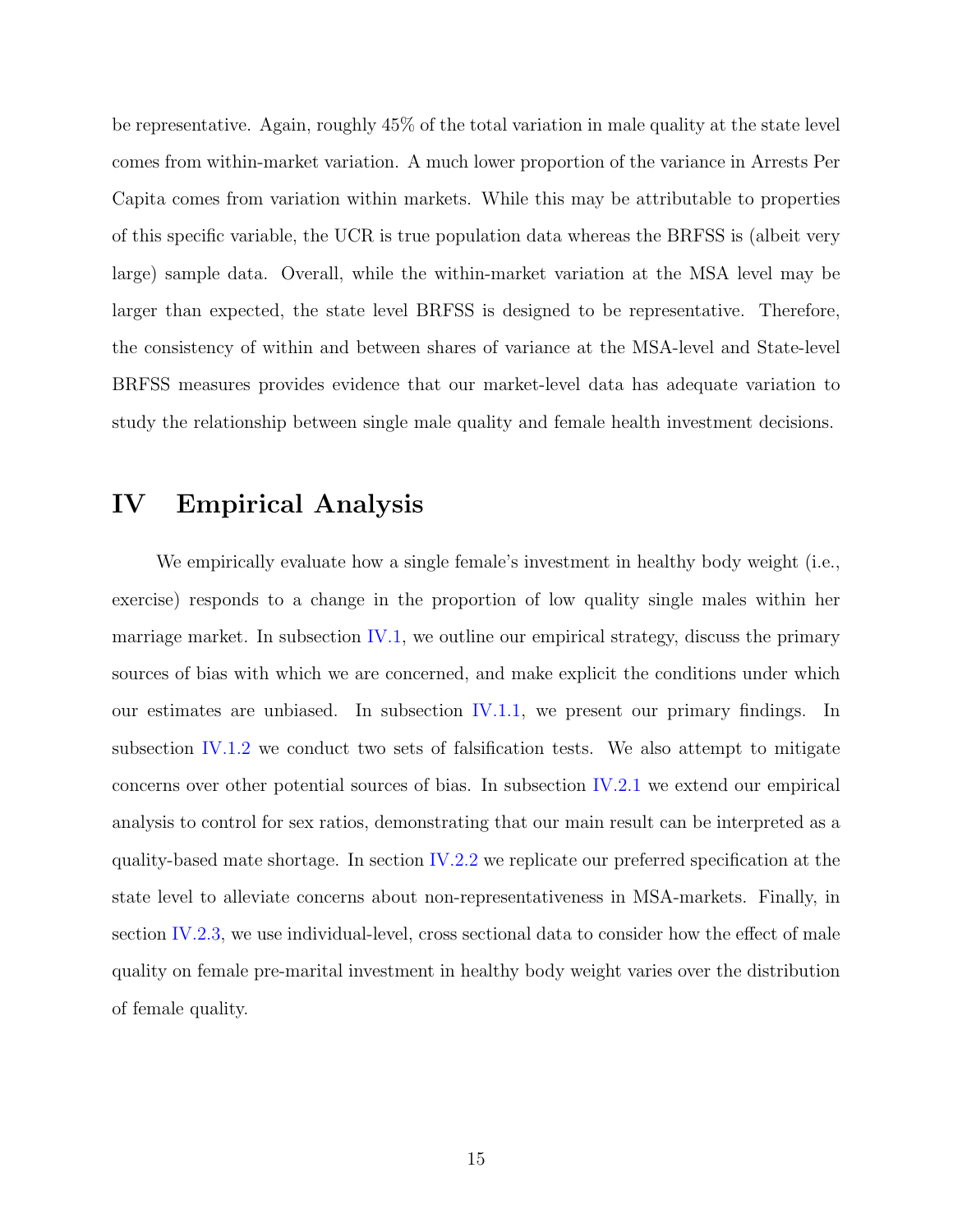## IV.1 Market-Level Empirical Strategy

Let us assume that the average weekly minutes of exercise among single women in marriage market  $j$  and time  $t$  can be written as

$$
E_{jt} = \beta_1 Q_{jt} + \beta_2 X_{jt} + \alpha_t + \gamma_j + \epsilon_{jt}
$$
\n<sup>(1)</sup>

where  $Q_{jt}$  measures the proportion of low quality single males and  $X_{jt}$  measures average single female characteristics in the same marriage market and time period. Our parameter of interest is  $\beta_1$ . To produce an unbiased estimate, we must control for three types of unobservables which are likely correlated with  $Q_{jt}$ . Unobservables that vary by time period,  $\alpha_t$ , and unobservables that vary by marriage market,  $\gamma_j$ , are easily controlled for using separate time and marriage-market fixed effects. However, we are not able to control for unobservables that vary by both time period and marriage market,  $\epsilon_{jt}$ , using fixed effects, as time-and-market fixed effects are not identified without an individual-level panel of observations. We include control variables,  $X_{jt}$ , which vary by market and time to reduce some of the potential bias caused by these unobservables, but additional work is needed to reduce this bias further.

For expository purposes, we rewrite  $\epsilon_{jt}$  as

$$
\epsilon_{jt} = \lambda_{jt} + \eta_{jt} \tag{2}
$$

where  $corr(\lambda_{jt}, Q_{jt}) \neq 0$  and  $corr(\eta_{jt}, Q_{jt}) = 0$ ; our endogeneity problem stems from the first of these two conditions. The standard procedure for addressing this unwanted correlation is to employ an instrumental variables method; however, we think it unlikely that any variable that is correlated with  $Q_{jt}$  has no other effect on  $E_{jt}$ . Investments in healthy body weight are made by individuals maximizing their utility, subject to a constraint, while interacting with the built environment in which they live. Any local variation which affects the economic characteristics of single males is likely to affect the outcome of the single woman's maximization problem by altering either her constraint or the built environment.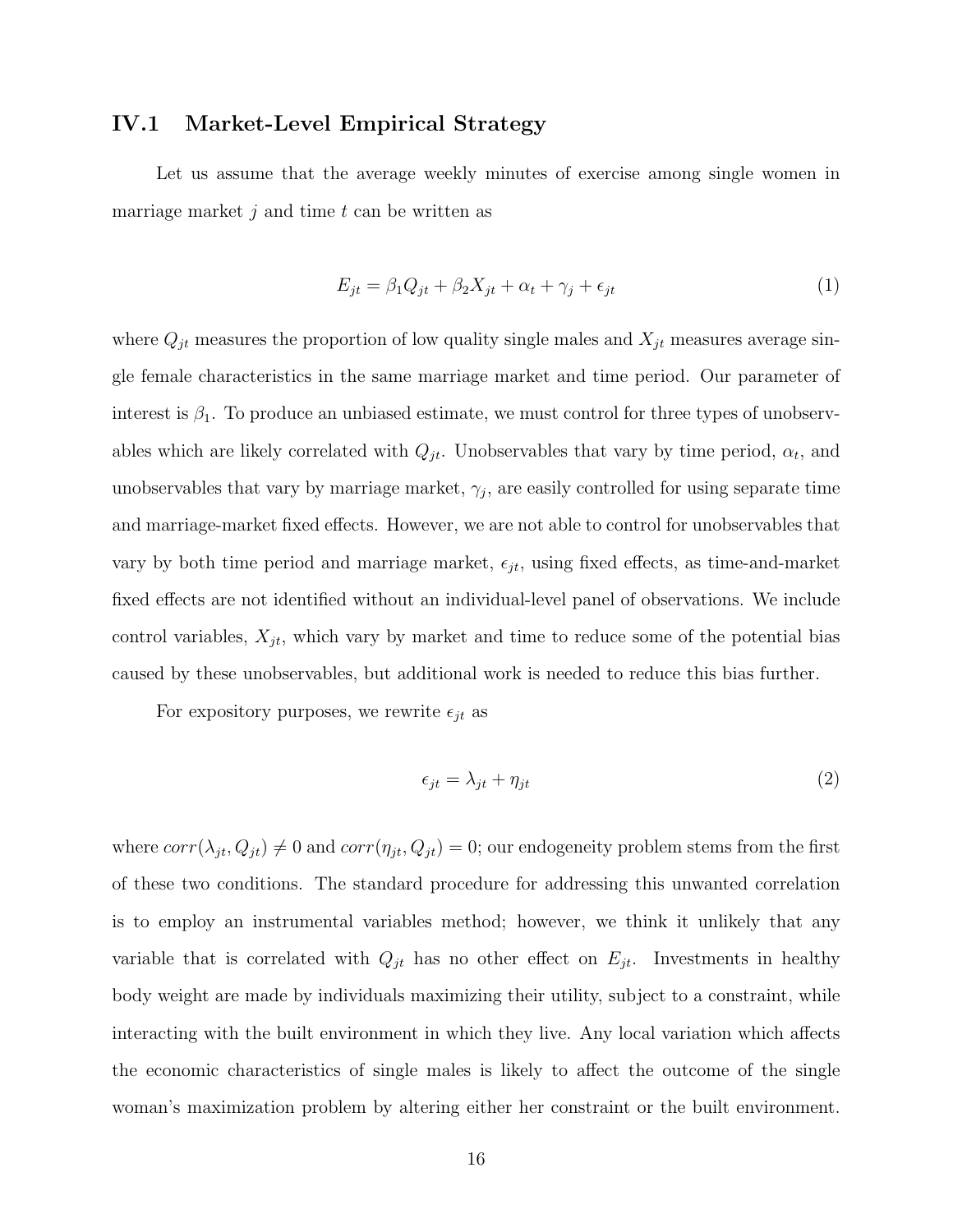Therefore, we opt for a different strategy, which reduces the correlation between  $Q_{jt}$  and  $\epsilon_{jt}$ by normalizing the outcomes of single women to those of married women in the same time period and marriage market.

To describe this strategy, we first rewrite Equation 1 for married women as

$$
\tilde{E_{jt}} = \tilde{\beta}_1 Q_{jt} + \tilde{\beta}_2 \tilde{X_{jt}} + \tilde{\alpha}_t + \tilde{\gamma}_j + \tilde{\epsilon}_{jt}
$$
\n(3)

where all variables and parameters are redefined for married women, except  $Q_{jt}$ , which still defines the quality of single males in market j and time period t. Subtracting  $(3)$  from  $(1)$ yields

$$
E_{jt} - \tilde{E_{jt}} = (\beta_1 - \tilde{\beta_1})Q_{jt} + \beta_2(X_{jt} - \tilde{X_{jt}}) + \hat{\beta_2}\tilde{X_{jt}} + (\alpha_t - \tilde{\alpha_t}) + (\gamma_j - \tilde{\gamma_j}) + (\epsilon_{jt} - \tilde{\epsilon_{jt}})
$$
(4)

where  $\hat{\beta}_2 = \tilde{\beta}_2 - \beta_2$ . We then make the following two assumptions

1.  $\tilde{\beta}_1 = 0$ 

2. 
$$
E(Q_{jt}(\lambda_{jt} - \tilde{\lambda_{jt}})) = 0.
$$

Under these assumptions, Equation 4 reduces to

$$
E_{jt} - \tilde{E_{jt}} = \beta_1 Q_{jt} + \beta_2 (X_{jt} - \tilde{X_{jt}}) + \hat{\beta_2} \tilde{X_{jt}} + \hat{\alpha}_t + \hat{\gamma}_j + \hat{\epsilon}_{jt}
$$
(5)

where  $\hat{\alpha_t} = (\alpha_t - \tilde{\alpha_t})$ , a time fixed effect;  $\hat{\gamma}_j = (\gamma_j - \tilde{\gamma}_j)$ , a market fixed-effect, and  $\hat{\epsilon_{jt}} = \epsilon_{jt} - \tilde{\epsilon_{jt}}$ is an *i.i.d.* random shock. We estimate Equation  $5^{15}$ 

Our identification technique relies on assumptions (1) and (2) above. The first assumption implies that the proportion of low quality single males has no effect on the health investments of married females; this is tested in Section IV.1.2. The second assumption

<sup>&</sup>lt;sup>15</sup>Including married females' characteristics,  $\tilde{X_{jt}}$ , has virtually no effect on the parameters of interest, yet it reduces the adjusted  $R^2$  and, therefore, the efficiency of our estimates. As a result,  $\hat{\beta}_2 \tilde{X_{jt}}$  is not included in the differencing results presented in Table VII. Supplementary results are available from the authors upon request.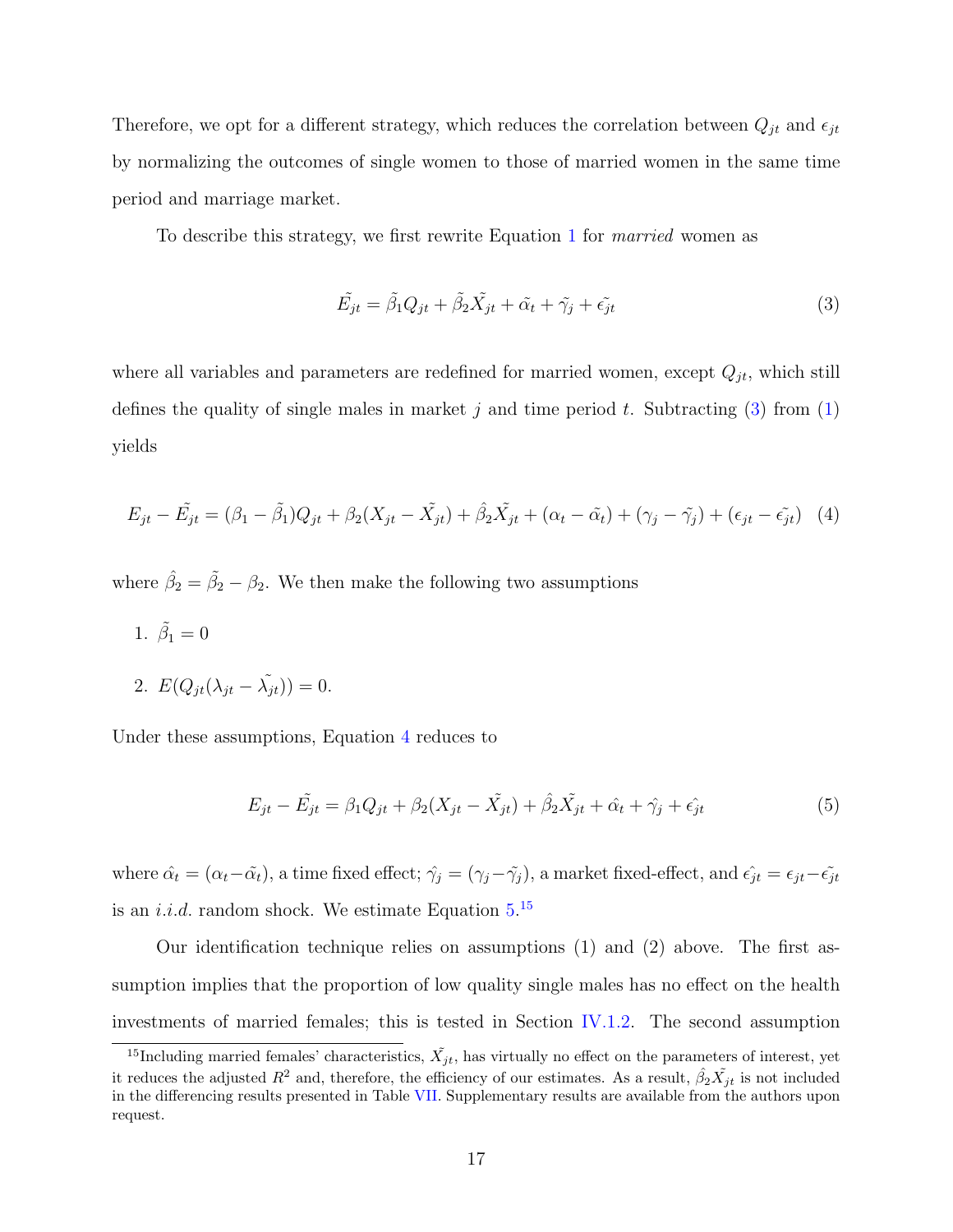implies that  $Q_{jt}$  is exogenous to  $(E_{jt} - \tilde{E_{jt}})$ , or that unobserved factors that are correlated with single male quality have an equal effect on the health behaviors of single and married females, on average over marriage markets,  $j$ , and time periods,  $t^{16}$  While no statistical test can validate this assumption, single and married females should be equally affected by the time-and-market varying unobservables that we consider most likely to be correlated with  $Q_{jt}$  (i.e., local economic conditions, chemical dependency rates, and quality food access). Even if the condition  $E(Q_{jt}(\lambda_{jt} - \tilde{\lambda_{jt}})) = 0$  is not met, the endogeneity of  $Q_{jt}$  (and, therefore, the bias in  $\beta_1$ ) decreases with greater correlation between  $\lambda_{jt}$  and  $\tilde{\lambda_{jt}}$ . Therefore, any correlation between  $\lambda_{jt}$  and  $\tilde{\lambda_{jt}}$  should reduce bias in  $\beta_1$ .

The above should also clarify why analysis is conducted using market-level, rather than individual-level, data. First, since our data are a repeated cross section, we cannot observed the same individual in more than one period. Therefore, we cannot evaluate how that individual will change her investment in healthy body weight as male quality changes, but we can evaluate how the market average investment changes as male quality changes. Second, our differencing strategy cannot be conducted using individual level data. The inability to empirically address  $\lambda_{jt}$  at the individual level motivates our use of a market panel.

#### IV.1.1 Market-Level Results

Before discussing the results of our differencing regressions, which can be found in Table VII, we present market-level results for single females (i.e., Equation 1) for comparison purposes. Tables V and VI contain these base results. The dependent variables are average minutes of vigorous exercise per week and average minutes of moderate exercise per week respectively. For both black and white women, we regress these dependent variables on the

<sup>&</sup>lt;sup>16</sup>If  $E(Q_{jt}(\lambda_{jt}-\tilde{\lambda_{jt}}))=0$  is satisfied, then  $Q_{jt}$  is exogenous by definition. The assumption  $\lambda_{jt}=\tilde{\lambda_{jt}}\ \forall\ j,t$ (i.e., that unobserved factors that are correlated with single male quality have an equal effect on the health behaviors of single and married females for every marriage market and time period), is a stronger assumption, which is not necessary for the exogeneity of  $Q_{jt}$ .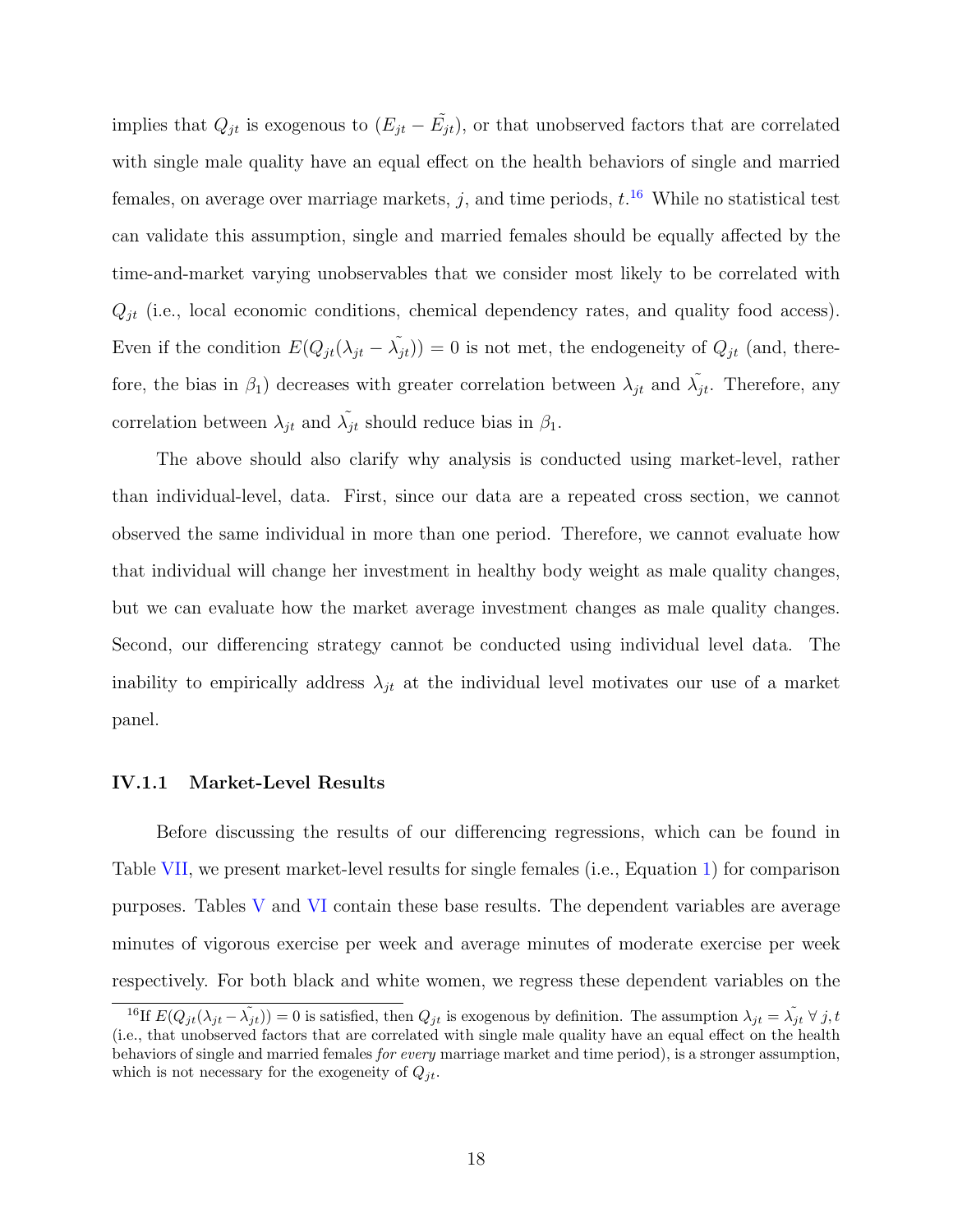proportion of low quality single male in the market, while controlling for market-average single female characteristics.

We estimate each model twice, utilizing different strategies to measure single male quality. Our first strategy allows the four market-level measures of single male quality discussed above to enter as separate independent regressors. The advantage of this strategy is that it enables us to examine which specific characteristics of quality are most important. However, the joint effect of the multiple measures can be difficult to interpret and sometimes yields mixed results (see Tables XV - XVI). One solution to this problem is to simulate the marginal effect of a proportional increase in all four measures of low male quality, which yields a single marginal effect that is easy to interpret. Our second strategy uses a single-index measure of male quality from the first principal component of the four market-level measures. In contrast with the multivariate approach, this strategy yields marginal effect that is easily interpreted. However, nearly half the information available in the four measures of single male quality is discarded when we use only the first principal component (Kaiser-Meyer-Olkin (KMO) statistic of  $(0.531)$ .<sup>17</sup> Given the strengths and weaknesses of each method, we conduct analysis using both. We believe each method provides insight on whether the quality of single males affects single females' health investment, but find neither method to be strictly preferable.

Table V (vigorous exercise) and VI (moderate exercise) contains the results of our panel data regressions for the full sample (Column 1), for white women (Column 2), and black women (Column 3). Panel A results are found using multiple measures of low male quality, while Panel B results use the single-index measure of low male quality. For ease of interpretation, we report simulated marginal effects for our multivariate (Panel A) results throughout. Individual parameter estimates for each quality measure are shown in the appendix. To generate this marginal effect, we first take 10,000 draws from the covariance matrix of our estimates. Using these draws, we simulate single female behavior once using

 $17$ The Kaiser-Meyer-Olkin statistic is a measure of sampling adequacy. The principle component analysis literature suggests that a KMO statistic below 0.5 is "unacceptable" (i.e., one should not factor).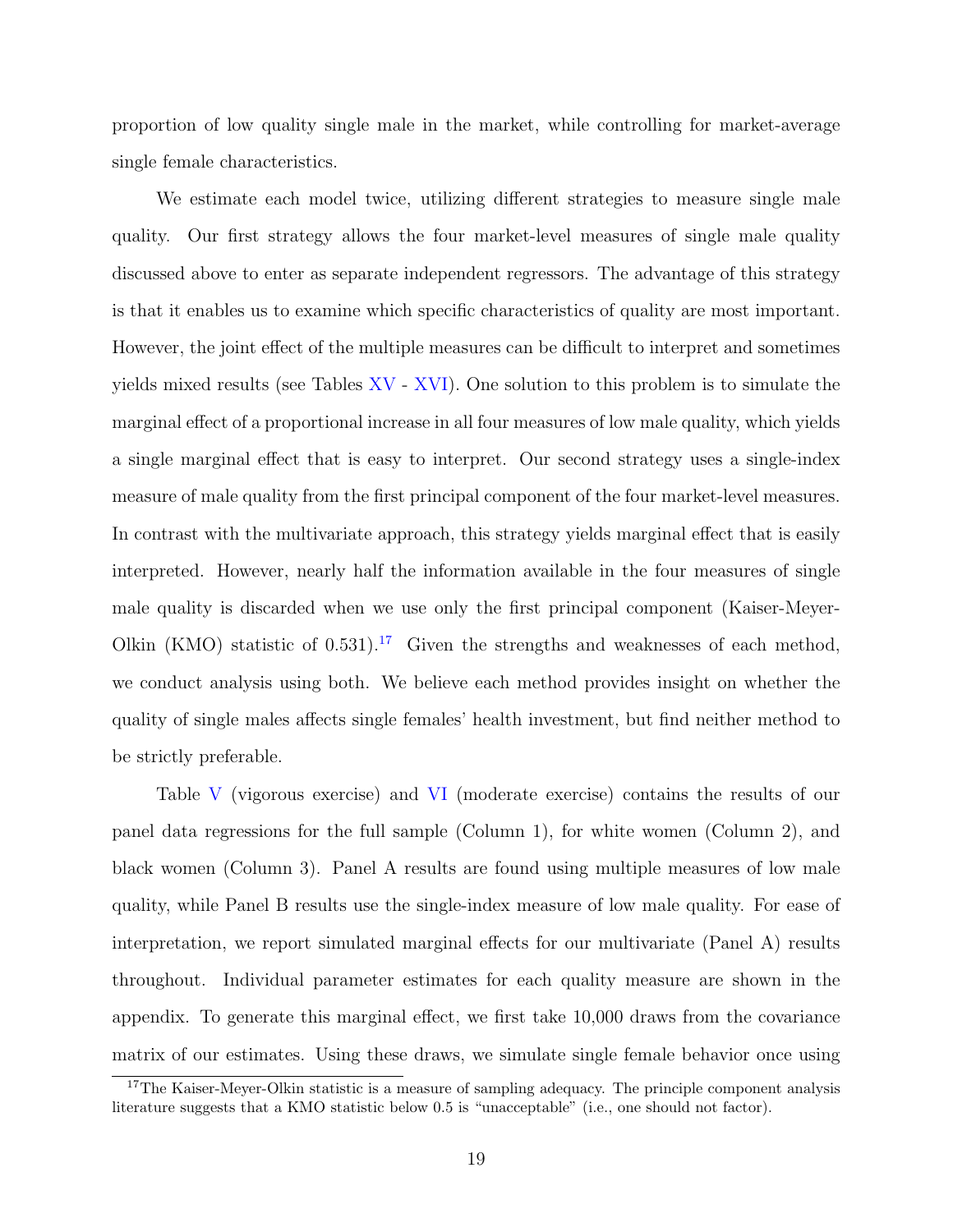observed single male quality, a second time with a  $10\%$  increase in all four (low) single male quality measures, and a third time with a 10 percentage point increase in the same four measure of (low) single male quality. We calculate the average minutes of weekly exercise within each marriage market for each simulation, and report in the table the average percentage change in exercise behavior across markets in response to the changes in male quality. Also in Panel A, we report the F-statistic and p-value for the joint significance of the multivariate measure of mate quality, which are derived from analytical tests of the joint significance of the parameters, not the simulated marginal effects.<sup>18</sup> All regressions control for marriage-market fixed effects and year fixed effects. In all specifications, standard errors have been clustered at the MSA level.

| Panel A: Multivariate Measure of Male Quality<br><b>Simulated Marginal Effects</b> |           |            |                   |  |  |  |  |  |
|------------------------------------------------------------------------------------|-----------|------------|-------------------|--|--|--|--|--|
|                                                                                    | All Races | White Only | <b>Black Only</b> |  |  |  |  |  |
| (10 pct point increase in low quality)                                             | $-11.2\%$ | $-29.5\%$  | $-9.8\%$          |  |  |  |  |  |
| $(10\%$ increase in low quality)                                                   | $-1.4\%$  | $-1.2\%$   | $-1.6\%$          |  |  |  |  |  |
| F-statistic                                                                        | 2.58      | 3.55       | 1.98              |  |  |  |  |  |
| P-value                                                                            | 0.036     | 0.006      | 0.096             |  |  |  |  |  |
| 10%<br>$1\%$<br>$1\%$<br>Joint Significance                                        |           |            |                   |  |  |  |  |  |
|                                                                                    |           |            |                   |  |  |  |  |  |

Table V: Market Level Results: Average Minutes of Vigorous Exercise, Single Women

## Panel B: Principle Component Measure of Male Quality All Races White Only Black Only

| First Component      | $-0.97$      | $-0.53$ | $-1.25$      |
|----------------------|--------------|---------|--------------|
|                      | $***$ (0.38) | (0.51)  | $***$ (0.54) |
| <b>Fixed Effects</b> | Yes          | Yes     | Yes          |
| N                    | 4525         | 3004    | 1521         |

All regressions include controls for market characteristics of single females and clustered standard errors. Simulated Marginal Effects are calculated using 10,000 bootstrap draws from the covariance matrix of the estimates for the multivariate measure of male quality. See Table XV for point estimates.

<sup>&</sup>lt;sup>18</sup>Whether the simulated marginal effect is significantly different from zero can be artificially determined by the number of draws from the covariance matrix used in simulation. We use a large number of draws, so all marginal effects are highly significant. With the previous caveat, the analytical test of joint significance (and resulting F-statistics and p-values) provide a more rigorous rejection of the null hypothesis of joint insignificance than simulated marginal effects.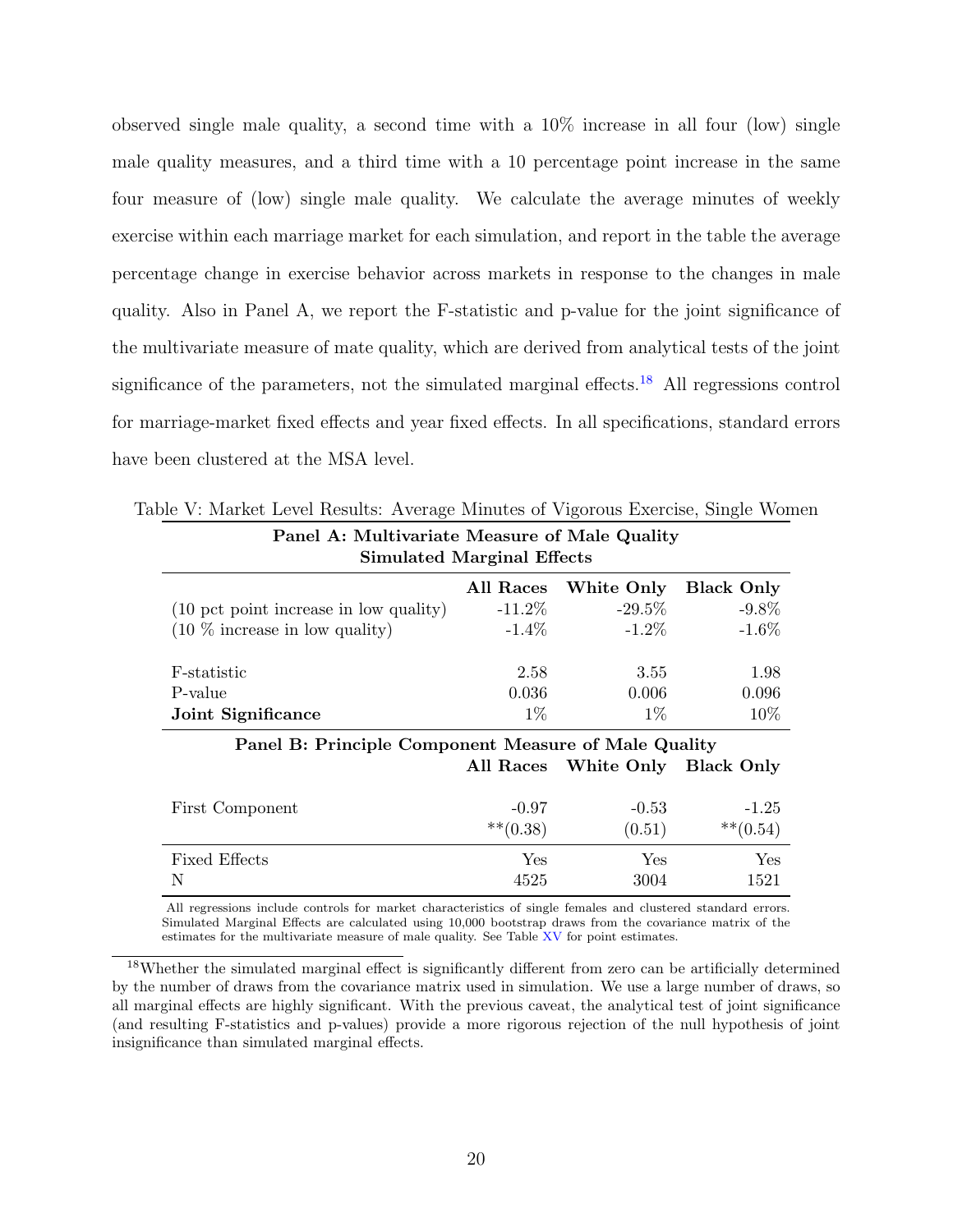The results of our vigorous exercise regressions can be observed in Table V. Focusing first on Panel A, we find that the joint effect of the multiple measures of low male quality on single females' vigorous exercise is significant at the  $1\%$  level for white women and  $10\%$ level for black women. The simulations suggest that the marginal effect of a 10% increase in the proportion of low quality males leads single black (white) women to decrease their vigorous exercise by 1.6% (1.2%), while a 10 percentage point increase in the proportion of low quality males leads single black (white) women to decrease their vigorous exercise by 9.8% (29.5%). Note that while it is reasonable to assume that policy or other economic shocks could cause a 10% change in either black or white male quality in most marriage markets, a 10 percentage point change in the proportion of low quality while males is superfluous. The observed proportion of low quality males is considerably higher in black marriage markets than in white ones; the difference is most notable with arrest rates. On average, for black men there are 0.12 arrests per capita per year, a figure four times that of white men (0.03). Thus, the predicted decrease in vigorous exercise for single white women in response to the 10 percentage point change in male quality is driven almost entirely by the quadrupling of the arrest rate. For this reason, little attention should be paid to the result. The PCA results in Panel B confirm the multivariate results. While the effect of low male quality on market-average vigorous exercise by single females is still significant for the full sample and for single black women (a 10 percentage point increase in our (low) quality measure decreases average vigorous exercise for single women and single black women by 3.0% and 8.4%, respectively), it is no longer significant for white women. This result is intuitive; lack of variation in arrest rates causes the the PCA index to places lower weight on arrest rates than the other economic measures. The result suggests that arrest rates are the primary driver of joint significance for white women in the multivariate model.

Our results for moderate exercise can be found in Table VI. Unlike the results for vigorous exercise, none of the multivariate regressions yield estimates in which the four coefficients on low male quality are jointly significant. For white women, we find that an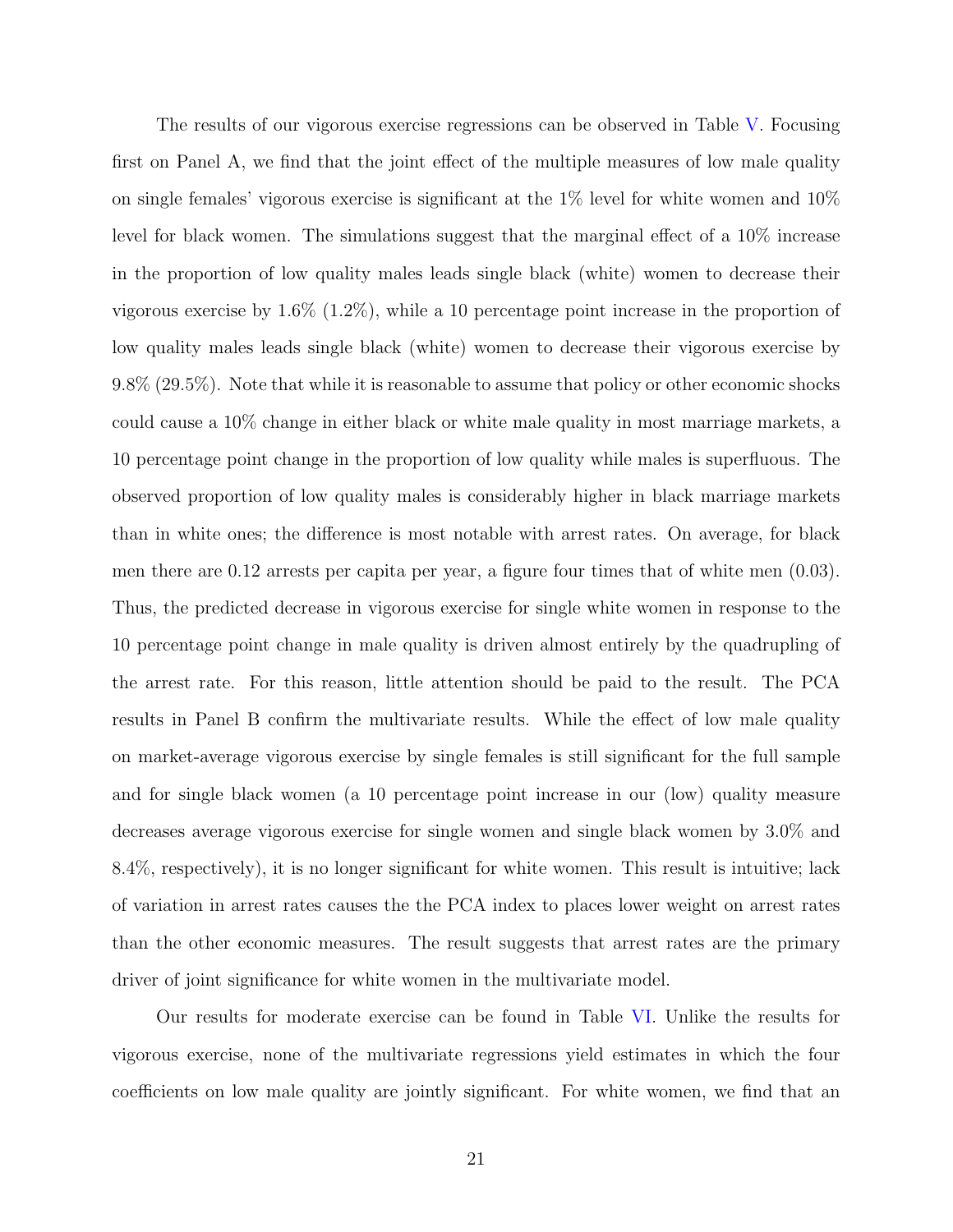increase in the proportion of low quality single males leads to a decrease in moderate exercise (with 5% significance) when using the index from the first principal component. This result suggests that a ten percent increase in the proportion of low quality single white males leads to a 3% decrease in moderate exercise by single white women. For black women, we find no effect on moderate exercise.

Briefly summarizing the results from our market-level regressions so far, an increase in the proportion of low quality males leads to a decrease in market-average vigorous exercise by single black women. The evidence that a greater proportion of low quality males decreases exercise among single white women is mixed for both exercise type and male quality specifications.

| <b>Faller A: Multivariate Measure of Male Quality</b><br><b>Simulated Marginal Effects</b> |                      |                        |                   |  |  |  |  |
|--------------------------------------------------------------------------------------------|----------------------|------------------------|-------------------|--|--|--|--|
|                                                                                            | All Races            | White Only             | <b>Black Only</b> |  |  |  |  |
| (10 pct point increase in low quality)                                                     | $-2.8\%$             | $-5.4\%$               | $-1.5\%$          |  |  |  |  |
| $(10\%$ increase in low quality)                                                           | $-0.3\%$             | $-0.4\%$               | $-0.3\%$          |  |  |  |  |
| F-statistic                                                                                | 0.97                 | 1.20                   | 0.86              |  |  |  |  |
| P-value                                                                                    | 0.422                | 0.309                  | 0.488             |  |  |  |  |
| Joint Significance                                                                         | None                 | None                   | None              |  |  |  |  |
| Panel B: Principle Component Measure of Male Quality                                       |                      |                        |                   |  |  |  |  |
|                                                                                            | All Races            | White Only Black Only  |                   |  |  |  |  |
| First Component                                                                            | $-0.82$<br>$*(0.50)$ | $-1.15$<br>$***(0.58)$ | $-0.58$<br>(0.73) |  |  |  |  |
|                                                                                            |                      |                        |                   |  |  |  |  |
| <b>Fixed Effects</b>                                                                       | <b>Yes</b>           | Yes                    | Yes               |  |  |  |  |
| N                                                                                          | 4525                 | 3004                   | 1521              |  |  |  |  |

Table VI: Market Level Results: Average Minutes of Moderate Exercise, Single Women Panel A: Multivariate Measure of Male Quality

All regressions include controls for market characteristics of single females and clustered standard errors. Simulated marginal effects are calculated using 10,000 bootstrap draws from the covariance matrix of the estimates for multivariate measure of male quality. See Table XV for point estimates.

The results from our differencing regressions (i.e., Equation 5) are presented in Table VII. Recall, the dependent variables measure the difference in average investment in healthy body weight between single and married women in a given marriage market and time period. We regress these differenced variables on our previously defined market-level measures of low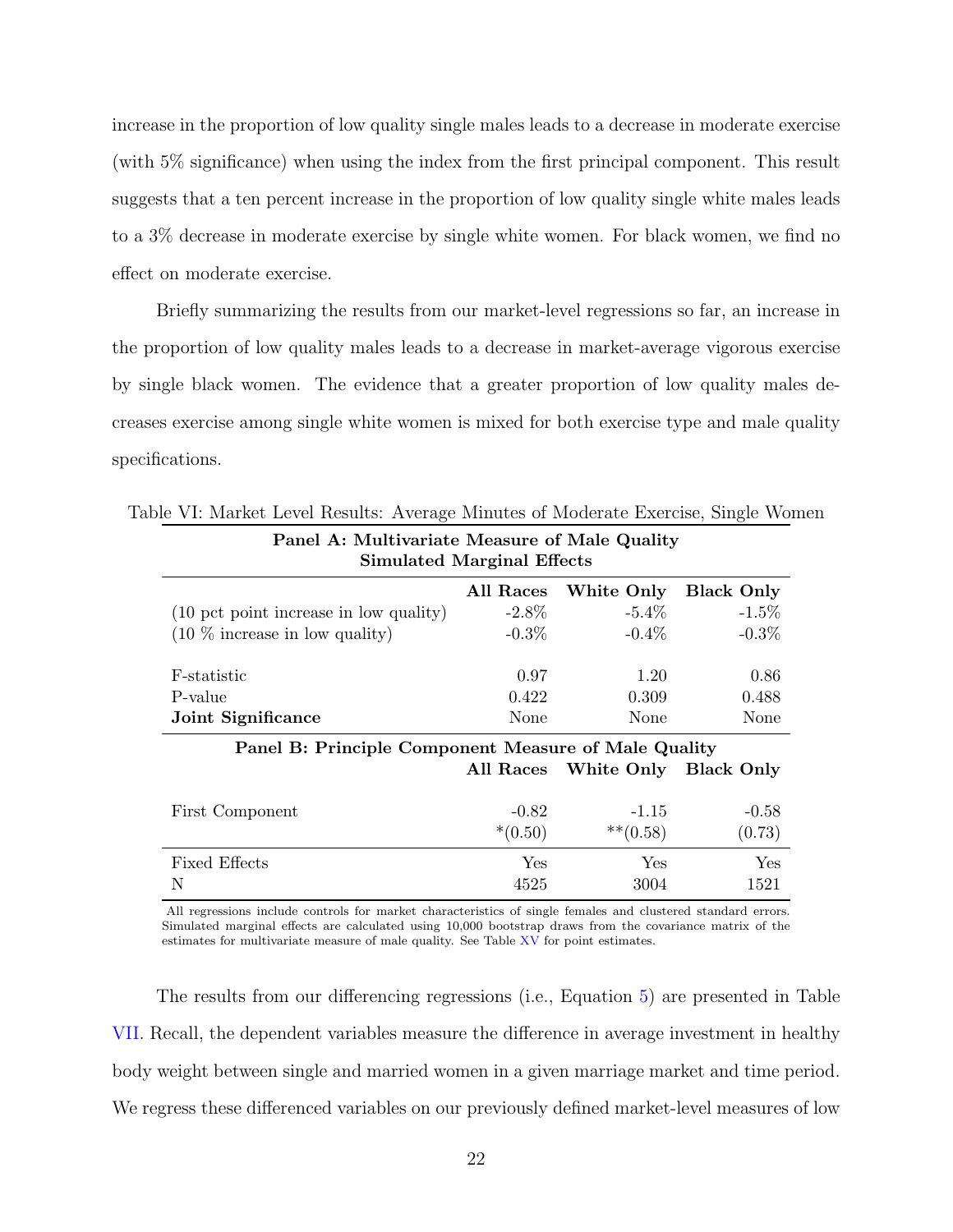male quality and differenced market-level female characteristics. Using both multivariate and single-index measures of male quality, we find no statistically significant effect of low quality single white males on single white female health investments. For black women, we find that the joint effect of the multivariate measure of low quality males is statistically significant at the 10% level for vigorous, but not moderate exercise. However, the marginal effects are negative for both types of exercise. A 10 percentage point increase in the proportion of low quality males leads to a 5% decrease in vigorous exercise taken by single black women. We find similar results when estimation is conducted with the single-index measure of male quality. An increase in the proportion of low quality males decreases average vigorous exercise among single black women in the population (at a 5% level of significance) and has a negative, though insignificant, effect on average moderate exercise. This marginal effect can be interpreted as follows: If the quality of males in a given marriage market deteriorates from median quality to  $25<sup>th</sup>$  percentile quality, single black women will decrease their vigorous exercise by 10%.

For both races, the simulated marginal effect of a 10% increase in low male quality on vigorous exercise under our differencing specification is roughly 20% lower than our results in Table V. Furthermore, the marginal effect of a 10 percentage point increase on vigorous exercise is approximately halved for black women when we difference the single women from the married women. These results are fairly consistent with the findings from the single-index model. For black women, the marginal effect of an increase in low male quality on vigorous exercise is negative and 35% lower in the differencing model than in the base model. These results suggest that an increase in the proportion of low quality single black males decreases the vigorous exercise taken by single black women within a marriage market. Furthermore, differencing married women from single women is effective at reducing bias from time-andmarket varying unobserved heterogeneity. Recall that the differencing regression results can be interpreted as unbiased estimates of the effect of low male quality on single female investment in health body weight only if the effect of low single male quality on married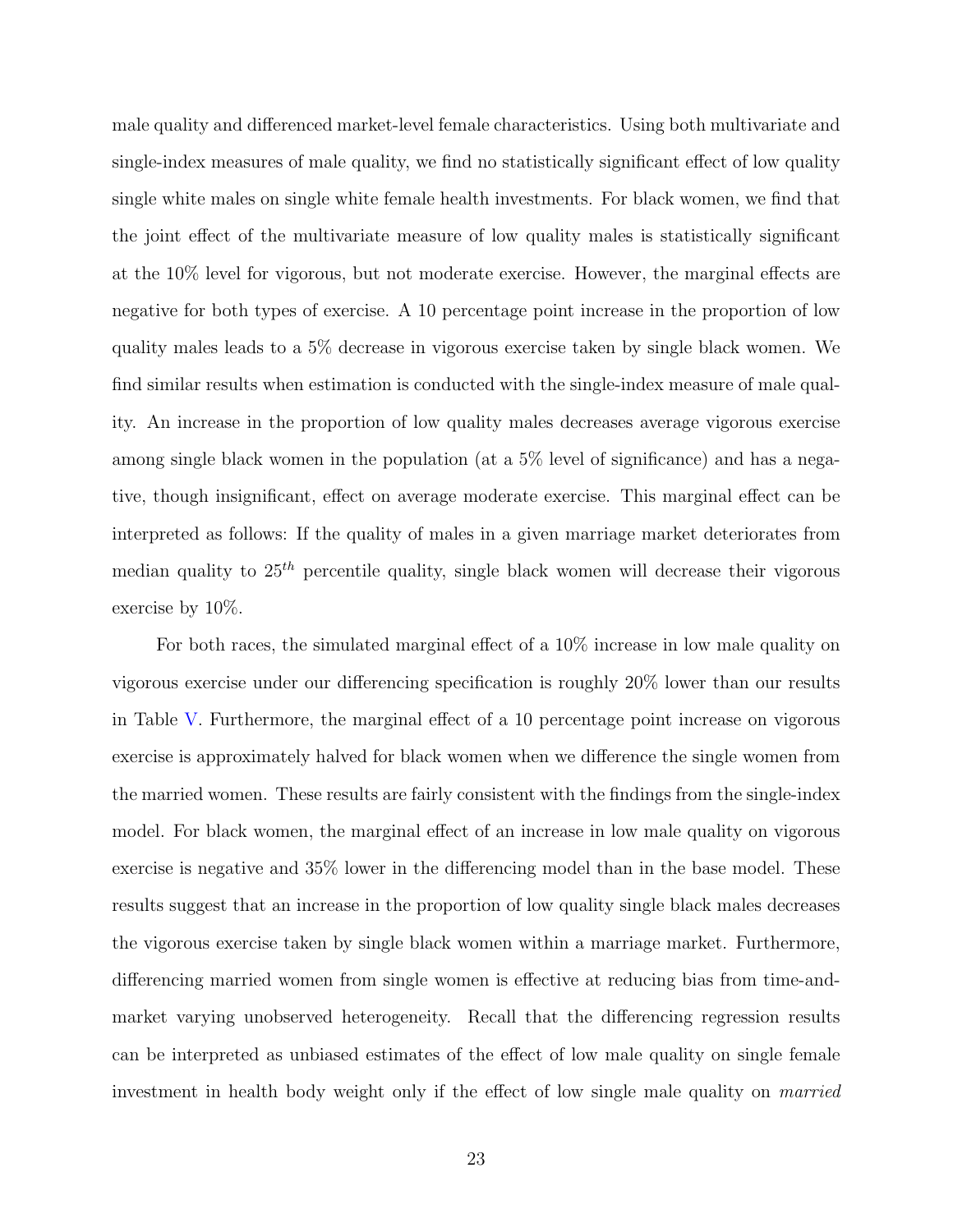female investment in healthy body weight is zero. We test that assumption in the next section.

| Table VII: Market Level Differencing Regression: Single- Married Women |                                               |                    |                                     |             |  |  |  |  |
|------------------------------------------------------------------------|-----------------------------------------------|--------------------|-------------------------------------|-------------|--|--|--|--|
|                                                                        | White Women                                   | <b>Black Women</b> |                                     |             |  |  |  |  |
|                                                                        |                                               |                    | Mod. Ex. Vig. Ex. Mod. Ex. Vig. Ex. |             |  |  |  |  |
|                                                                        | Panel A: Multivariate Measure of Male Quality |                    |                                     |             |  |  |  |  |
|                                                                        | <b>Simulated Marginal Effects</b>             |                    |                                     |             |  |  |  |  |
|                                                                        |                                               |                    |                                     |             |  |  |  |  |
| (10 pct point increase in low quality)                                 | $4.6\%$                                       | $-26.3\%$          | $-1.8\%$                            | $-5.0\%$    |  |  |  |  |
| $(10\%$ increase in low quality)                                       | $0.3\%$                                       | $-1.0\%$           | $-0.4\%$                            | $-1.3\%$    |  |  |  |  |
|                                                                        |                                               |                    |                                     |             |  |  |  |  |
| F-statistic                                                            | 0.59                                          | 1.16               | 0.81                                | 2.10        |  |  |  |  |
| P-value                                                                | 0.671                                         | 0.327              | 0.52                                | 0.079       |  |  |  |  |
| Joint Significance                                                     | None                                          | None               | None                                | 10\%        |  |  |  |  |
| Panel B: Principle Component Measure of Male Quality                   |                                               |                    |                                     |             |  |  |  |  |
|                                                                        |                                               |                    |                                     |             |  |  |  |  |
| First Component                                                        | 0.52                                          | $-0.04$            | $-0.94$                             | $-1.68$     |  |  |  |  |
|                                                                        | (0.92)                                        | (0.64)             | (1.36)                              | $***(0.85)$ |  |  |  |  |
| N                                                                      | 3561                                          | 3561               | 1611                                | 1611        |  |  |  |  |

All regressions include controls for differenced market characteristics of females, time fixed effects, marriage-market fixed effects, and clustered standard errors. Simulated marginal effects are calculated using 10,000 bootstrap draws from the covariance matrix of the estimates for multivariate measure of male quality. See Table XVI for point estimates. Percentage change calculated with average exercise among *single females* as the base, rather than the difference. Ultimately, the exercise of single females, not the spread, is the outcome of interest.

## IV.1.2 Market-Level Falsification Checks

We subject the MSA-level results to two falsification tests. First, we regress the average vigorous exercise taken by single females on the proportion of low quality single males from the other race in the same MSA-age marriage market. Data from Pew Research Center show that individuals in the United States primarily marry within their own race (Taylor, 2010). As such, the characteristics of white 25-34 year old males in St. Louis should have a much smaller effect on the incentives of black females to invest in healthy body weights. Throughout this paper, we have assumed that marriage markets are separated by race. We show below that the quality of the males of one race does not affect investment in healthy body weight by females of the other race, which validates our within-race definition of a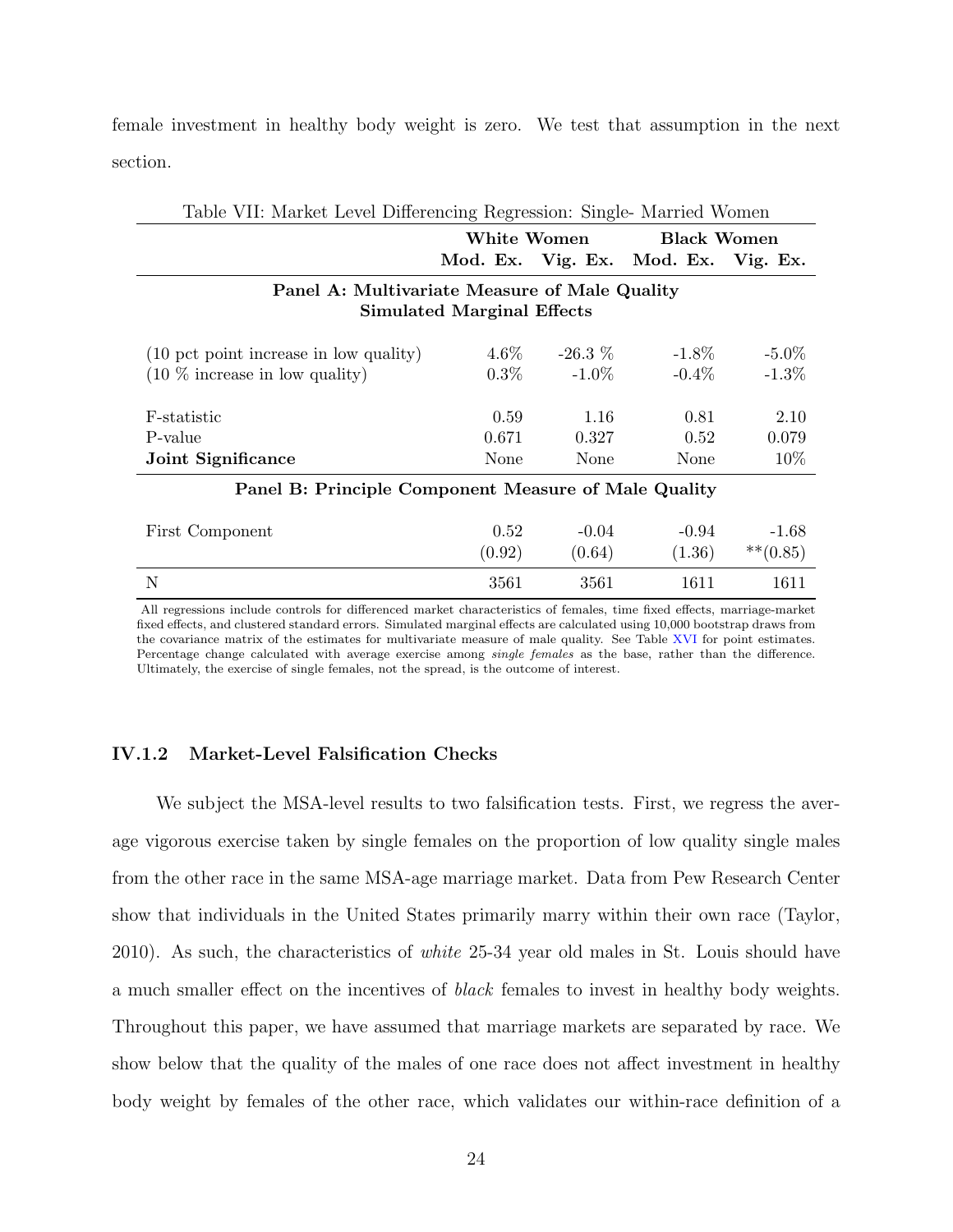marriage market. Second, we regress marriage-market level average investment in healthy body weight by married women on the proportion of low quality single males and the usual set of control variables (high school dropout rate, kids per capita, low income rates and joblessness rates). With this regression, we test the validity of the assumptions underlying our differencing regressions, namely that single male quality does not affect post-marital investment in healthy body weight. Given the consistency of PCA and multivariate regressions in the previous section, we conduct this analysis using the single-index measure of male quality only for ease of interpretation.

Results from these two falsification tests can be observed in Table VIII. Columns 1 and 2 contain the results of the cross-racial falsification test. We find that for both races and both behaviors related to investment in healthy body weight, the results are statistically insignificant from zero. We interpret this as a validation of our MSA-level results and racespecific definitions of marriage markets. The results for the regressions of married women's exercise on single male quality are found in columns 3-4. We find that the effect of the proportion of low quality single males on all black married female investment and white married female vigorous exercise is insignificantly different from zero. In general, these results support our differencing strategy as an effective means to control for market-andtime varying unobserved heterogeneity. We do find that married white women's moderate exercise behavior is significantly increasing in single white male quality (i.e., an increase in the proportion of low quality single males leads married white women to exercise less). While this violates our assumption of no relationship, the impact of this result on the differenced marginal effect is straightforward. Returning to Equation 4, we estimate  $(\beta_1 - \tilde{\beta_1})$ , but are interested in  $\beta_1$ . Finding that  $\tilde{\beta_1}$  is negative suggests that our differencing regression results are biased up. This explains why low male quality decreased moderate exercise for single white women in our level specification but not when differenced against the married women.

Several other potential sources of bias have been considered. First, location choice is endogenous. Individuals' location choices may be affected by marriage market conditions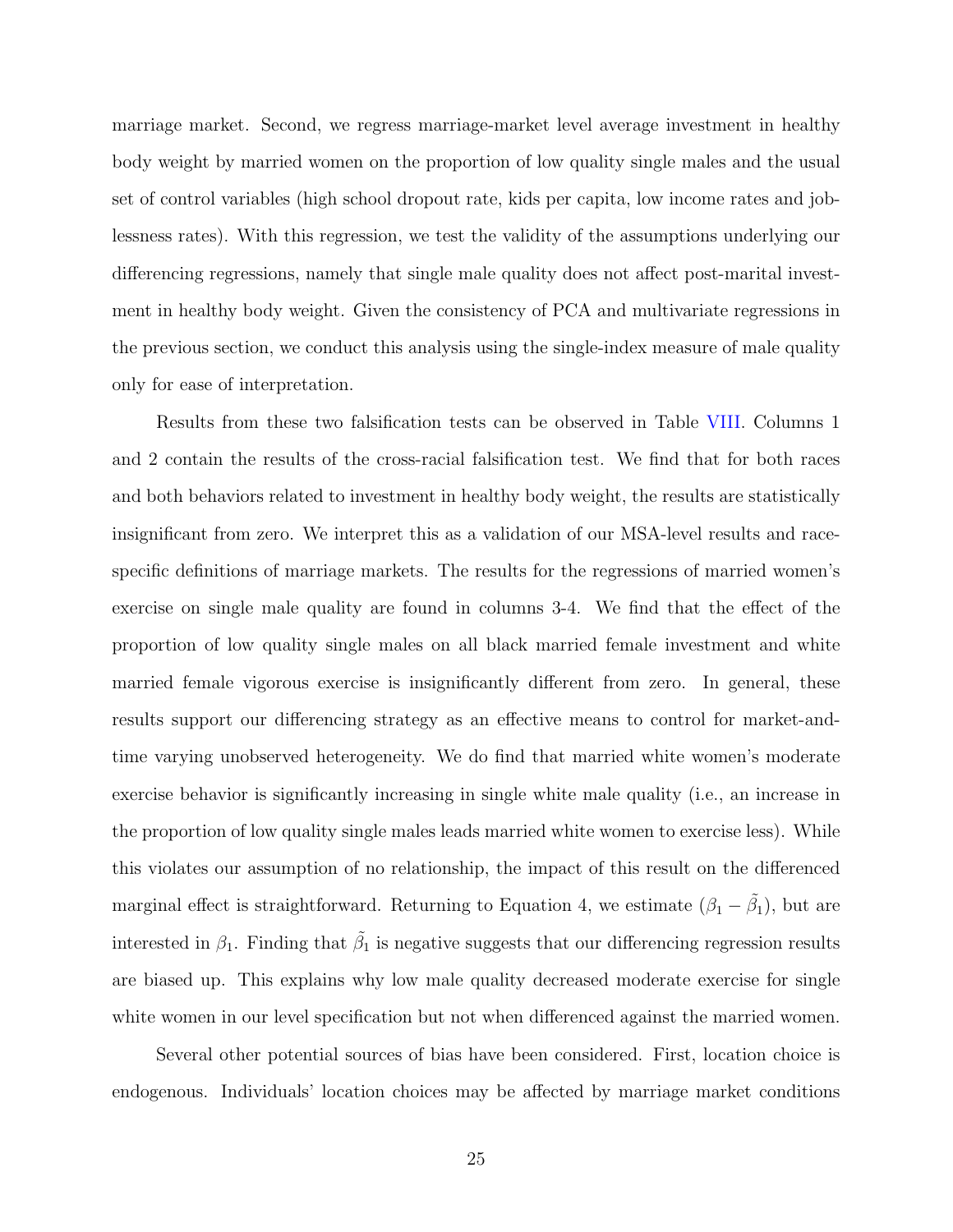|                   | <b>Cross-Race Effects</b><br>White Women Black Women White Women Black Women |                | Married Women          |                |  |  |
|-------------------|------------------------------------------------------------------------------|----------------|------------------------|----------------|--|--|
|                   | <b>Principle Component Measure of Male Quality</b>                           |                |                        |                |  |  |
| Vigorous Exercise | $-0.03$<br>(0.26)                                                            | 0.02<br>(0.78) | $-0.37$<br>0.37        | 0.58<br>(0.72) |  |  |
| Moderate Exercise | $-0.10$<br>(0.33)                                                            | 0.69<br>(1.30) | $-1.52$<br>$***(0.76)$ | 0.19<br>(1.15) |  |  |
| N                 | 3004                                                                         | 1521           | 3004                   | 1521           |  |  |

| Table VIII: Falsification Tests: Cross-Race Estimation & Married Women |  |  |  |
|------------------------------------------------------------------------|--|--|--|
|                                                                        |  |  |  |

All regressions include controls for market characteristics of single females, time fixed effects, marriage-market fixed effects, and clustered standard errors.

as well as economic conditions. If individuals who are competitive in the marriage market (and presumably investing in healthy body weight) move to areas with concentrations of high mate quality, our results would be biased away from zero. Data from the American Community Survey (ACS) mitigate, but do not eliminate this concern. Approximately 3.3% of single individuals move between different states per year according to ACS 5-year estimates. Contrary to the idea of high potential individuals moving to locations with more favorable mating pools, geographic mobility is highest among those with less education and less income. Intrastate annual migration is 4.5% for those making less than \$15,000 per year compared to 2% for those earning more than \$65,000 per year. The interstate annual migration rate is 3.0% for those earning less than \$15,000 per year compared to 2.1% for those earning more than \$65,000 per year. Two other factors mitigate our concerns: much migration among single people is from rural areas to cities - our analysis is already restricted to cities. Additionally, we control for changing characteristics of the single female population of an MSA by including variables for single females' high school dropout rates, joblessness rates, low income status rates, and number of children per single female.

Selection into marriage creates another potential concern. If changes in male quality alters whether some women get married, the observed change in pre-marital investment in healthy body weight may simply reflect changes in the composition of the population of single women. We rely on our female quality control variables to mitigate potential bias. We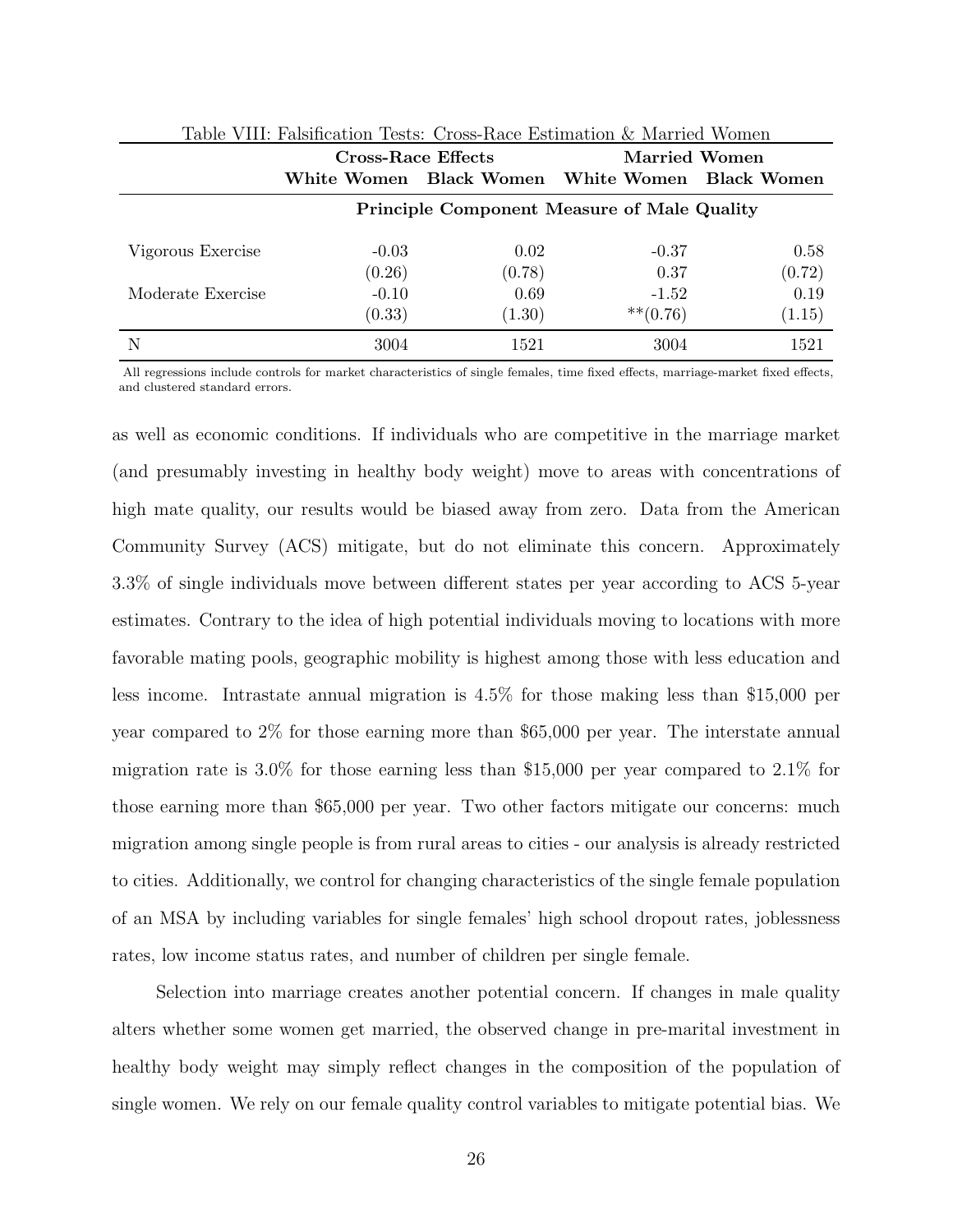also note that there are well documented differences in exercise trends between married and single women. To address these differences, our differencing regressions include a constant to capture global differences in exercise between the sexes and contain marriage market level fixed effects to capture local variation in exercise behavior (unrelated to single male quality) between married and single women.

## IV.2 Empirical Extension

### IV.2.1 Controlling for Differences in Sex-Ratio

While our analysis is focused on the effects of low quality single males, a related literature has examined the effect of market-level sex ratios on investment in human capital (Mechoulan, 2011; Lafortune, 2013; Lin et al., 2014). For example, Lin et al. find that unfavorable sex ratios induced by the expansion of the criminal justice system contributes to obesity among single black females. In this section, we repeat our MSA-level (nondifferencing) analysis using our single-index measure of the proportion of low quality males, while controlling for sex-ratio at the marriage market level to see if the response to quality varies by sex ratio.

Table IX contains our results. Denoting the female-to-male ratio FMR, in Columns 1 and 2 we split the sample on whether there is a shortage of males  $(FMR > 1)$  or a surplus of males  $(FMR < 1)$ . We find that the effect of an increased proportion of low quality males on single female investment in healthy body weight increases when there is already a shortage of males. For single black women facing a mate shortage, the additional effect of a high proportion of low quality mates on vigorous exercise is negative and significant at the 1% level. For white women, the larger effect is on moderate exercise for women facing a mate shortage (10% significance). This result is intuitive. In a market already characterized by a shortage of males, an increase in the proportion of low quality males will increase the number of women who cannot find a suitable mate, potentially leading these women to quit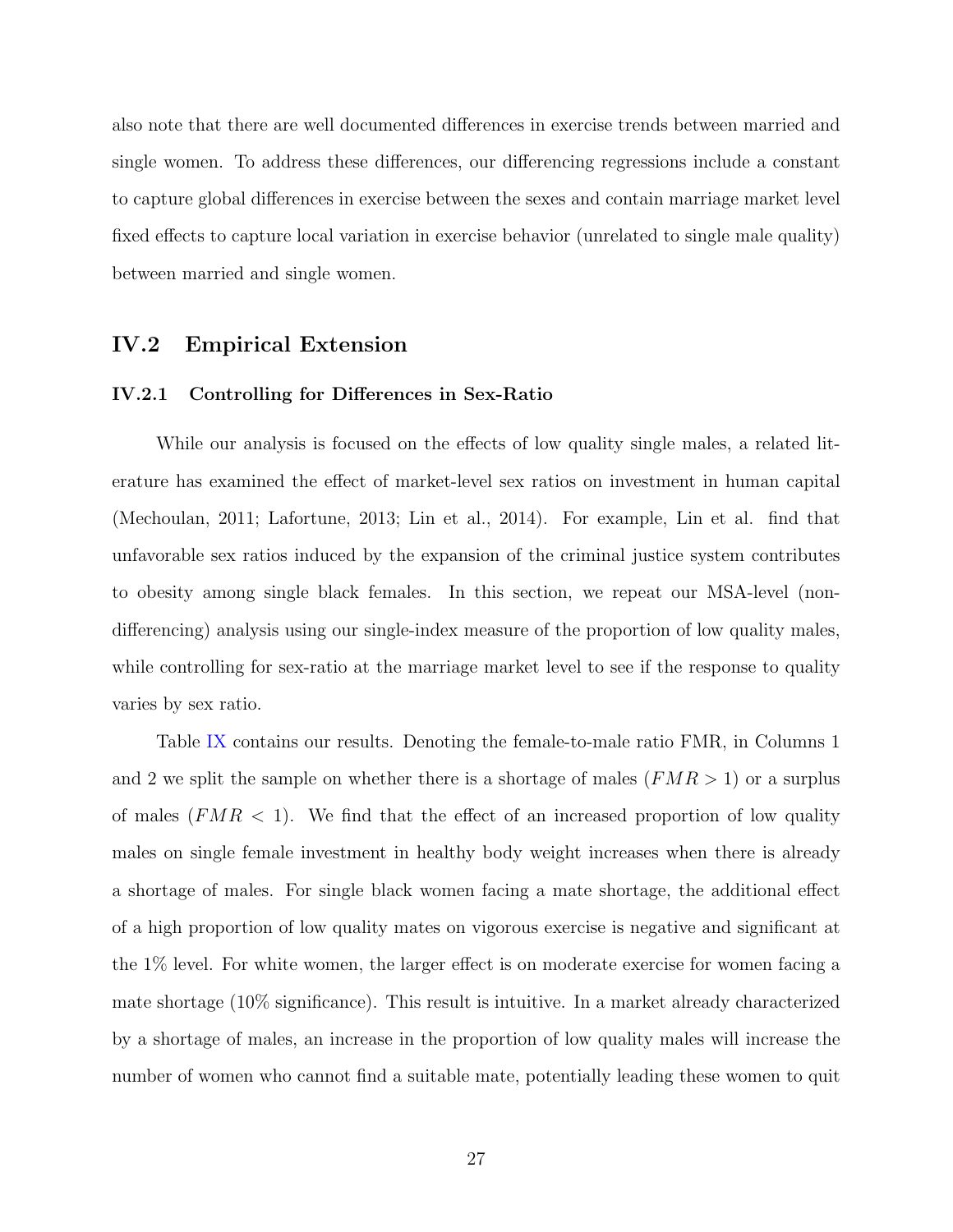the marriage market. In contrast, a market with a surplus of males provides some buffer for women facing a downward shift in male quality.

| Variable          | <b>Principal Component</b><br><b>Measure of Male Quality</b><br>$\mathrm{FMR}{<}1$<br>FMR>1 |            |  |  |  |
|-------------------|---------------------------------------------------------------------------------------------|------------|--|--|--|
|                   | <b>Black Women</b>                                                                          |            |  |  |  |
| Vigorous Exercise | $-0.35$                                                                                     | $***-1.66$ |  |  |  |
| Moderate Exercise | $-0.15$                                                                                     | $-0.82$    |  |  |  |
| N                 | 450                                                                                         | 1071       |  |  |  |
|                   | White Women                                                                                 |            |  |  |  |
| Vigorous Exercise | $-1.07$                                                                                     | 0.04       |  |  |  |
| Moderate Exercise | $-1.11$                                                                                     | $*$ -1.23  |  |  |  |
| N                 | 1364                                                                                        | 1640       |  |  |  |

Table IX: Market Level Regressions - by Race and Sex Ratio

All regressions include controls for market characteristics of single females, time fixed effects, marriage-market fixed effects, and clustered standard errors. FMR is the ratio of Females/Males in a given market.

### IV.2.2 State-Level Analysis

Brien (1997) finds evidence that even using large data sets (i.e., Decennial Census, Sample A) that MSA-level measures of economic indicators are troubled by measurement error. If classical measurement error is present in our MSA-level estimates, then the true effect low quality single males on female health behaviors should be stronger than our estimates due to attenuation bias. Therefore, to verify that our results are not driven entirely by some endogenous measurement error, we repeat our preferred differencing specification using state-level data from BRFSS. While BRFSS-SMART is weighted to increase representativeness at the MSA level, it is not fundamentally designed to be representative at the MSA level. BRFSS, however, is designed to be representative at the state level. While we view the MSA as the correct geographic definition of a marriage market, we do view these state-level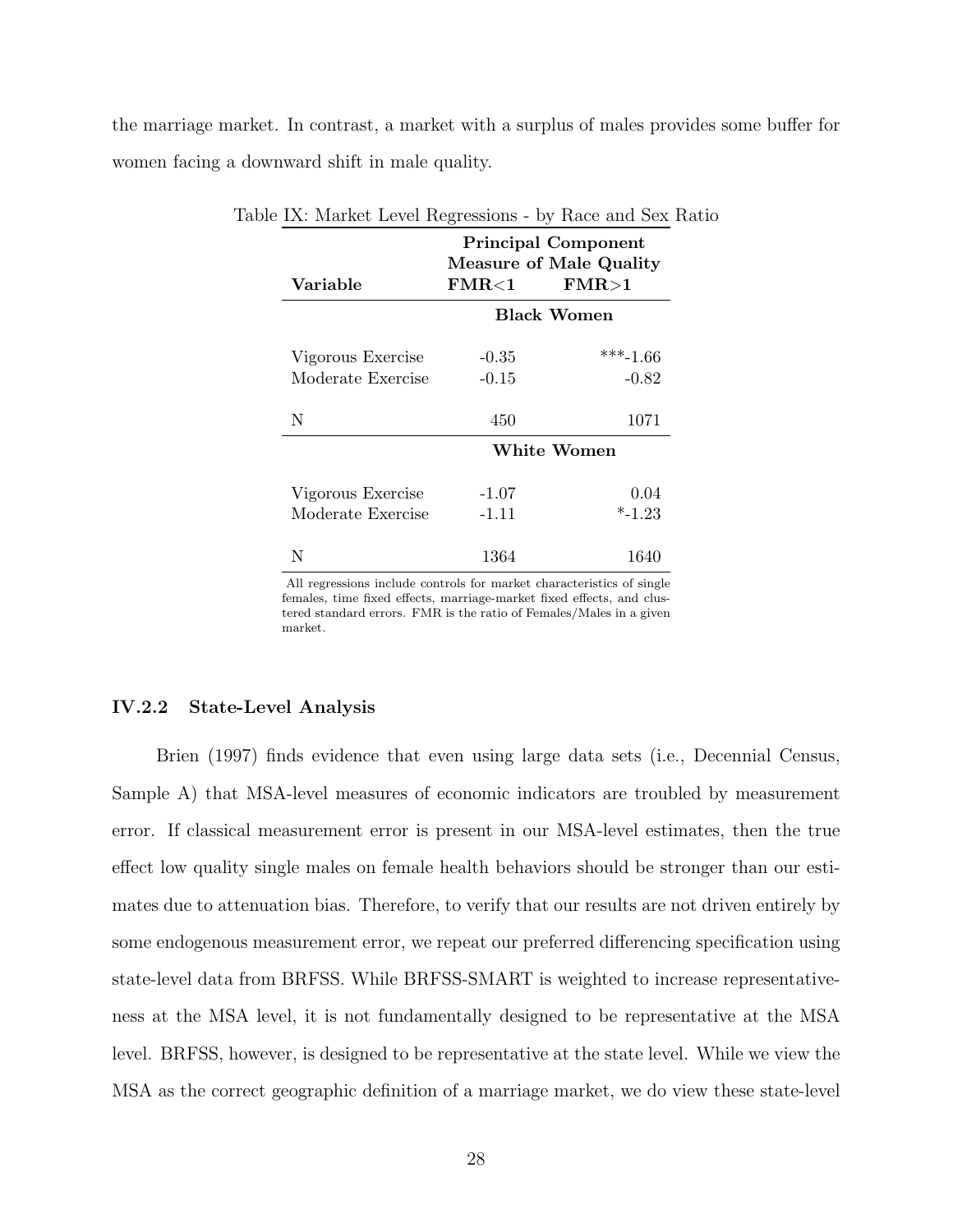results as validation of our findings at the MSA level.<sup>19</sup> Furthermore, these results may be seen as a robustness check against any problems related to small numbers of observations is MSA-market cells.

The results of the differencing regressions (married from single women) of health investment on the market-level measures of single men are found in Table X. In using the multivariate approach, none of the estimated coefficients are jointly significant for white women. Single black women are shown to decrease moderate and vigorous exercise by 2.2% and 3.6% in response to a 10% increase in the proportion of low quality males; coefficients are jointly significant at the 5% level. This compares to respective a  $0.4\%$  and  $1.3\%$  decreases at the MSA-level, suggesting our MSA-level results may suffer from classical measurement error due to attenuation bias. Similar to our previous specifications, we also conduct regressions with a PCA-created single-index measure of male quality.<sup>20</sup> With this measure of mate quality, our results for the effect of mate quality on vigorous exercise for black women are negative and significant at the 5% level, though the point estimate is very close to that found with an MSA-level definition of marriage markets (Table VII, Column 6). Again supporting the notion that our MSA-level results may suffer from attenuation bias, we find that an increase in the proportion of low quality males has a negative effect (1% level of significance) on black single female moderate exercise at the state level, but no significant effect at the MSA level.

# IV.2.3 Heterogeneous Investment: Variation over the Female Quality Distribution

Thus far, we have conducted our analysis using market averages over single women. However, it is probable that the response of single females' investment in health body weight

<sup>19</sup>Brien (1997) finds that state-level "marriage-market" variables outperform indicators of "marriageability" defined at the local level due to considerable measurement error at the local level.

 $^{20}$ (KMO=0.515)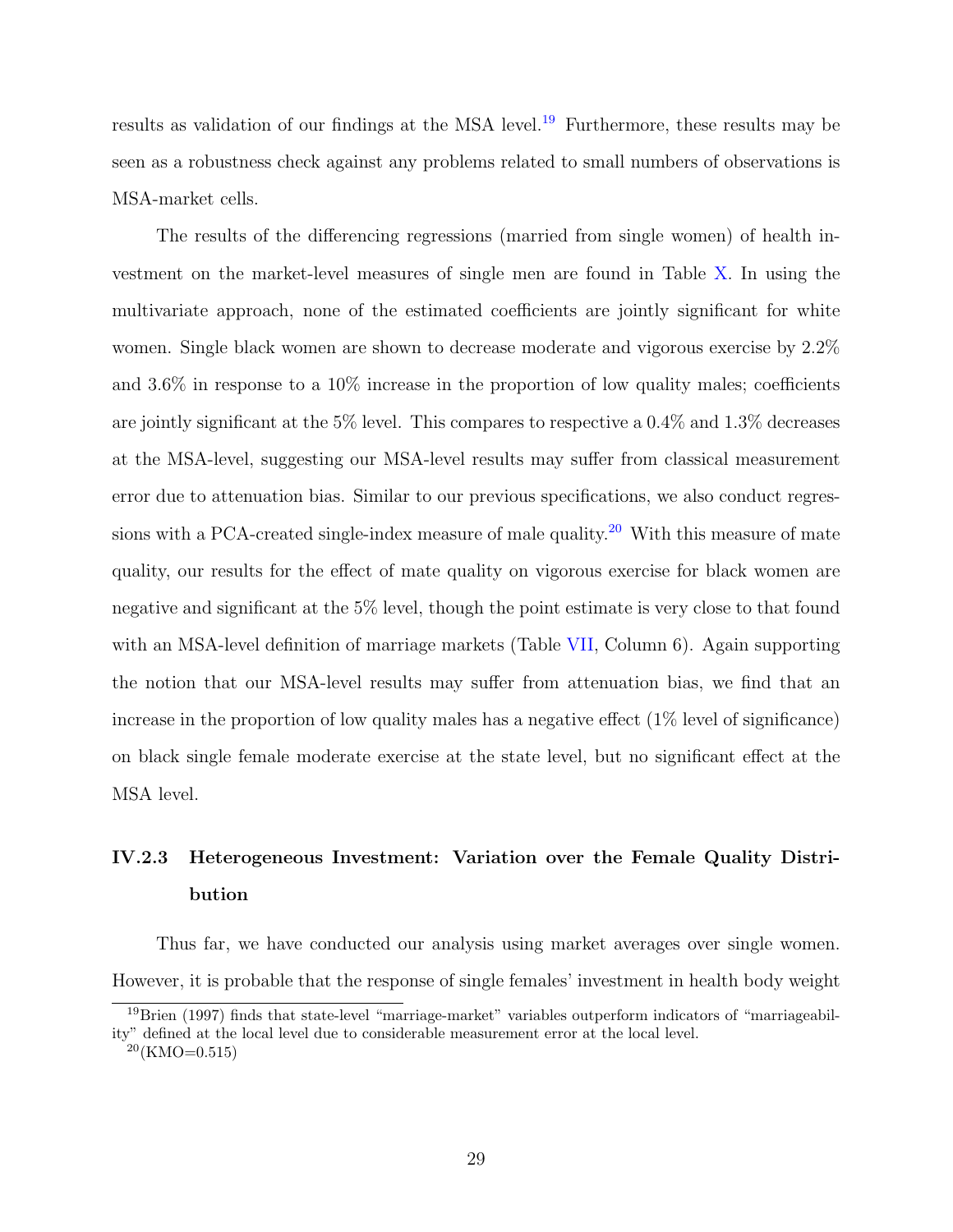|                                                                                    | White Women |            | <b>Black Women</b>                  |           |  |  |  |
|------------------------------------------------------------------------------------|-------------|------------|-------------------------------------|-----------|--|--|--|
|                                                                                    |             |            | Mod. Ex. Vig. Ex. Mod. Ex. Vig. Ex. |           |  |  |  |
| Panel A: Multivariate Measure of Male Quality<br><b>Simulated Marginal Effects</b> |             |            |                                     |           |  |  |  |
| (10 pct point increase in low quality)                                             | 32.2\%      | -17.6 $\%$ | $-9.6\%$                            | $-22.3\%$ |  |  |  |
| $(10\%$ increase in low quality)                                                   | $1.6\%$     | $-0.8\%$   | $-2.2\%$                            | $-3.6\%$  |  |  |  |
| F-statistc                                                                         | 1.71        | 0.91       | 2.98                                | 2.94      |  |  |  |
| P-value                                                                            | 0.147       | 0.457      | 0.020                               | 0.022     |  |  |  |
| Joint Significance                                                                 | None        | None       | $5\%$                               | $5\%$     |  |  |  |

#### Table X: Differencing Regression - Single vs. Married Women, Health Behaviors, State Level

Panel B: Principle Component Measure of Male Quality

| First Component | $-0.59$ | $-1.47$ | $-2.93$      | $-1.50$     |
|-----------------|---------|---------|--------------|-------------|
|                 | (1.58)  | (1.29)  | *** $(1.13)$ | $***(0.70)$ |
| N               | 1256    | 1255    | 877          | 879         |

All regressions include controls for differenced market characteristics of females, time fixed effects, marriage-market fixed effects, and clustered standard errors. Simulated Marginal Effects are calculated using 10,000 bootstrap draws from the covariance matrix of the estimates for the multivariate measure of male quality.

to changes in male quality varies over the distribution of female quality.<sup>21</sup> To evaluate whether the response in female pre-marital investment in healthy body weight varies by female quality, we must move to individual level data. $^{22}$ 

To assess the effects of prospective mate quality on individual single female health behaviors, we use individual-level data from females in the BRFSS-SMART and the calculated market-level characteristics for single men. To split the sample on the basis of female quality, we use Multiple Correspondence Analysis (MCA) to rotate the individual female categorical reports of income, education, and body weight into a single, continuous index of female quality.<sup>23</sup> We then split the sample into quintiles of female quality. As in our

<sup>&</sup>lt;sup>21</sup>This is especially true with our empirical analysis, as our measures of male quality are in fact capturing the proportion of low quality males.

 $^{22}$ In nearly all MSA's, we do not have enough observations to split the market into quality-quintiles by market. The cross sectional nature of the data also prevents us from utilizing any differencing methodology. Whereas in the market analysis, we utilize a type of triple difference (between married and single; over time; as male quality changes) the static diff-in-diff framework requires observation in the treatment/control group (married/single) be exogenous. We do not find that assumption credible in this context.

<sup>23</sup>MCA and Principal Components Analysis (PCA) both are data reduction tools, used for transforming multi-variate measures into a single measure. Whereas PCA is used to transform continuous variables into a single-index variable, MCA is used to transform discrete categorical variables into a single-index variable.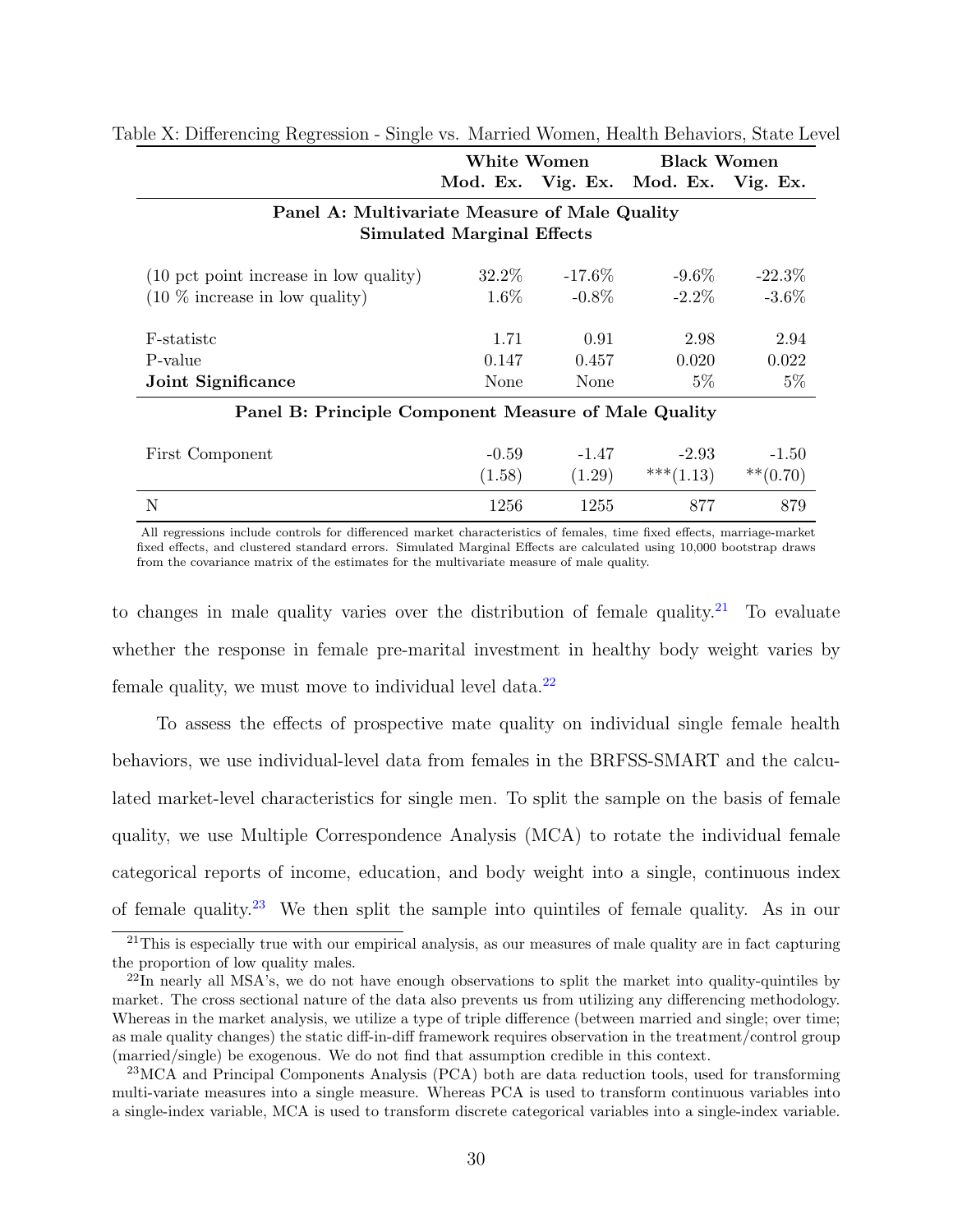market-level regressions, we consider two specific health investment behaviors: minutes of moderate exercise per week and minutes of vigorous exercise per week. We use an ordered probit specification for each behavior.<sup>24</sup> In all regressions, we control for a female education, income, employment, number of children, age-category fixed effects, and MSA-level fixed effects. Unlike our market-level regressions, we can now include a time-trend variable for each MSA. Mirroring our market-level analysis, we employ a multivariate specification with simulated marginal effects and analytical tests for joint significance, and a single-index measure of male quality constructed from the first principal component. For each quintile of female quality we regress single female investment in healthy body weight on the multivariate (or PCA) measure of male quality with aforementioned controls and fixed effects.

Table XI contains the results of our regressions using hours of vigorous exercise as the dependent variable. Panel A contains the results from our multivariate specification of low male quality. We find jointly significant effects (at the 1% level) of male quality on hours of vigorous exercise for only single black women in the lowest quintile of female quality. To calculate the marginal effect of a change in the proportion of low quality males we increase each measure of low male quality by both 10 percentage points (top row) and 10% (second row). Among single black females in the lowest quality quintile, the only subset for which the estimated coefficients are jointly significant, a 10 percentage point increase in the proportion of low quality single males decreases vigorous exercise by 15.8%. A 10% increase in the proportion of low quality single males decreases vigorous exercise by 3.4%. Parameter estimates are available in Table XIII. Panel B contains our findings from the PCA-derived single index specification. For black women in the bottom quintile of the quality distribution, an increase in low male quality decreases the amount of vigorous exercise undertaken. A ten

The variables for males are market-level averages and, as such, are continuous. The female variables are at the individual level and are categorical, hence the need to use different techniques for male and female quality.

 $24$ While both exercise variables are continuous, the distribution of responses is multi-modal with considerable mass at each hour mark. We therefore discretize the individual reports of exercise using a floor function with hours as units.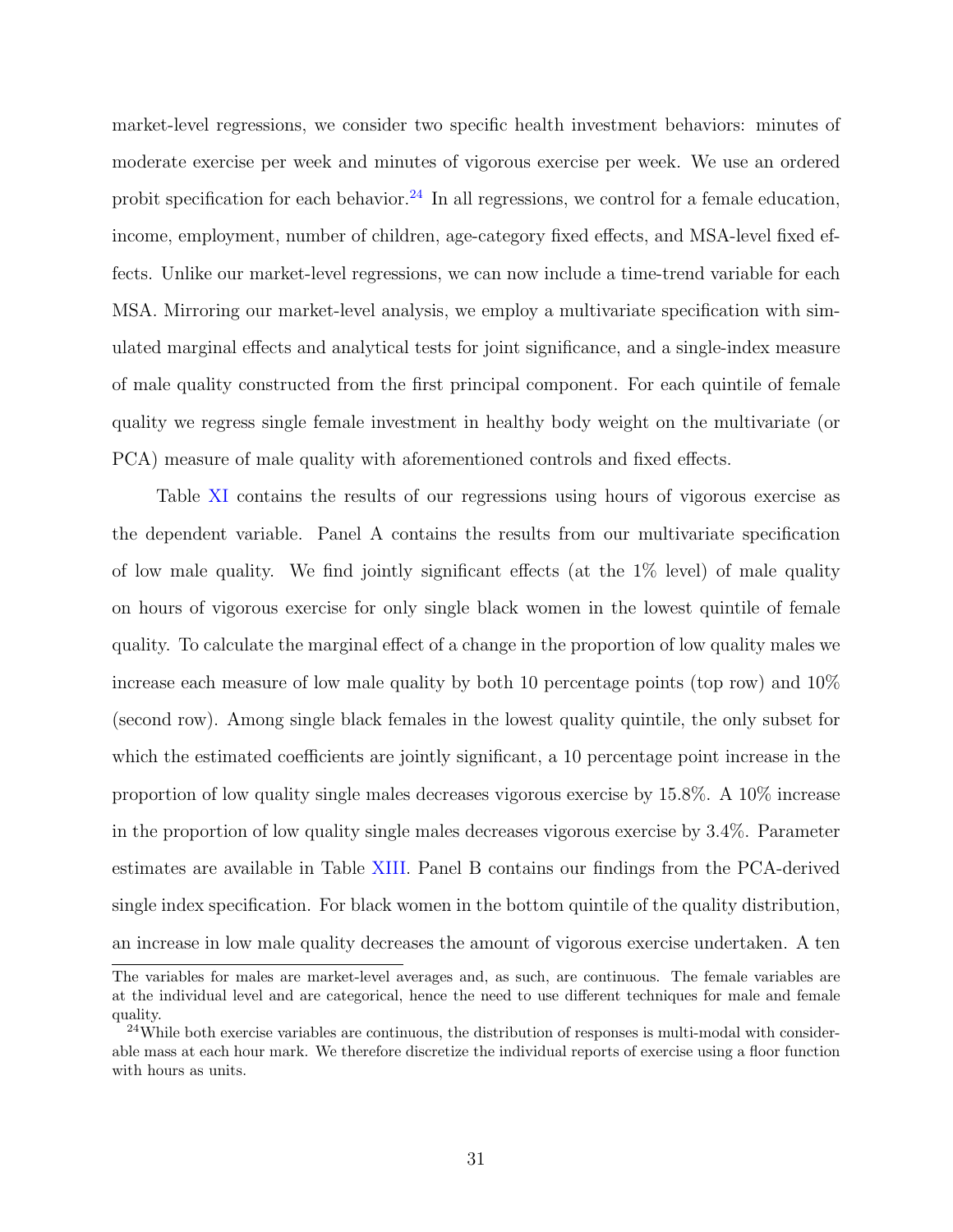percent increase in the proportion of low quality single males decreases vigorous exercise by 3.6%. This result is significant at the 5% level.

|                                           | Black Women |          |             |          |                |
|-------------------------------------------|-------------|----------|-------------|----------|----------------|
|                                           | Lowest      | Second   | Middle      | Fourth   | Highest        |
| (10 pct point increase in low quality)    | $-15.8\%$   | $2.8\%$  | $10.2\%$    | $-8.8\%$ | $1.2\%$        |
| $(10\%$ increase in low quality)          | $-3.4\%$    | $-0.2\%$ | $2.9\%$     | $-1.6\%$ | $0.1\%$        |
| $\chi^2$ value (Joint Sig. of Parameters) | 15.73       | 3.84     | 7.74        | 3.79     | 2.48           |
| P-value                                   | .003        | 0.428    | 0.101       | 0.436    | 0.648          |
| Joint Significance                        | $1\%$       | None     | None        | None     | None           |
|                                           |             |          |             |          |                |
|                                           |             |          | White Women |          |                |
|                                           | Lowest      | Second   | Middle      | Fourth   | <b>Highest</b> |
| (10 pct point increase in low quality)    | $-17.2\%$   | $5.1\%$  | $-5.9\%$    | $-3.9\%$ | $0.3\%$        |
| $(10\%$ increase in low quality)          | $-0.1\%$    | $-0.1\%$ | $-0.4\%$    | $-0.0\%$ | $0.2\%$        |
| $\chi^2$ value (Joint Sig. of Parameters) | 6.63        | 2.87     | 5.94        | 1.83     | 2.80           |
| P-value                                   | 0.156       | 0.579    | 0.203       | 0.766    | 0.591          |

| Table XI: Individual Level Results, Ordered Probit: Hours of Vigorous Exercise Per Week |                                                                  |  |  |  |  |  |
|-----------------------------------------------------------------------------------------|------------------------------------------------------------------|--|--|--|--|--|
|                                                                                         | Panel A: Multivariate Measure of Male Quality - Marginal Effects |  |  |  |  |  |

Panel B: Univariate measure (First Principal Component) by female quality quintile

|           | Black Women    |         |                              |         |        |
|-----------|----------------|---------|------------------------------|---------|--------|
|           | Lowest         |         | Second Middle Fourth Highest |         |        |
| PCA Index | $-0.02$        | $-0.01$ | 0.02                         | $-0.02$ | 0.01   |
|           | $***(0.01)$    | (0.01)  | (0.01)                       | (0.01)  | (0.01) |
|           |                |         | White Women                  |         |        |
|           | ${\rm Lowest}$ |         | Second Middle Fourth Highest |         |        |
| PCA Index | 0.001          | $-0.00$ | $-0.00$                      | $-0.01$ | 0.01   |
|           | (0.01)         | (0.01)  | (0.01)                       | (0.01)  | (0.01) |

All regressions include individual controls, MSA fixed effects, MSA fixed effects interacted with a time trend, and clustered standard errors. Simulated marginal effects are calculated using 10,000 bootstrap draws from the covariance matrix of the estimates for the multivariate measure of male quality.

Table XII contains the results for our regressions using hours of moderate exercise as the dependent variable. Similar to the Panel A results for vigorous exercise, we find jointly significant effects (at the 10% level) of low male quality on hours of moderate exercise for only single black women in the lowest quintile of quality. Increasing each of the four measures of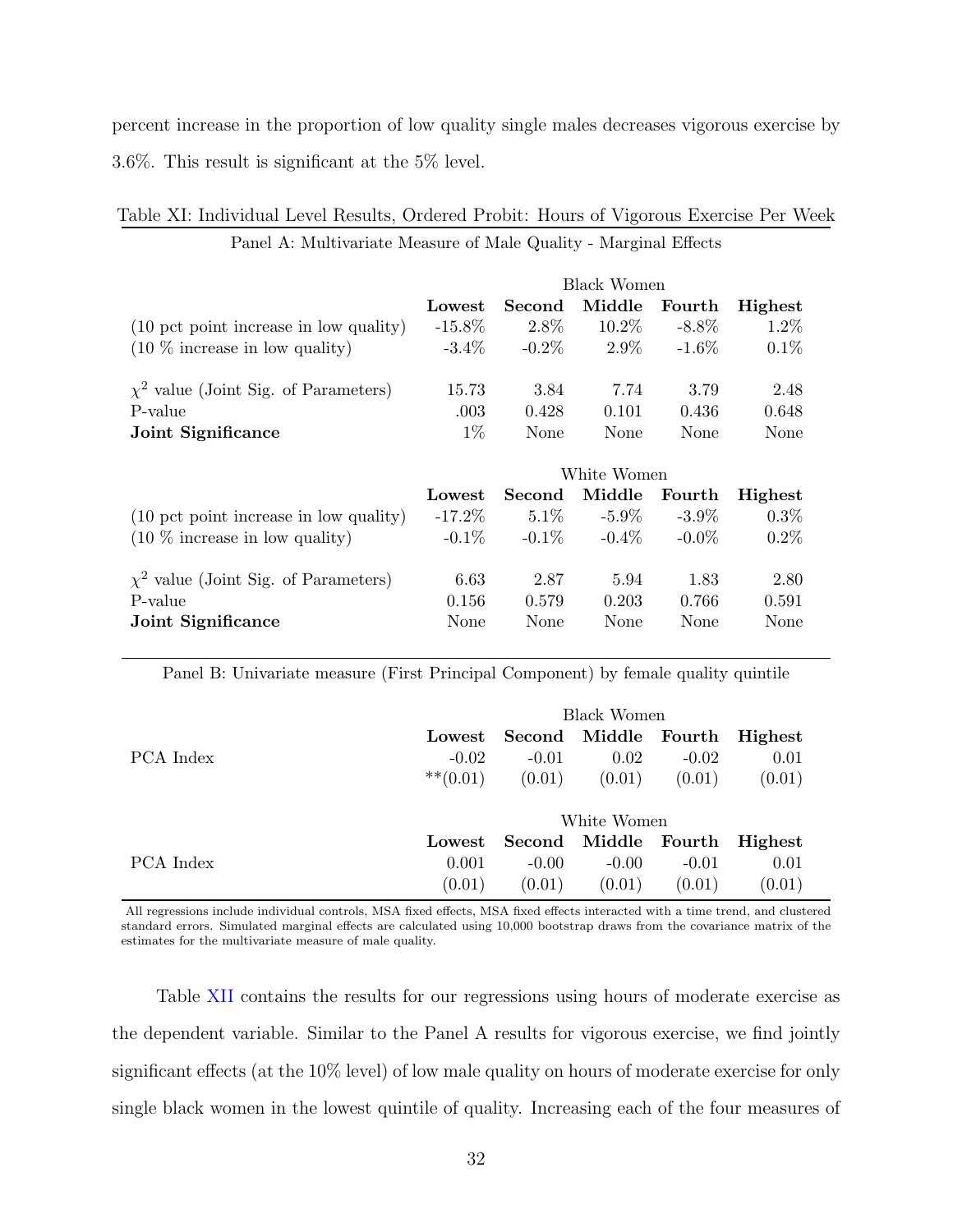low male quality by 10% and 10 percentage points leads to a decrease in moderate exercise by low quality black women; 2% and 10.6%, respectively. An important finding from this table is that the decrease in vigorous exercise for single black women in the lowest quality quintile is being compounded by, rather than offset by, responses in moderate exercise. Parameter estimates are available in Table XIV. In Panel B, we find that the effect of the single-index measure of male quality on single black females' moderate exercise is negative and significant at the 5% level for women in the lowest quintile of quality. For these women, a 10% increase in the proportion of low quality males leads to a 1.6% decrease in moderate exercise. Counter to our primary results for black females, Panel B shows that an increased proportion of low quality single males leads to decreased exercise by high quality (4th quintile) white females.

In summary, our individual-level cross-sectional analysis produces two primary results. First, we consistently find that single black women at the low end of the quality distribution exercise less when there is a greater proportion of low quality males. This result holds for vigorous and moderate exercise, under multivariate and single index measures of male quality. Second, we find mixed evidence on whether single white women change their investment in healthy body weight in response to a change in the proportion of low quality males in the market. Note that these results are only suggestive of a causal relationship between single male quality and single female health investment that varies over the female quality distribution. While we have controlled for MSA-level fixed effects and MSA-specific time trends, it is possible that time specific MSA-shocks can cause both a deterioration in single male quality and a decrease in single female investment in health body weight. Furthermore, we recognize that BMI is endogenous to exercise decisions in the PCA/MCA analysis. As higher body weight lowers mate quality, the women in the lowest quintile typically do not exercise very much. As such, if there is any bias from subdividing the sample partially on the basis of BMI, it is towards zero. Additionally, since exercise is discrete and bounded below by zero, the variation in exercise behavior for those women in the bottom quintile is primarily on the extensive margin.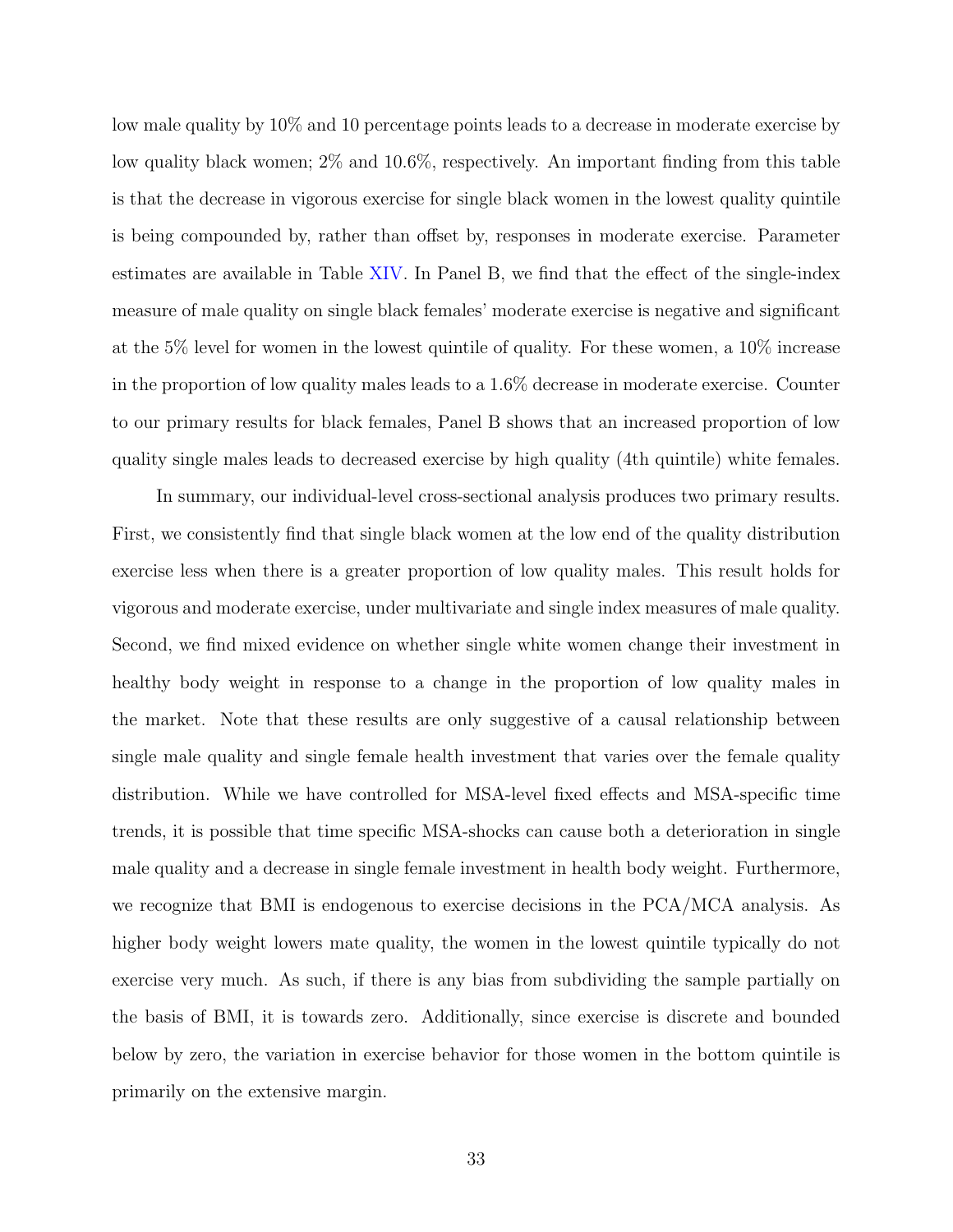## Table XII: Individual Level Results, Ordered Probit: Hours of Moderate Exercise Per Week

|                                           | Black Women |               |             |             |          |  |
|-------------------------------------------|-------------|---------------|-------------|-------------|----------|--|
|                                           | Lowest      | <b>Second</b> | Middle      | Fourth      | Highest  |  |
| (10 pct point increase in low quality)    | $-10.6\%$   | 2.8%          | $1.7\%$     | $1.0\%$     | $1.8\%$  |  |
| $(10\%$ increase in low quality)          | $-2.0\%$    | $-0.0\%$      | $0.1\%$     | $0.1\%$     | $0.6\%$  |  |
| $\chi^2$ value (Joint Sig. of Parameters) | 7.91        | 3.76          | 0.76        | 0.81        | 1.29     |  |
| P-value                                   | .090        | 0.439         | 0.943       | 0.937       | 0.8626   |  |
| Joint Significance                        | 10\%        | None          | None        | <b>None</b> | None     |  |
|                                           |             |               | White Women |             |          |  |
|                                           | Lowest      | Second        | Middle      | Fourth      | Highest  |  |
| (10 pct point increase in low quality)    | $7.8\%$     | -4.7 $\%$     | $-2.0\%$    | $1.0\%$     | $-2.6\%$ |  |
| $(10\%$ increase in low quality)          | $0.8\%$     | $-0.4\%$      | $-0.6\%$    | $-0.1\%$    | $-0.2\%$ |  |
| $\chi^2$ value (Joint Sig. of Parameters) |             |               | 1.51        | 6.83        | 2.95     |  |
|                                           | 3.72        | 3.77          |             |             |          |  |
| P-value                                   | 0.445       | 0.437         | 0.825       | 0.145       | 0.567    |  |

Panel A: Multivariate Measure of Male Quality - Marginal Effects

Panel B: Univariate measure (First Principal Component) by female quality quintile

|           | <b>Black Women</b> |         |             |             |         |  |
|-----------|--------------------|---------|-------------|-------------|---------|--|
|           | Lowest             | Second  | Middle      | Fourth      | Highest |  |
| PCA Index | $-0.02$            | $-0.01$ | 0.01        | 0.00        | $-0.01$ |  |
|           | $***(0.01)$        | (0.01)  | (0.01)      | (0.01)      | (0.01)  |  |
|           |                    |         | White Women |             |         |  |
|           | Lowest             | Second  | Middle      | Fourth      | Highest |  |
| PCA Index | 0.00               | $-0.01$ | $-0.01$     | $-0.03$     | 0.00    |  |
|           | (0.01)             | (0.01)  | (0.01)      | $***(0.01)$ | (0.01)  |  |

All regressions include individual controls, MSA fixed effects, MSA fixed effects interacted with a time trend, and clustered standard errors. Simulated marginal effects are calculated using 10,000 bootstrap draws from the covariance matrix of the estimates for the multivariate measure of male quality.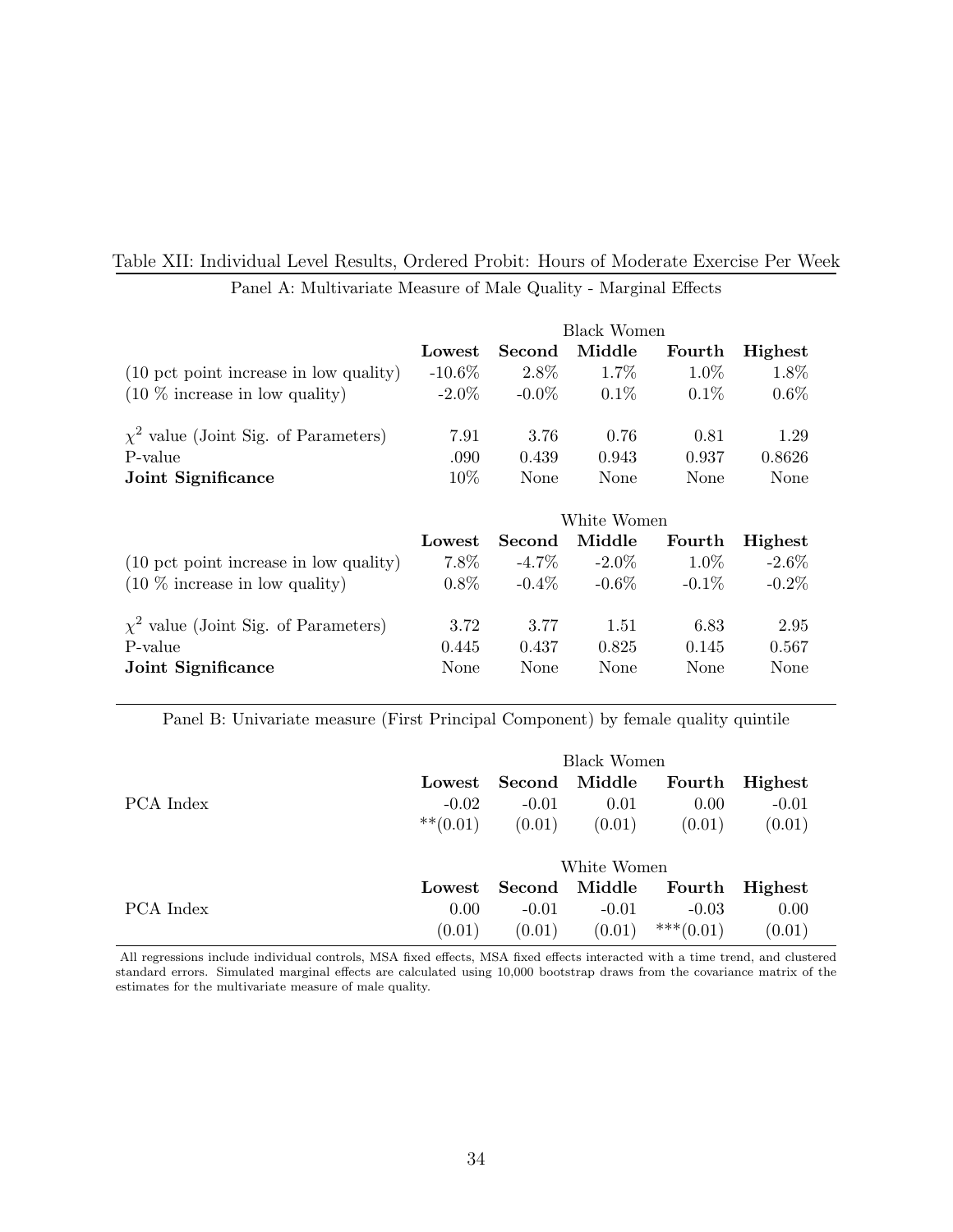# V Discussion

This paper examines how a single female's investment in healthy body weight is affected by the quality of single males in her marriage market. We find that a greater proportion of low quality mates in a marriage market leads to decreased investment in healthy body weight by single females, particularly for black females. This result holds when marriage markets are defined at both the MSA and state level. Additional empirical analysis suggests that the impact of low male quality is strongest in marriage markets with a shortage of males and on single black women who are less educated, low income, and heavy.

None of our results suggest increased competition for mates in response to a reduction in mate quality. Previous work on the effects of mate shortage on human capital investment (Mechoulan, 2011; Lafortune, 2013) have found that a shortage of mates yields increased investment. By contrast, our results are consistent with Lin et al. (2014), who find that mate shortage is associated with increased obesity rates among single females. In fact, when we control for sex ratios, we find that the negative effects of low quality males are strongest for black women in the presence of a mate shortage. These inconsistencies in pre-marital investment behavior can be explained by either of the following two conditions: (1) investing in education/labor market human capital is more cost effective than investing in healthy body weight, or (2) that the increased investment in education under shortage conditions reflects preparation for financial independence.

On the source of racial differences in mate quality, previous studies have examined the relationship between incarceration rates and female investment in human capital and obesity. Our results show that conditional on an observed mate shortage (induced by incarceration or not), low quality among the remaining candidates matters. We believe that abstracting from mate quality and focusing purely on mate shortage understates the impact of incarceration on pre-marital investment in body weight and family formation. While sentences are often short (BJS estimates expected time served for a drug trafficking conviction at 28 months), felony convictions carry severe consequences for earning potential for the balance of the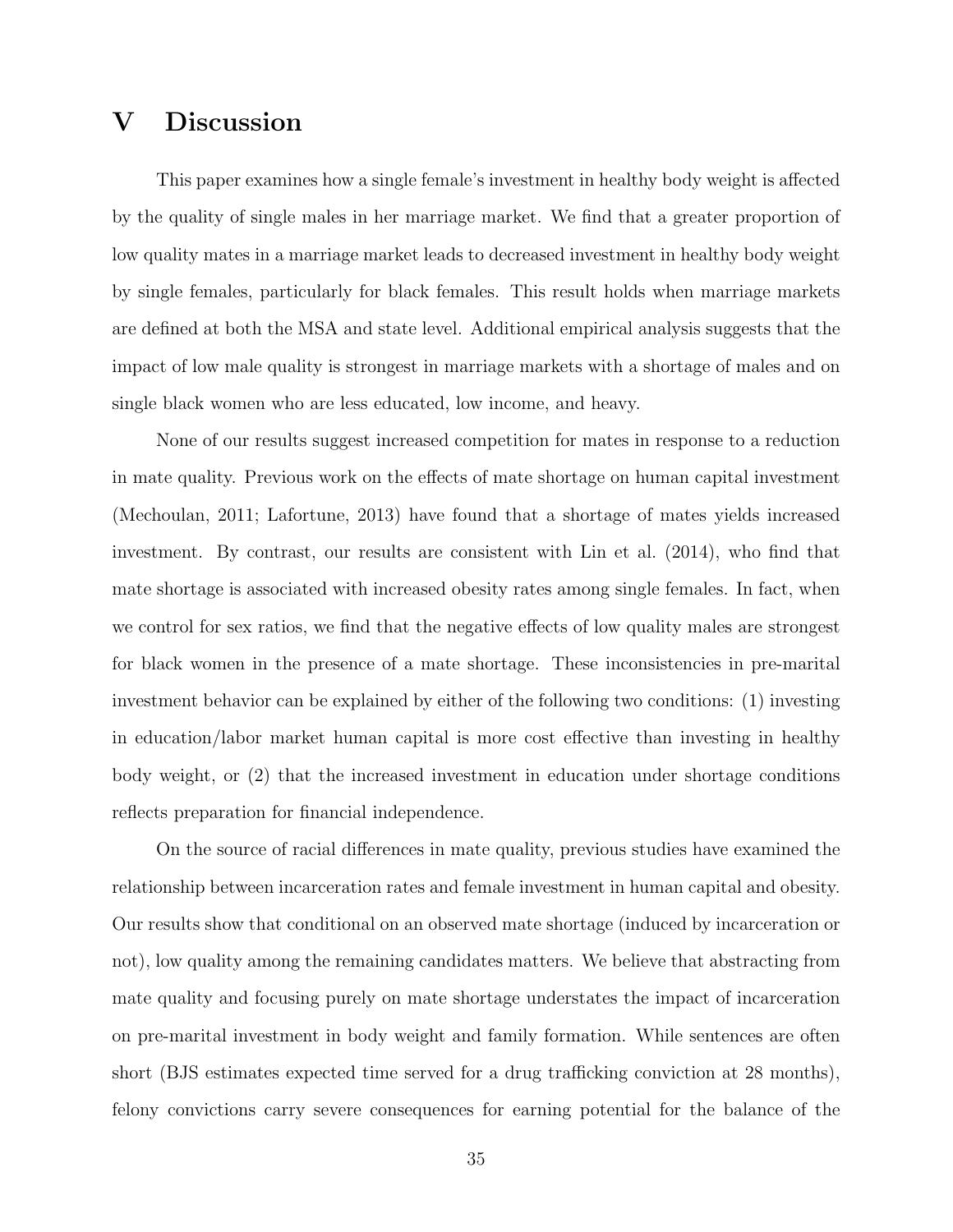individual's life. Insofar as women value marriage as a means of financial support, while the expansion of the corrections system in the United States increased in the proportion of males of all races with low economic value, black males have been disproportionately affected. Charles and Luoh (2010) find that a one 1% increase in incarceration rates decreases the proportion of women who marry by 2.4%.

While we show that the economic characteristics of the mating pool affect investment in healthy body weight by single women more than arrest rates, the corrections system is still an appropriate point for a policy intervention. Specifically, the removal of the 'have you been convicted of a felony' box from job applications, at least for non-violent drug offenses, may improve the economic prospects for many once-incarcerated black men. Our analysis suggests that the economic result of this policy change will likely create positive health externalities for single black women. Although black women comprise 6.5% of the U.S. Population, they make up 17.7% of the morbidly obese U.S. population. Given the scale of societal costs of obesity and the high rates of obesity  $(60\%)$  and morbid obesity  $(28\%)$ among black women, any policy that yields positive health externalities for black women is worthy of further study.

# References

- Averett, S. L., A. Sikora, and L. M. Argys (2008). For better or worse: Relationship status and body mass index. Economics and Human Biology 6, 330–349.
- Becker, G. S. (1974). A theory of marriage. In T. W. Schultz (Ed.), *Economics of the* Family: Marriage, Children, and Human Capital, pp. 299–344. Chicago: The University of Chicago Press.

Becker, G. S. (1981). A Treatise on the Family. Harvard University Press.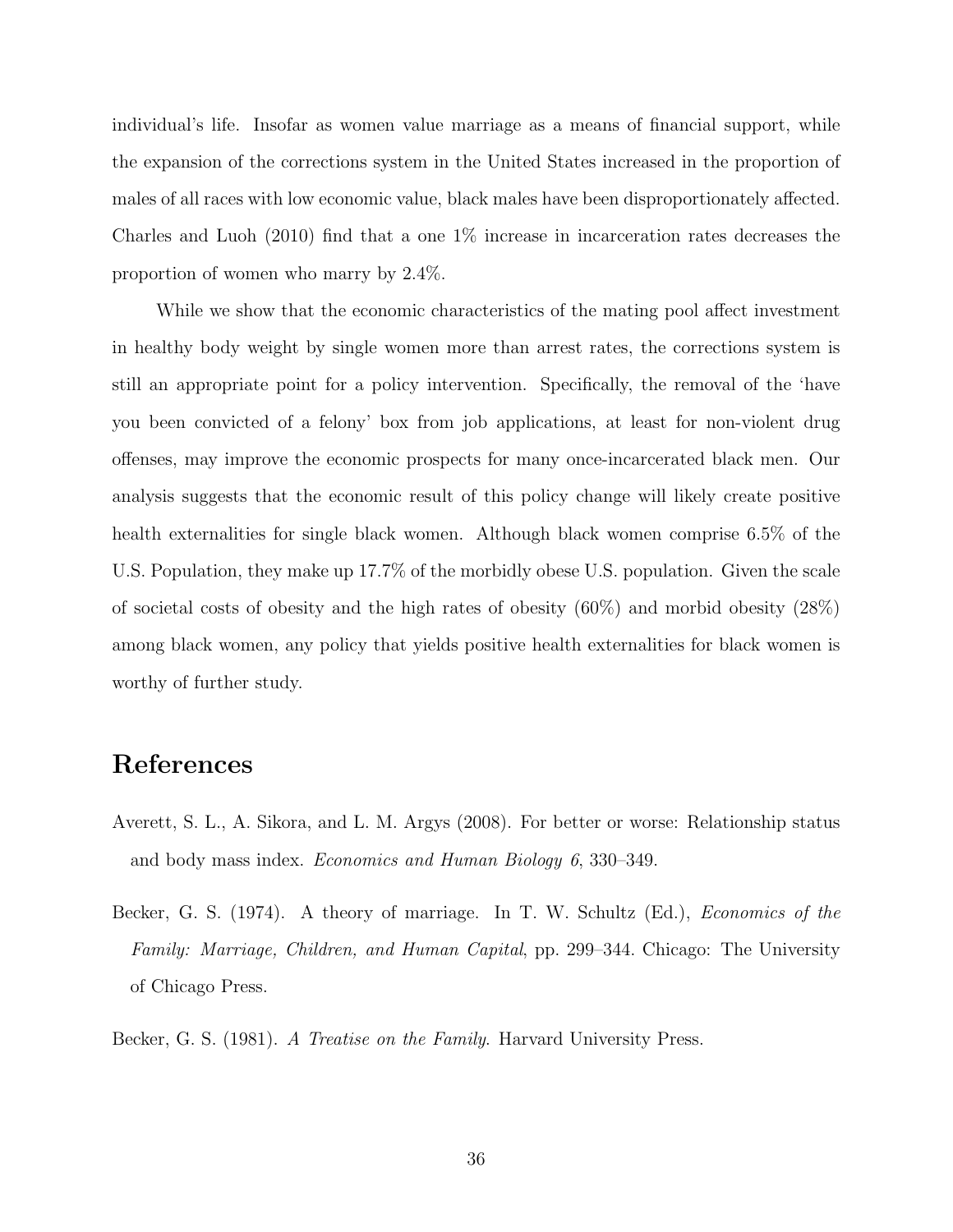- Begley, S. (2012, April). As america's waistline expands, costs soar. http://www.reuters.com/article/2012/04/30/us-obesity-idUSBRE83T0C820120430. Thomson Reuters.
- Bonczar, T. P. and A. J. Beck (1997, March). Lifetime likelihood of going to state or federal prison. Bureau of Justice Statistics (NCJ 160092), 1–13.
- Boulier, B. L. and M. R. Rosenzweig (1984). Schooling, search, and spouse selection: Testing economic theories of marriage and household behavior. Journal of Political Econ $omy \; 92(4)$ , 712–732.
- Brien, M. J. (1997). Racial differences in marriage and the role of marriage markets. *Journal* of Human Resources 32, 741–789.
- Burdett, K. and M. G. Coles (1997). Marriage and class. The Quarterly Journal of Economics  $112(1)$ , 141–168.
- Burdett, K. and M. G. Coles (2001). Transplants and implants: The economics of selfimprovement. International Economic Review 42(3), 597–616.
- Cawley, J. (2004). The impact of obesity on wages. The Journal of Human Resources  $39(2)$ , 451–474.
- Charles, K. K. and M. C. Luoh (2010). Male incarceration, the marriage market, and female outcomes. Review of Economics and Statistics 92, 614–627.
- Chiappori, P.-A., M. Iyigun, and Y. Weiss (2009). Investment in schooling and the marriage market. American Economic Review 99(5), 1689–1713.
- Chiappori, P.-A., S. Oreffice, and C. Quintana-Domeque (2012). Fatter attraction: Anthorpmetric and socioeconomic matching on the marriage market. Journal of Political Economy  $120(4)$ , 659–695.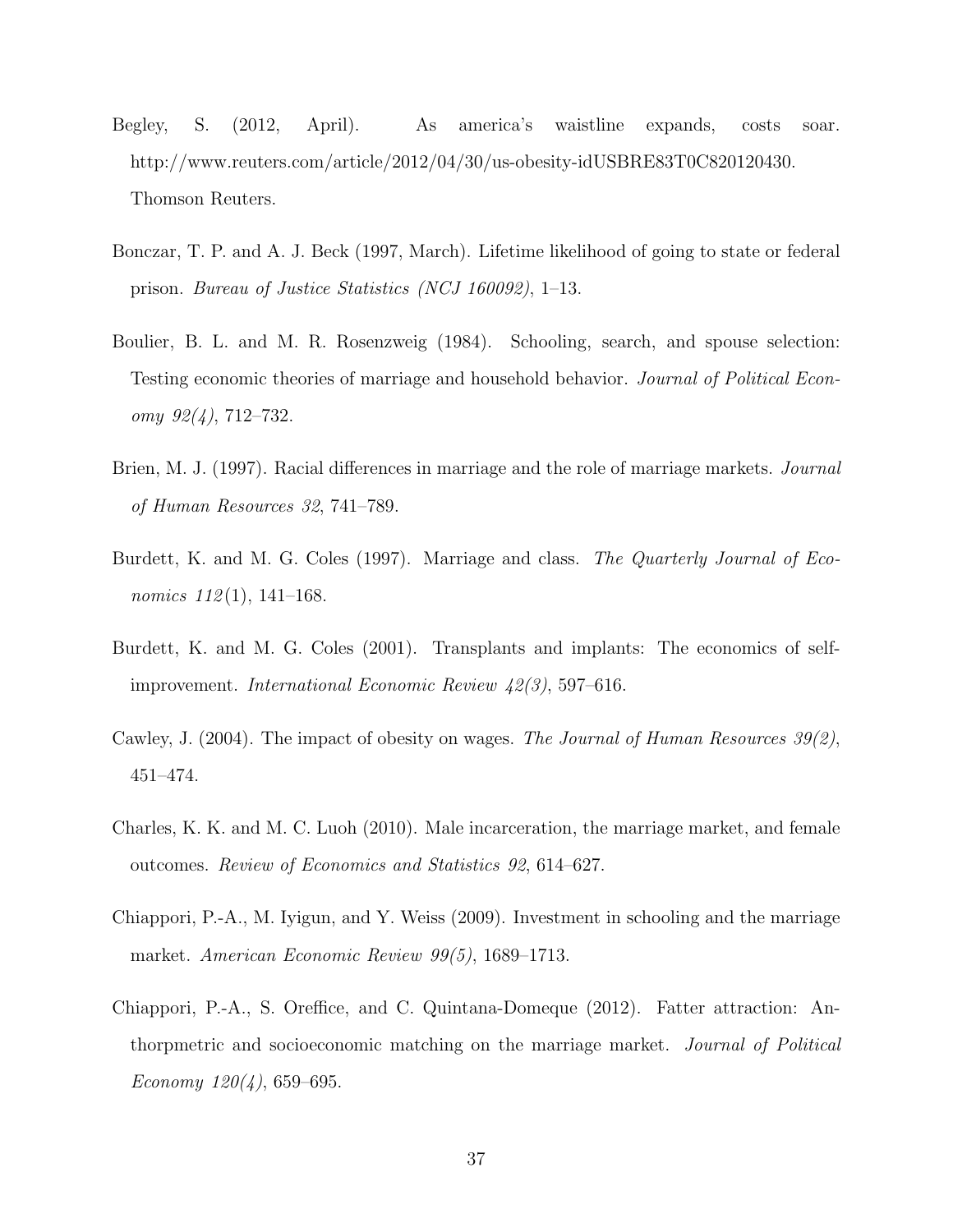- Finlay, K. and D. Neumark (2010). Is marriage always good for children: Evidence from families affected by incarceration. Journal of Human Resources  $45(4)$ , 1046–1088.
- Fitzgerald, J. (1991). Welfare durations and the marriage market. Journal of Human Resources 26(3), 545–561.
- Flegal, K. M., M. D. Carroll, C. L. Ogden, and L. R. Curtin (2010). Prevalence and trends in obesity among us adults, 1999-2008. The Journal of the American Medical Association  $303(3)$ ,  $235-241$ .
- Hammond, R. A. and R. Levine (2010). The economic impact of obesity in the united states. Diabetes, Metabolic Syndrome and Obesity: Targets and Therapy 3, 285–295.
- Iyigun, M. and R. P. Walsh (2007). Endogenous gender power, household labor supply and the demographic transition. Journal of Development Economics  $82(1)$ , 138–155.
- Lafortune, J. (2013). Making yourself attractive: Pre-marital investments and the returns to education. American Economic Journal: Applied Economics 5(2), 151–178.
- Lichter, D. T., F. B. LeClere, and D. K. McLaughlin (1991). Local marriage markets and the marital behavior of black and white women. American Journal of Sociology  $96(4)$ , 843–867.
- Lichter, D. T., D. K. McLaughlin, G. Kephart, and D. J. Landry (1992). Race and the retreat from marriage: A shortage of marriageable men? American Sociological Review 57(6), 781–799.
- Lin, W., K. McEvilly, and J. Pantano (2014). Anthropometric matching inthe marriage market, sex-ratio and pre-marital fitness investments. Working Paper.
- Mechoulan, S. (2011). The external effects of black male incarceration on black females. Journal of Labor Economics 29(1), 1–35.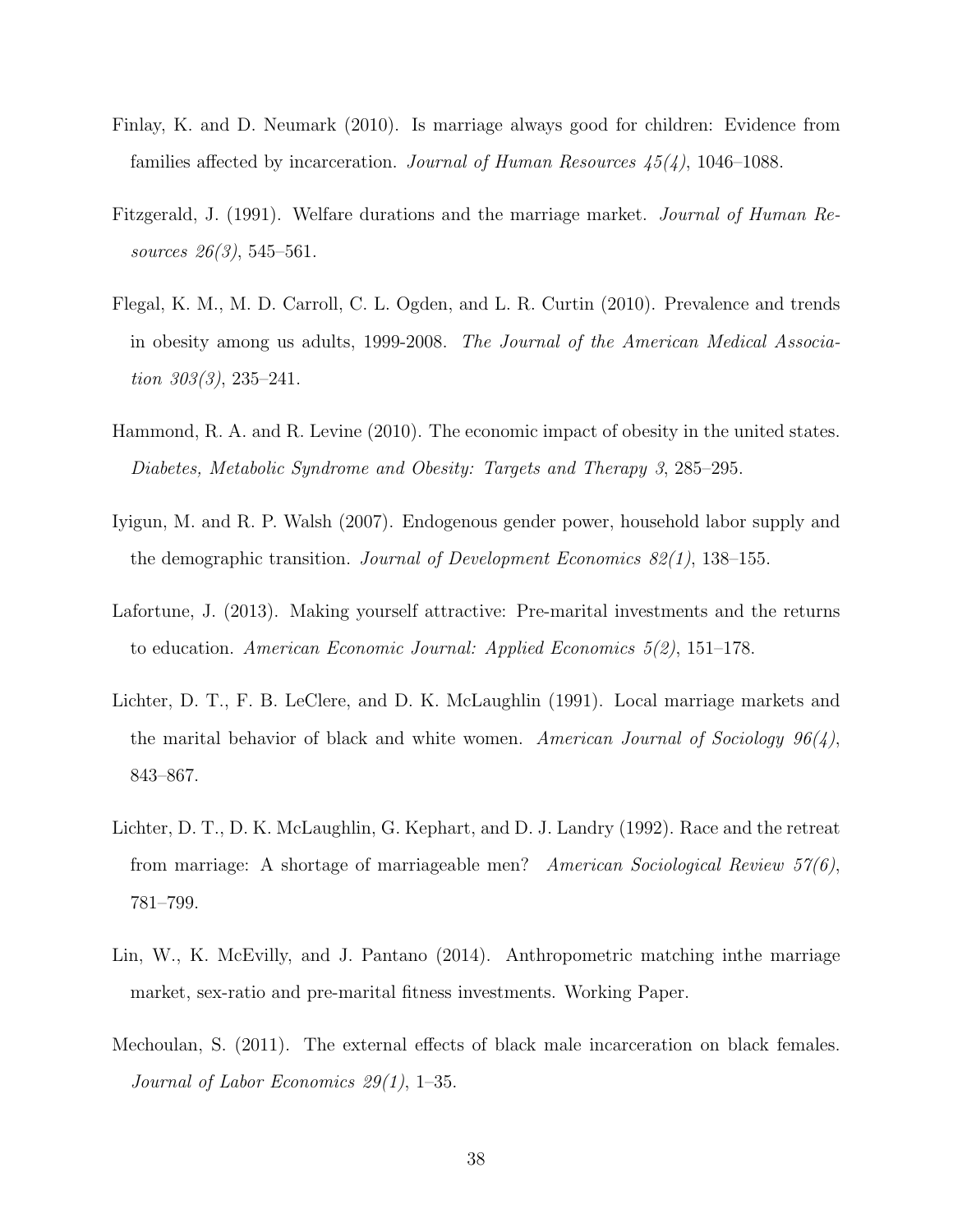- Mukhopadhyay, S. (2007). Do women value marriage more? the effect of obesity on cohabitation and marriage in the usa. Review of Economics in the Household 6,  $111-126$ .
- Oreffice, S. and C. Quintana-Domeque (2010). Anthropometry and socioeconomics among couples: Evidence in the united states. Economics and Human Biology 8, 373–384.
- Philipson, T. (2001). The world-wide growth in obesity: an economic research agenda. *Health* Economics  $10(1)$ , 1–7.
- Schneider, D. (2011). Wealth and the marital divide. American Journal of Sociology 117, 627–667.
- Smith, L. (2006). The marriage model with search frictions. *Journal of Political Econ*omy  $114(6)$ , 1124–1144.
- Taylor, P. (2010). Marrying Out: One-in-Seven Marriages is Interracial or Interethnic, pp. 5. Washington D.C.: Pew Research Center.
- Tillman, R. (1987, August). The size of the 'criminal population': The prevalence and incidence of adult arrest. Criminology 25(3), 561–580.
- Western, B. (2002). The impact of incarceration on wage mobility and inequality. American Sociological Review  $67(4)$ , 526–546.
- Wilson, W. J. and K. M. Neckerman (1986). Poverty and family structure: The widenig gap between evidence and public policy issues. In S. H. Danziger (Ed.), Fighting Poverty: What Works and What Doesn't, pp. 232–259. Cambridge: Harvard University Press.
- Wood, R. G. (1995). Marriage rates and marriageable men: A test of the wilson hypothesis. Journal of Human Resources 30, 163–193.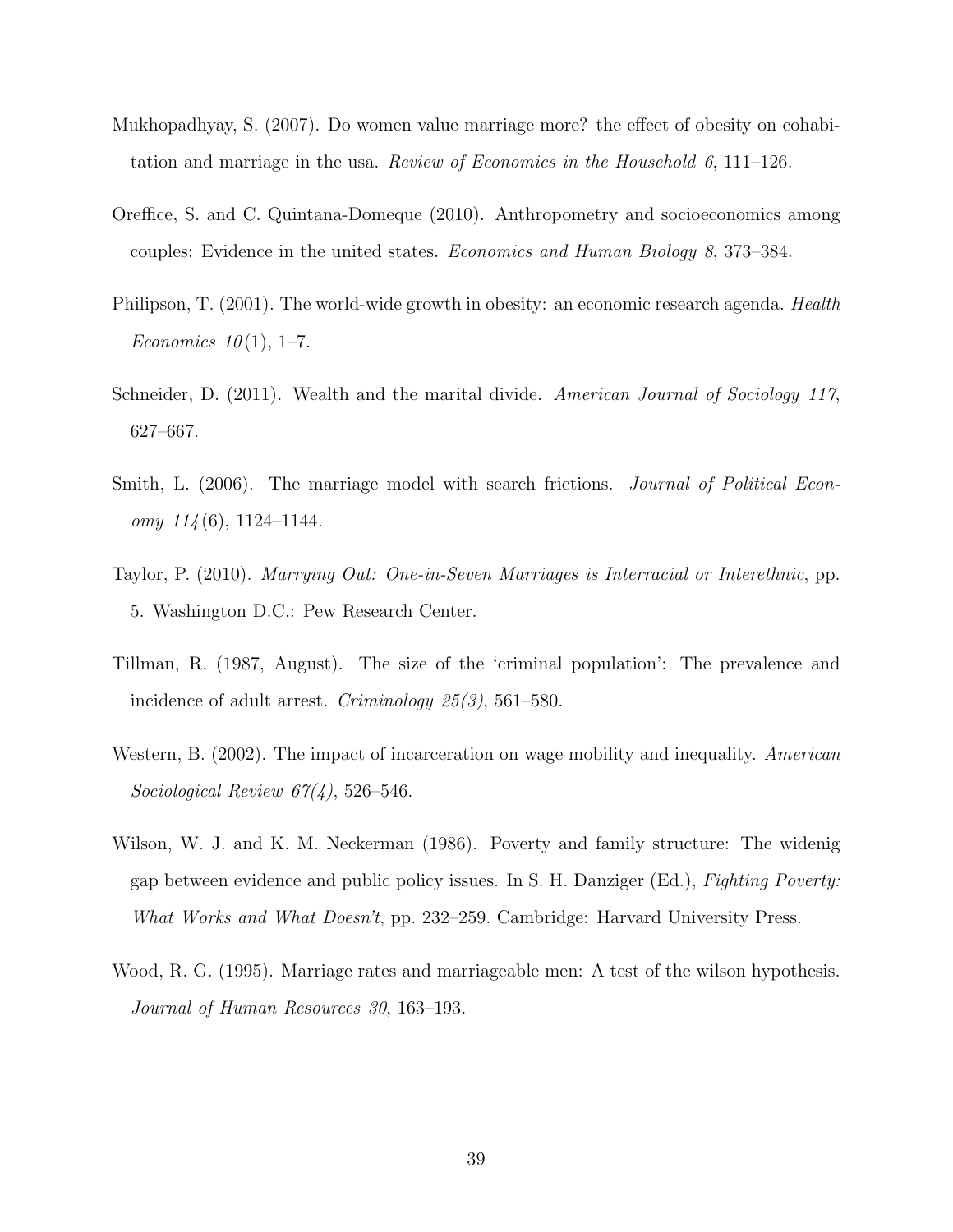|  | Table XIII: Parameter Estimates from Multivariate Approach: Table XI |  |  |  |  |
|--|----------------------------------------------------------------------|--|--|--|--|
|--|----------------------------------------------------------------------|--|--|--|--|

|                                  | Lowest      | Second  | Middle | Fourth  | Highest |
|----------------------------------|-------------|---------|--------|---------|---------|
| H.S. Dropout Rate - Single Males | $-0.21$     | $-0.17$ | 0.23   | $-0.13$ | 0.29    |
|                                  | (0.27)      | (0.24)  | (0.18) | (0.18)  | (0.19)  |
| Low Income Rate - Single Males   | 0.06        | $-0.22$ | 0.23   | $-0.17$ | 0.22    |
|                                  | (0.16)      | (0.16)  | (0.14) | (0.16)  | (0.20)  |
| Arrest Rate - Single Males       | $-0.58$     | 0.54    | 1.00   | $-0.47$ | $-0.19$ |
|                                  | (0.92)      | (0.80)  | (0.65) | (0.74)  | (0.62)  |
| Jobless Rate - Single Males      | $-0.54$     | $-0.10$ | 0.09   | $-0.11$ | $-0.21$ |
|                                  | $***(0.18)$ | (0.19)  | (0.16) | (0.14)  | (0.19)  |
|                                  |             |         |        |         |         |

Individual Vigorous Exercise on Multivariate Measure of Mate Quality Black Women

### White Women

| H.S. Dropout Rate - Single Males | Lowest      | Second  | Middle  | Fourth  | Highest |
|----------------------------------|-------------|---------|---------|---------|---------|
|                                  | 0.07        | 0.06    | $-0.11$ | $-0.03$ | 0.09    |
|                                  | (0.13)      | (0.14)  | (0.12)  | (0.12)  | (0.14)  |
| Low Income Rate - Single Males   | 0.13        | 0.09    | 0.14    | $-0.12$ | $-0.05$ |
|                                  | (0.13)      | (0.13)  | (0.11)  | (0.11)  | (0.12)  |
| Arrest Rate - Single Males       | $-1.62$     | 0.54    | $-0.42$ | $-0.36$ | $-0.18$ |
|                                  | $***(0.80)$ | (0.87)  | (0.85)  | (0.61)  | (0.80)  |
| Jobless Rate - Single Males      | $-0.03$     | $-0.20$ | $-0.11$ | 0.06    | 0.18    |
|                                  | (0.12)      | (0.13)  | (0.12)  | (0.11)  | (0.13)  |

All regressions include individual controls, MSA fixed effects, MSA fixed effects interacted with a time trend, and clustered standard errors.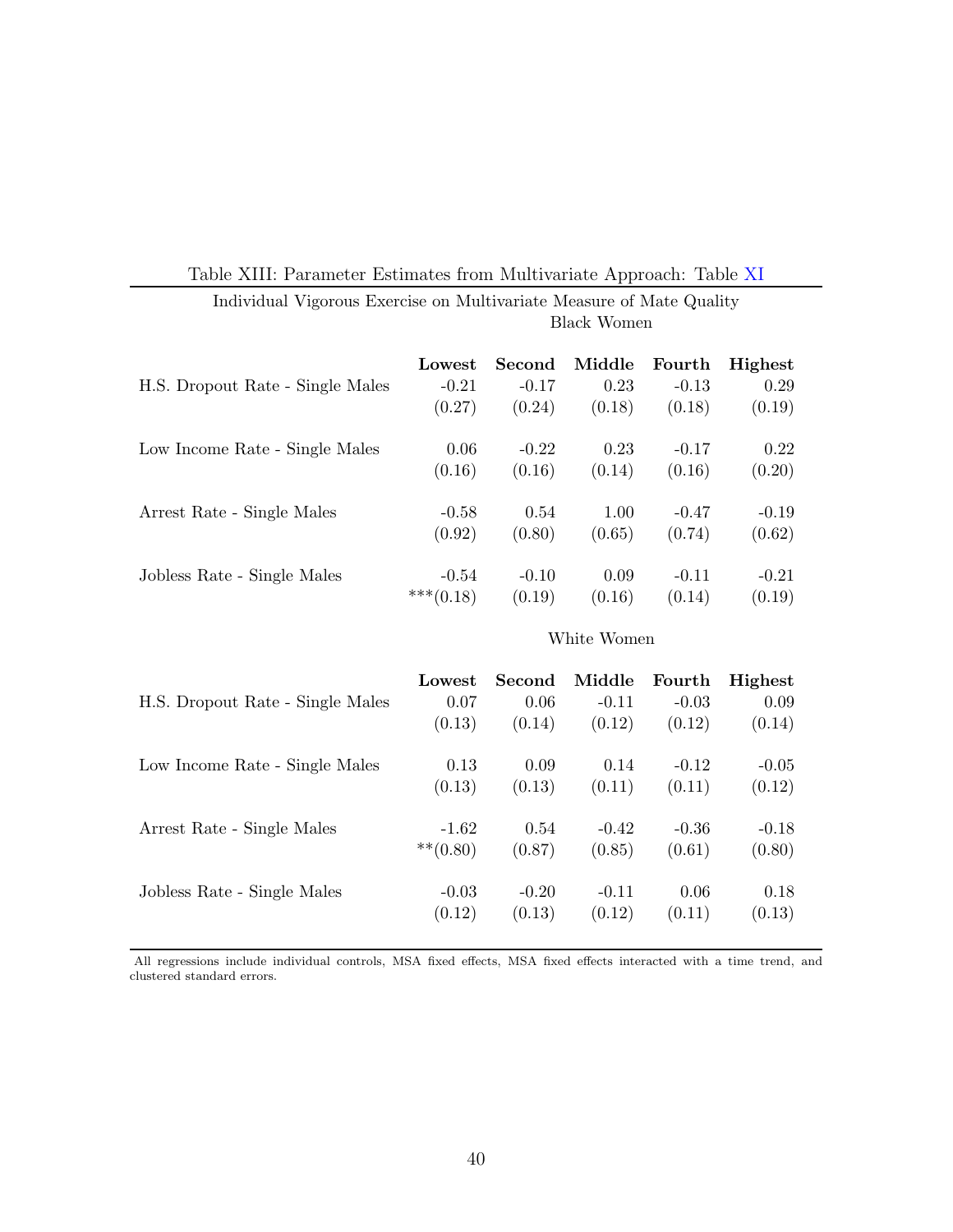|                                  | Lowest      | Second  | Middle  | Fourth  | Highest |
|----------------------------------|-------------|---------|---------|---------|---------|
| H.S. Dropout Rate - Single Males | 0.16        | $-0.15$ | 0.04    | 0.09    | 0.05    |
|                                  | (0.22)      | (0.19)  | (0.17)  | (0.19)  | (0.15)  |
| Low Income Rate - Single Males   | $-0.08$     | $-0.12$ | $-0.08$ | $-0.05$ | $-0.02$ |
|                                  | (0.14)      | (0.14)  | (0.13)  | (0.14)  | (0.13)  |
| Arrest Rate - Single Males       | $-0.94$     | 0.72    | 0.25    | 0.17    | 0.06    |
|                                  | (0.69)      | (0.58)  | (0.68)  | (0.68)  | (0.57)  |
| Jobless Rate - Single Males      | $-0.29$     | $-0.13$ | $-0.00$ | $-0.08$ | 0.14    |
|                                  | $***(0.14)$ | (0.14)  | (0.14)  | (0.15)  | (0.15)  |

## Individual Moderate Exercise on Multivariate Measure of Mate Quality Black Women

### White Women

| H.S. Dropout Rate - Single Males | Lowest  | Second    | Middle  | Fourth      | Highest |
|----------------------------------|---------|-----------|---------|-------------|---------|
|                                  | $-0.03$ | $-0.08$   | $-0.08$ | $-0.26$     | 0.19    |
|                                  | (0.13)  | (0.13)    | (0.13)  | $***(0.13)$ | (0.14)  |
| Low Income Rate - Single Males   | 0.03    | 0.02      | $-0.04$ | $-0.16$     | 0.01    |
|                                  | (0.12)  | (0.12)    | (0.11)  | (0.14)      | (0.13)  |
| Arrest Rate - Single Males       | 0.78    | $-0.37$   | $-0.06$ | 0.53        | $-0.47$ |
|                                  | (0.74)  | (0.75)    | (0.76)  | (0.67)      | (0.79)  |
| Jobless Rate - Single Males      | 0.18    | $-0.22$   | $-0.09$ | 0.08        | $-0.14$ |
|                                  | (0.12)  | $*(0.13)$ | (0.10)  | (0.10)      | (0.13)  |

All regressions include individual controls, MSA fixed effects, MSA fixed effects interacted with a time trend, and clustered standard errors.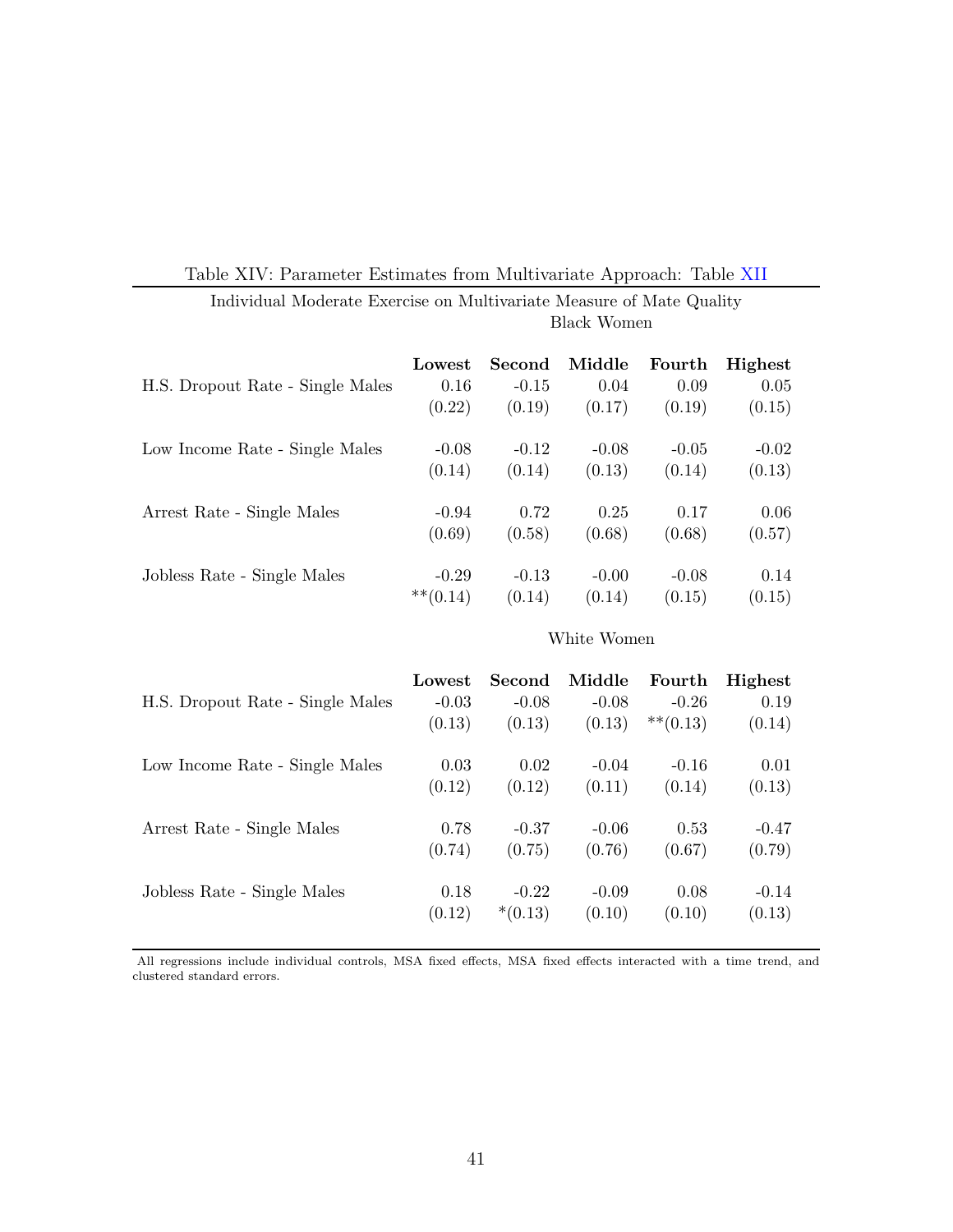| Table $\Delta v$ . Farameter Estimates. Multivariate Approach for Tables $v \propto vT$ |             |               |                   |
|-----------------------------------------------------------------------------------------|-------------|---------------|-------------------|
|                                                                                         | All Races   | White Only    | <b>Black Only</b> |
| Panel A: Multivariate Measure of Male Quality - Vigorous Exercise                       |             |               |                   |
| H.S. Dropout Rate - Single Males                                                        | $-2.40$     | $-6.31$       | $-0.11$           |
|                                                                                         | (2.85)      | $*(3.47)$     | (4.27)            |
| Low Income Rate - Single Males                                                          | $-5.01$     | $-1.57$       | $-6.62$           |
|                                                                                         | $***(2.12)$ | (3.10)        | $**$ (2.80)       |
| Arrest Rate - Single Males                                                              | $-20.86$    | $-72.47$      | $-8.03$           |
|                                                                                         | $*(11.66)$  | *** $(24.81)$ | (12.91)           |
| Jobless Rate - Single Males                                                             | $-1.59$     | 0.73          | $-3.30$           |
|                                                                                         | (2.17)      | (3.10)        | (2.98)            |

# Table XV: Parameter Estimates: Multivariate Approach for Tables V  $\&$  VI

## Panel B: Multivariate Measure of Male Quality - Moderate Exercise

| H.S. Dropout Rate - Single Males | 0.47      | $-6.21$  | 4.52      |
|----------------------------------|-----------|----------|-----------|
|                                  | (3.16)    | (4.36)   | (6.18)    |
| Low Income Rate - Single Males   | $-5.23$   | $-1.44$  | $-7.91$   |
|                                  | $*(3.23)$ | (3.72)   | $*(4.68)$ |
| Arrest Rate - Single Males       | $-6.37$   | $-13.54$ | $-4.19$   |
|                                  | (17.67)   | (31.38)  | (20.82)   |
| Jobless Rate - Single Males      | $-1.09$   | $-4.39$  | 1.48      |
|                                  | (3.04)    | (3.39)   | (4.70)    |

All regressions include controls for market characteristics of single females and clustered standard errors.